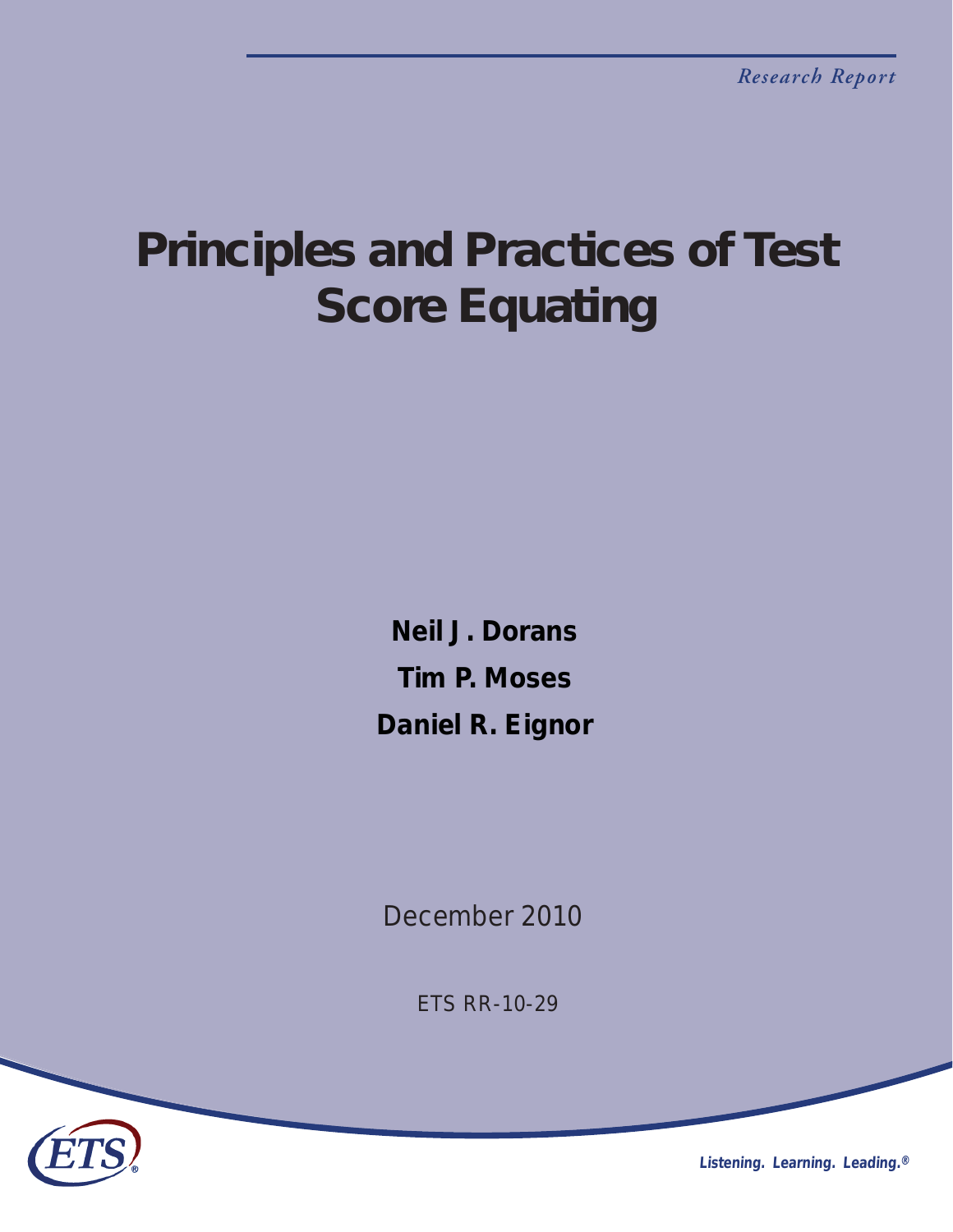# **Principles and Practices of Test Score Equating**

Neil J. Dorans, Tim P. Moses, and Daniel R. Eignor ETS, Princeton, New Jersey

December 2010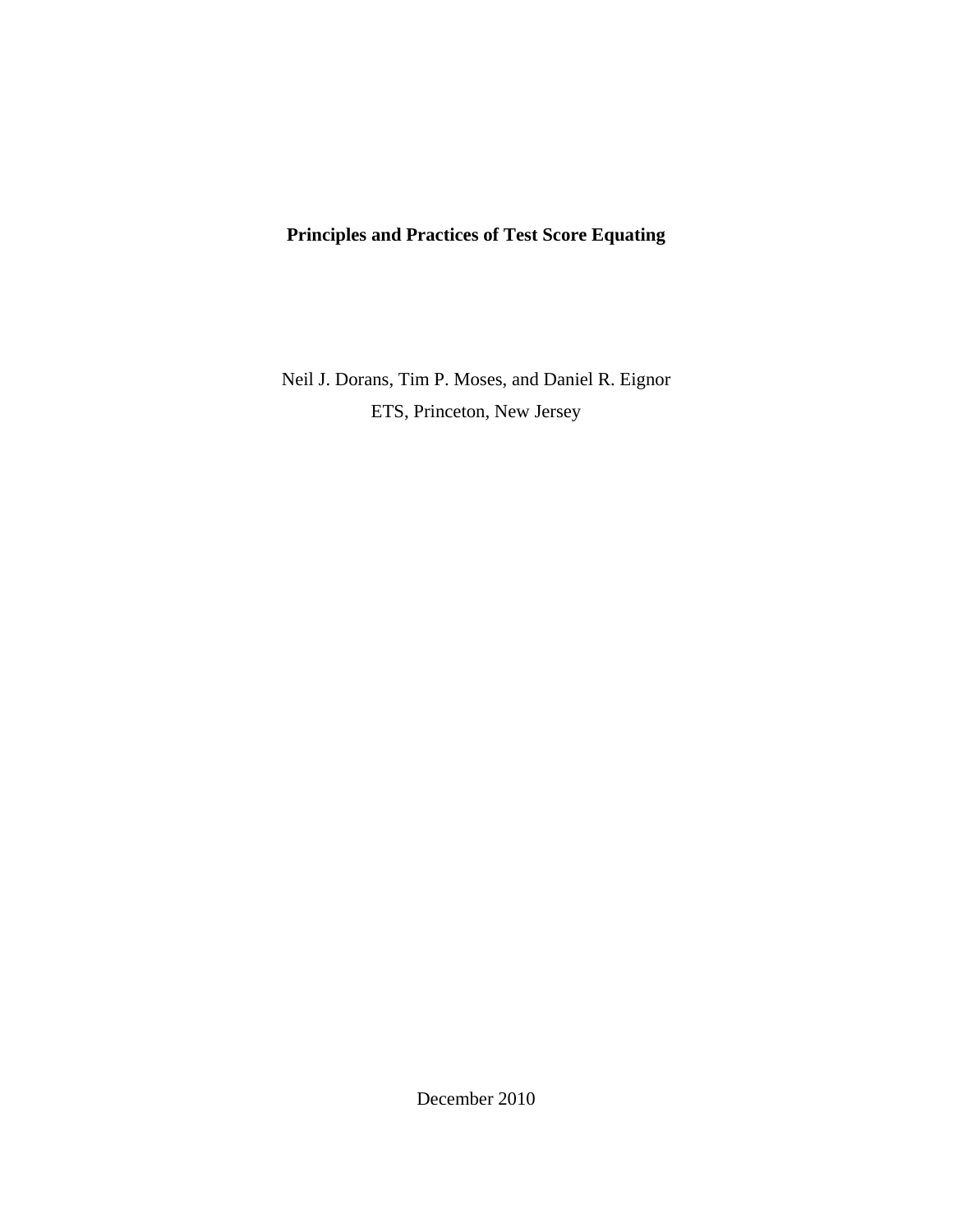As part of its nonprofit mission, ETS conducts and disseminates the results of research to advance quality and equity in education and assessment for the benefit of ETS's constituents and the field.

To obtain a PDF or a print copy of a report, please visit:

http://www.ets.org/research/contact.html

**Technical Review Editor:** Don Powers

**Technical Reviewers:** Sooyeon Kim and Skip Livingston

Copyright © 2010 by Educational Testing Service. All rights reserved.

ETS, the ETS logo, GRE, and LISTENING. LEARNING. LEADING. are registered trademarks of Educational Testing Service (ETS).

SAT is a registered trademark of the College Board.

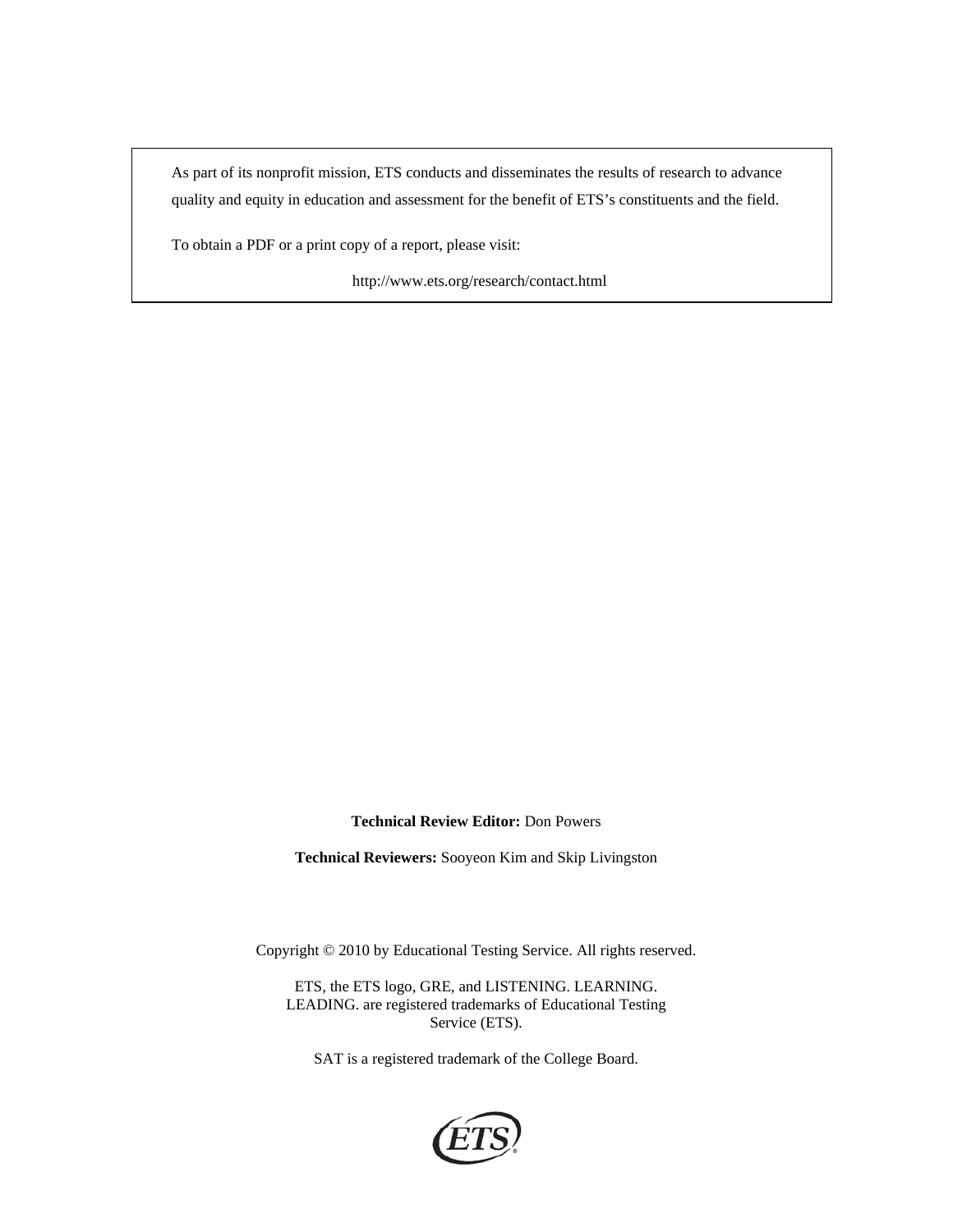# **Abstract**

Score equating is essential for any testing program that continually produces new editions of a test and for which the expectation is that scores from these editions have the same meaning over time. Particularly in testing programs that help make high-stakes decisions, it is extremely important that test equating be done carefully and accurately. An error in the equating function or score conversion can affect the scores for all examinees, which is both a fairness and a validity concern. Because the reported score is so visible, the credibility of a testing organization hinges on activities associated with producing, equating, and reporting scores. This paper addresses the practical implications of score equating by describing aspects of equating and best practices associated with the equating process.

Key words: score equating, score linking, equating methods, data collection, best practices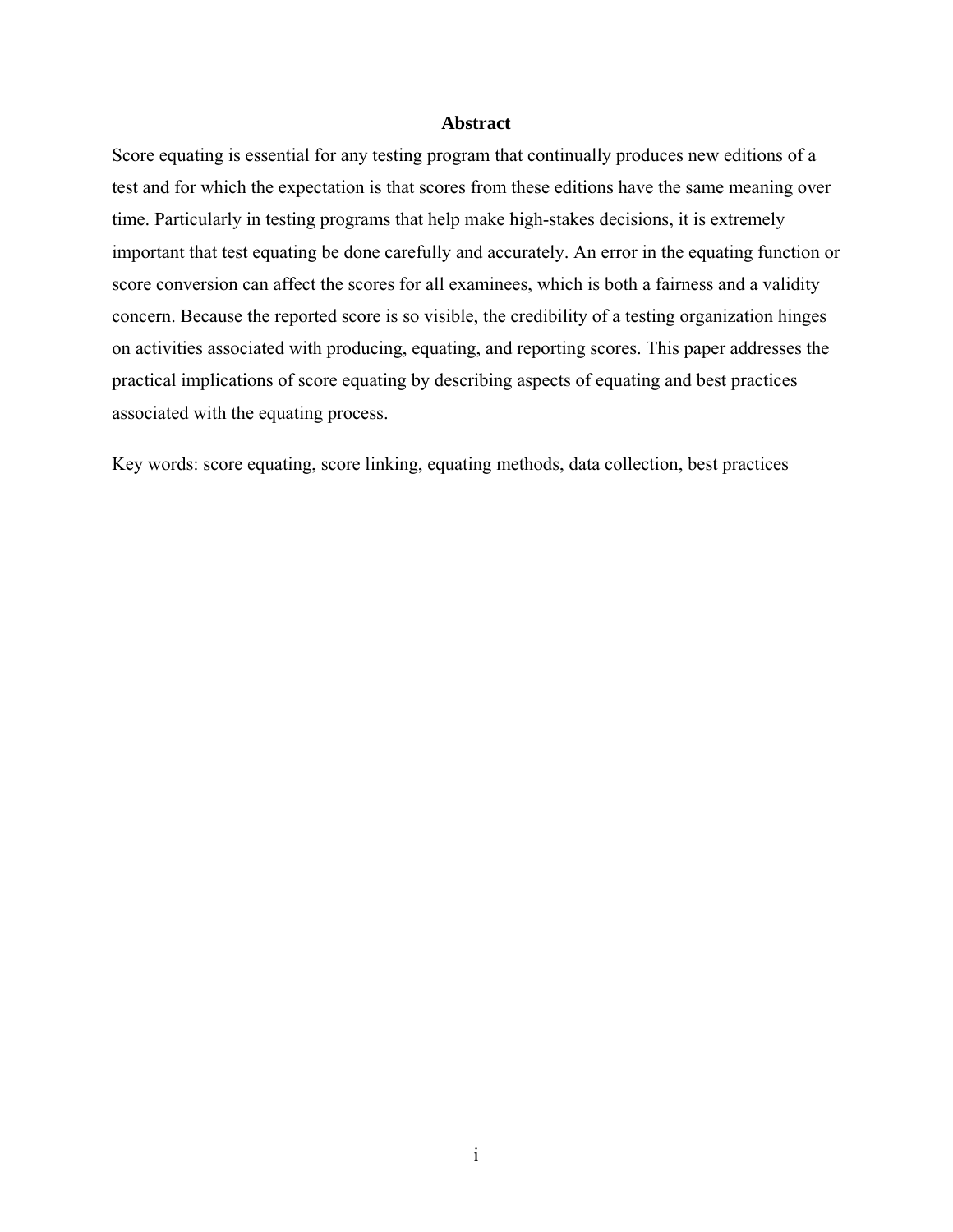# **Table of Contents**

|                                                                                  | Page |
|----------------------------------------------------------------------------------|------|
|                                                                                  |      |
|                                                                                  |      |
|                                                                                  |      |
|                                                                                  |      |
|                                                                                  |      |
|                                                                                  |      |
|                                                                                  |      |
|                                                                                  |      |
|                                                                                  |      |
|                                                                                  |      |
|                                                                                  |      |
| 3.4. The Anchor Test or Nonequivlaent Groups With Anchor Test (NEAT) Design  11  |      |
|                                                                                  |      |
|                                                                                  |      |
| 4.1 Observed Score Procedures for Equating Scores on Complete Tests Given        |      |
|                                                                                  |      |
| 4.2. Procedures for Equating Scores on Complete Tests When Using Common Items 20 |      |
| 4.3 A Linear Observed-Score Equating Procedure From Classical Test Theory  24    |      |
|                                                                                  |      |
|                                                                                  |      |
|                                                                                  |      |
|                                                                                  |      |
|                                                                                  |      |
|                                                                                  |      |
|                                                                                  |      |
|                                                                                  |      |
|                                                                                  |      |
|                                                                                  |      |
|                                                                                  |      |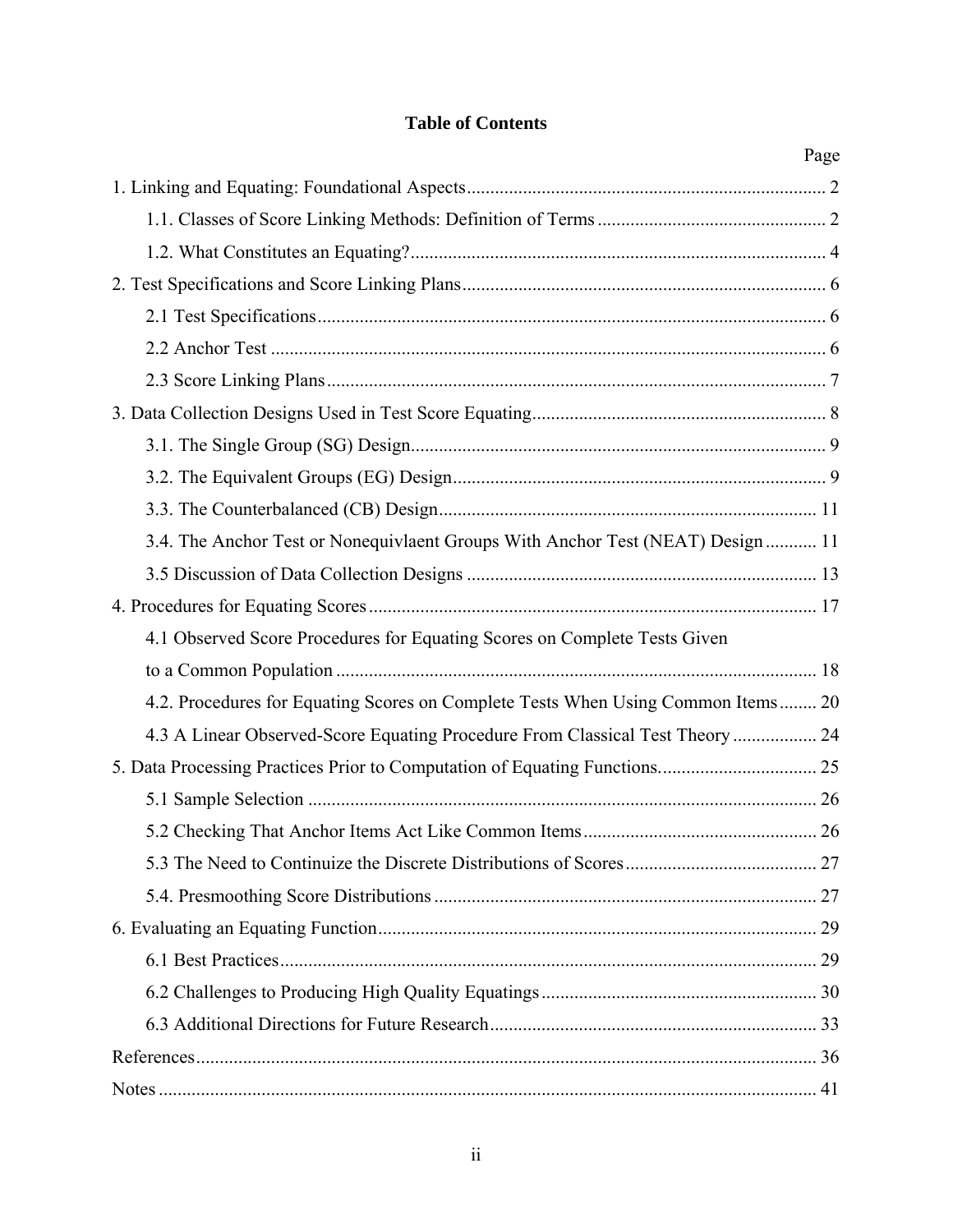# **List of Tables**

|                                                         | Page |
|---------------------------------------------------------|------|
|                                                         |      |
|                                                         |      |
|                                                         |      |
| Table 4. Design Table for the Nonequivlaent Groups With |      |
|                                                         |      |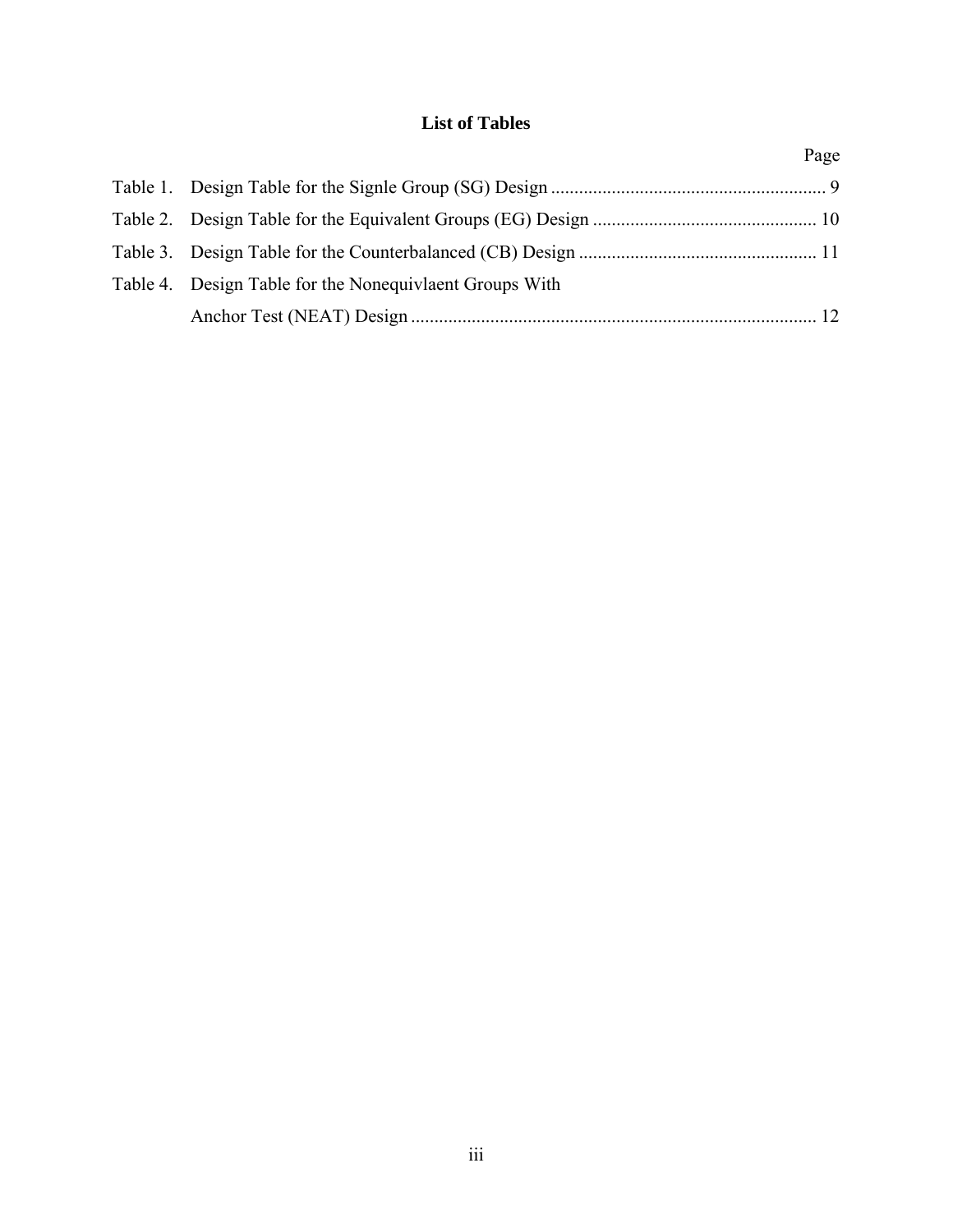Score equating is essential for any testing program that continually produces new editions of a test and for which the expectation is that scores from these editions have the same meaning over time. Different editions may be built to a common blueprint and be designed to measure the same constructs, but they almost invariably differ somewhat in their psychometric properties. If one edition is more difficult than another, examinees would be expected to receive lower scores on the harder form. Score equating seeks to eliminate the effects on scores of these unintended differences in test form difficulty. Score equating is necessary to be fair to examinees and to provide score users with scores that mean the same thing across different editions or forms of the test.

Particularly in testing programs that help make high-stakes decisions, it is extremely important that test equating be done carefully and accurately. The reported scores, even though they represent the endpoint of a large test production, administration, and scoring enterprise, are the most visible part of a testing program. An error in the equating function or score conversion can affect the scores for all examinees, which is both a fairness and a validity concern. Because the reported score is so visible, the credibility of a testing organization hinges on activities associated with producing, equating, and reporting scores

This paper addresses the practical implications of score equating by describing best (and some not-best) practices associated with the equating process.<sup>1</sup> Even just since 2000, there have been several books published on equating, as well as several review chapters. These are cited in Section 1 of this paper. Readers should refer to these sources for extensive treatments of equating and linking. Section 1 introduces and distinguishes test score equating as a special case of the more general class of procedures called score linking procedures. Section 2 is concerned with the material available before data are collected for equating—the tests, the anchor tests, the old-form or reference-form raw-to-scale scaling function, and the number of reference forms available. Section 3 focuses on the most common data collection designs used in the equating of test scores. In Section 4 we describe some common observed-score equating functions. Section 5 describes common data-processing practices that occur prior to computations of equating functions. Section 6 is concerned with how to evaluate an equating function, as well as postequating activities.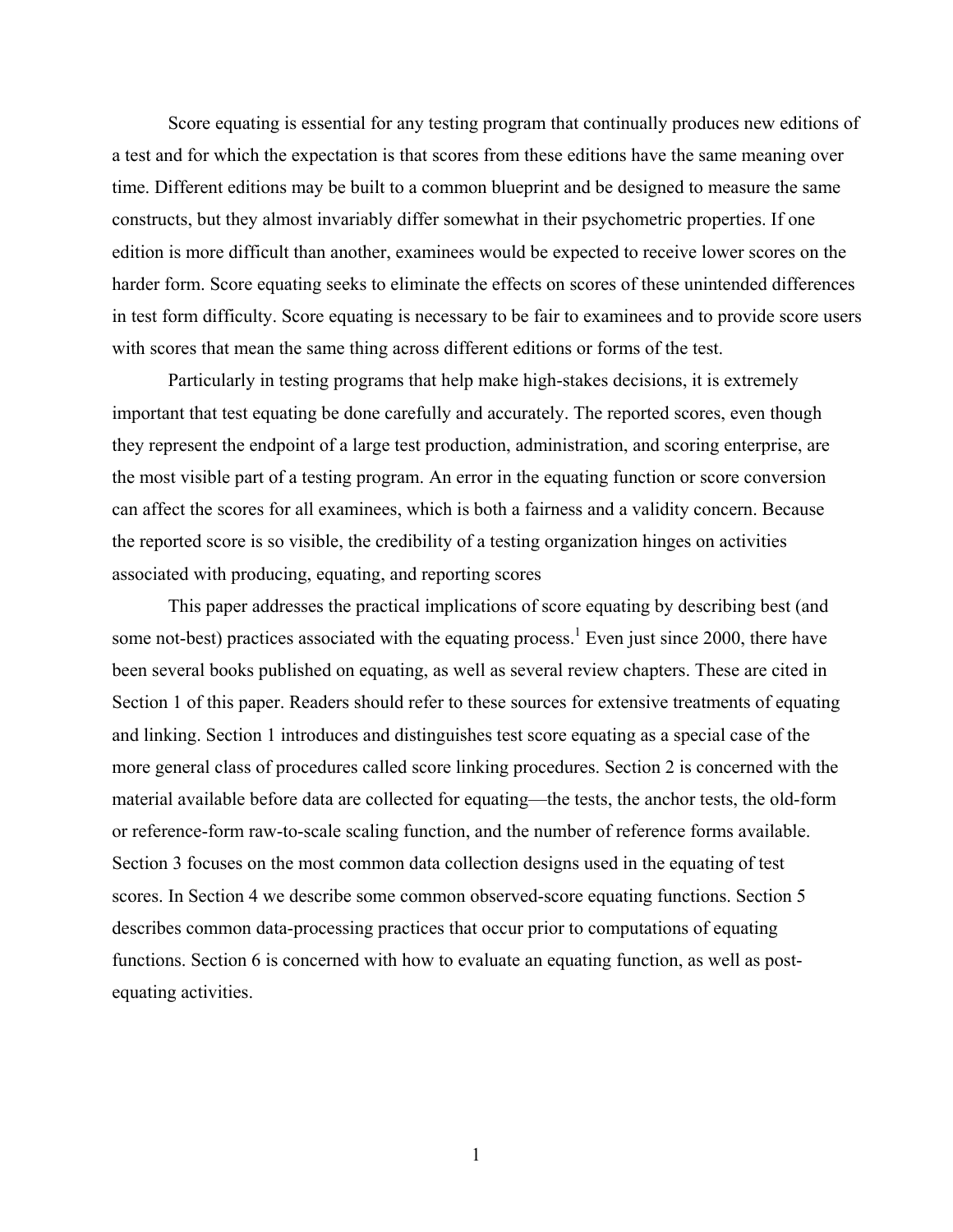## **1. Linking and Equating: Foundational Aspects**

The term *score linking* is used to describe the transformation from a score on one test to a score on another test; *score equating* is a special type of score linking. Since the turn of the century, much has been written on score equating and linking. The most complete coverage of the entire field of score equating and score linking in general has been provided by Kolen and Brennan (2004). The book by von Davier, Holland, and Thayer (2004) introduced several new ideas of general use in equating, although its focus is on kernel equating. *Uncommon Measures* (Feuer, Holland, Green, Bertenthal, & Hemphill, 1999) and *Embedding Questions* (Koretz, Bertenthal & Green, 1999), two book-length reports from the National Research Council, contain summaries of informed, professional judgment about the issues involved in linking scores on different educational tests. Livingston (2004) has given a straightforward description of many of the major issues and procedures encountered in practice.

Holland and Dorans (2006) provided a historical background for test score linking, building on work by Angoff (1971), Flanagan (1951), and Petersen, Kolen, and Hoover (1989) Holland and Dorans (2006) discussed ways other than test equating that scores on different tests are connected or linked together. Several chapters in Dorans, Pommerich, and Holland (2007) addressed important issues in score equating (Cook, 2007; Holland, 2007; Kolen, 2007; Petersen, 2007; von Davier, 2007). With all this background material available to the reader, we can be brief and incisive in our treatment of the salient issues, first distinguishing different types of linking and then using these distinctions when describing equating issues in Sections 2 through 6.

### **1.1. Classes of Score Linking Methods: Definition of Terms**

Holland and Dorans (2006) provided a framework for classes of score linking that built on and clarified earlier work found in Mislevy (1992) and Linn (1993). Holland and Dorans made distinctions between different types of linkages and emphasize that these distinctions are related to how linked scores are used and interpreted. A *link* between scores on two tests is a transformation from a score on one test to a score on another test.

There are different types of links, and the major difference between these types is not procedural, but interpretative. Holland and Dorans (2006) divided linking methods into three basic categories called *predicting*, *scale aligning,* and *equating*. It is essential to understand why these categories differ because they are confused in practice. For the sake of best practices,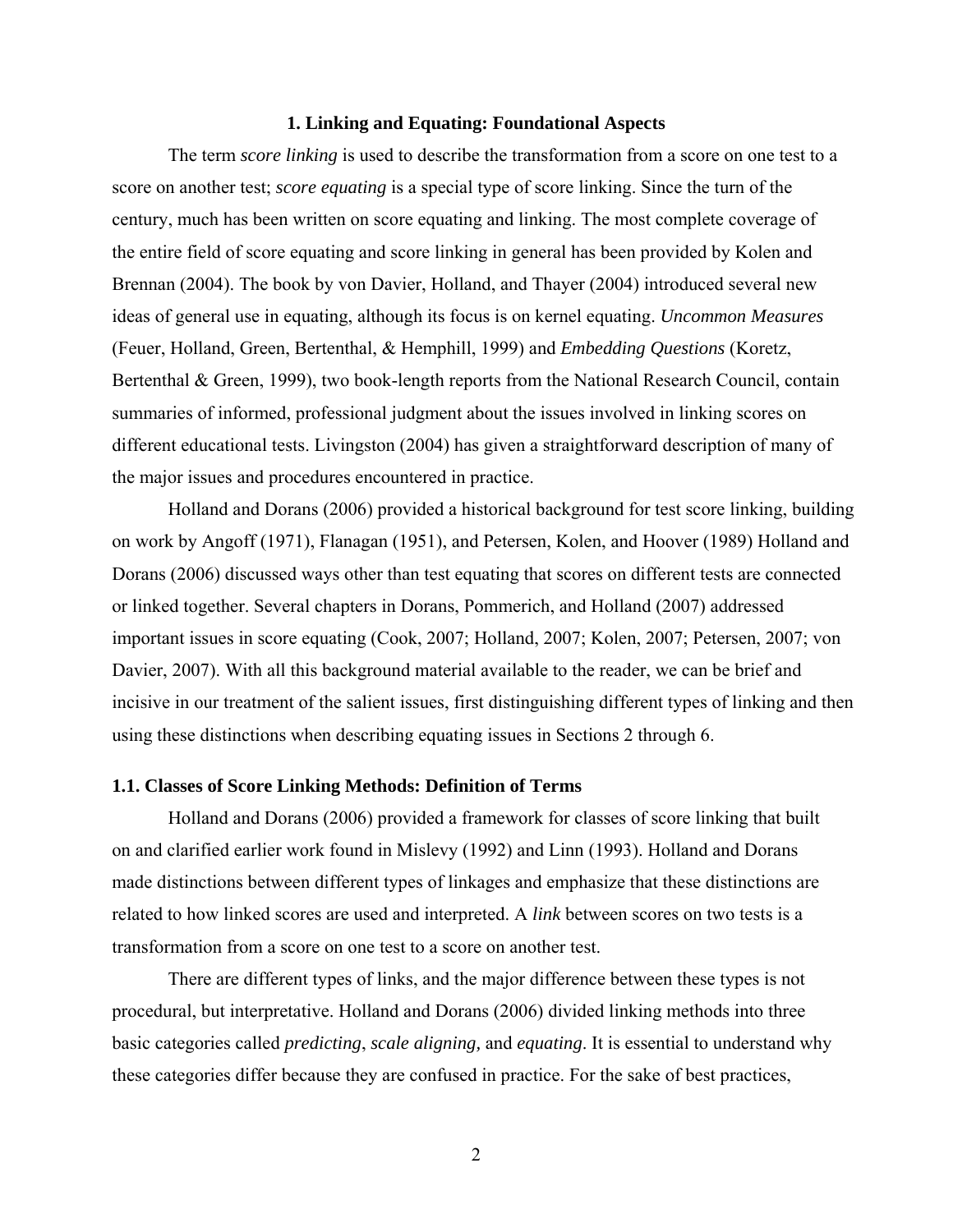understanding the distinctions among these categories and communicating them to test users can prevent violations of professional practices.

**Predicting.** Predicting is the oldest form of score linking. Since the earliest days of psychometrics, predicting has been confused with equating. An example comes from Embretson and Reise (2000): "In linear equating, for example, scores on one test form are regressed on the other test form" (p. 21). The goal of predicting is to predict an examinee's score on a test based on other information about that examinee. This information can be multivariate in nature, including scores from several other tests, demographic information, or other types of cognitive information (e.g., grades in selected courses). The goal is to minimize errors of prediction of a score on the dependent or criterion variable from information on other predictor variables. This goal guarantees an asymmetry between what is being predicted and what is used to make the prediction. This asymmetry prevents prediction from meeting one of the fundamental prerequisites of equating that will be discussed in the paper, namely to produce scores that can be used interchangeably. Hence, prediction cannot be used to equate scores or produce scores with comparable score properties.

**Scale aligning.** The goal of scale aligning is to transform the scores from two different tests onto a common scale. Scaling procedures are about 100 years old. Scale aligning is the second category in the Holland and Dorans (2006) framework. Scale aligning has many subcategories, including activities such as battery scaling (Kolen, 2004), anchor scaling (Holland & Dorans, 2006), vertical scaling (Harris, 2007; Kolen & Brennan, 2004; Patz & Yao, 2007; Yen, 2007), calibration (Holland & Dorans, 2006), and concordance (Pommerich & Dorans, 2004). The interested reader is urged to consult Holland and Dorans (2006) and Kolen (2006). Scale aligning and score equating are often confused because the statistical procedures used for scale alignment also can be used to equate tests.

**Equating.** Equating is the strongest form of linking between the scores on two tests. Equating may be viewed as a form of scale aligning in which very strong requirements are placed on the tests being linked. The goal of equating is to produce a linkage between scores on two test forms such that the scores from each test form can be used as if they had come from the same test. Strong requirements must be put on the blueprints for the two tests and on the method used for linking scores in order to establish an effective equating. Among other things, the two tests must measure the same construct at almost the same level of difficulty and with the same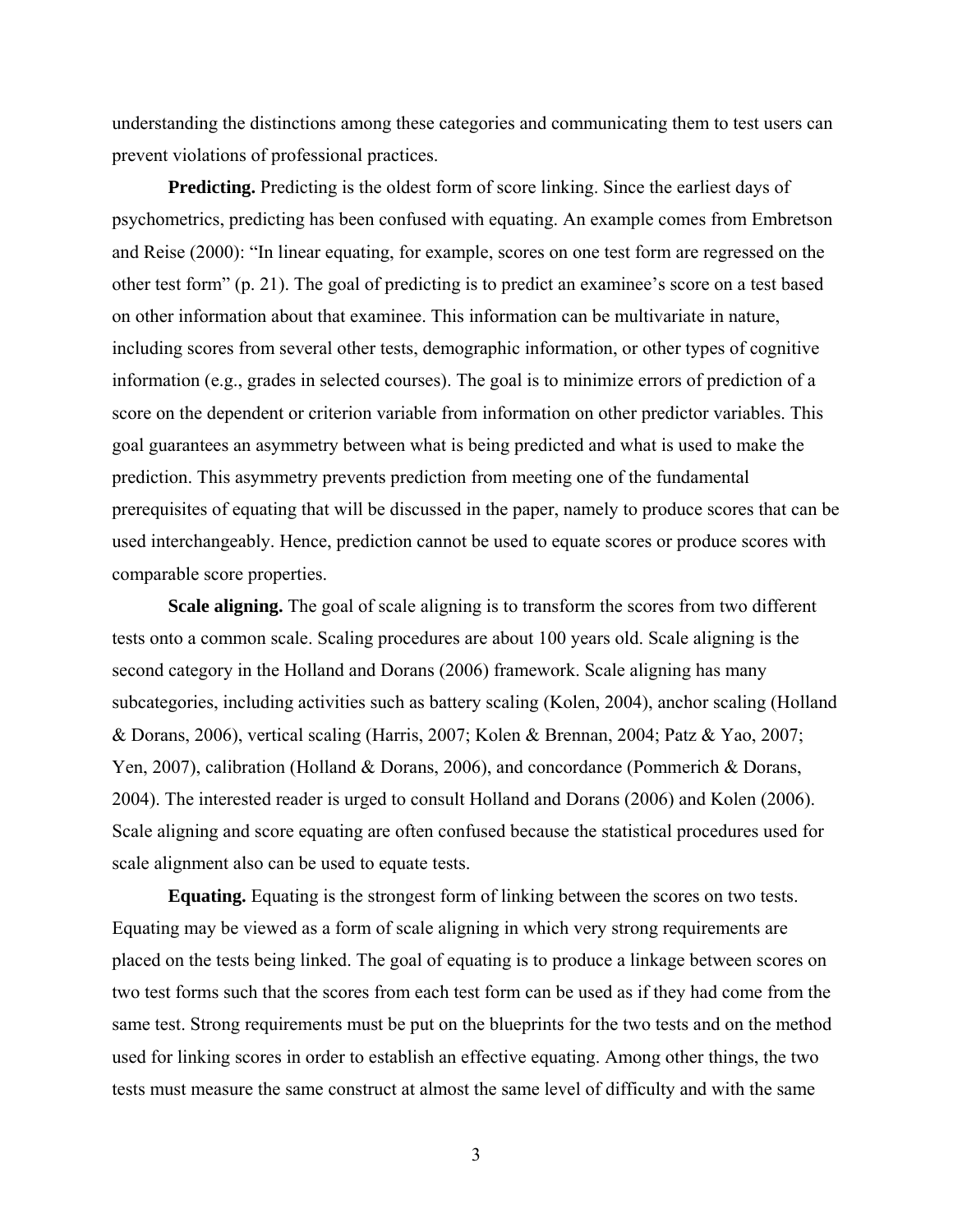degree of reliability. Some test design practices that can help ensure the achievement of equating requirements are described in Section 2.

A multi-step process is used to put scores from a new test onto an existing score reporting scale. Best practices should be used in all of these steps. Before the new test form is administered, there exists a conversion, s(*y*), for an old test form that takes raw scores, *y*, on the old test form, **Y**, onto the score reporting scale. This old form scaling function, s(*y*), is independent of the new form. Once data are collected on the new form, data from the new form and the old form are used to compute a raw-to-raw equating function,  $e(x)$ , which links raw scores *x* on a new test, **X**, to those of an old test form **Y**. Equated raw scores are produced via this linking. The final step is to produce a function that converts these equated **X** raw scores to the score reporting scale by composing the equating function,  $y = e(x)$  with  $s(y)$  to put the raw scores of **X** onto the reporting scale,  $s(x) = s(e(x))$ , known as the score conversion function for **X**. We will discuss the final score conversion function that is used in practice because it is the ultimate end-product of the equating process that will be described in Sections 2–6. The raw-toraw equating is not an end, but rather the means to an end—an appropriate score conversion function. This critical point is sometimes given short shrift in discussions of equating that focus on methods.

#### **1.2. What Constitutes an Equating?**

The goal of equating is what distinguishes it from other forms of linking. The goal of score equating is to allow the scores from both tests to be used interchangeably. Experience has shown that the scores and tests that produce the scores must satisfy very strong requirements to achieve this demanding goal of interchangeability.

In an ideal world, test forms would be assembled to be strictly parallel so that they would have identical psychometric properties. Equating would then be unnecessary. In reality, it is virtually impossible to construct multiple forms of a test that are strictly parallel, and equating is necessary to fine-tune the test construction process.

Five requirements are widely viewed as necessary for a linking to be an equating (Holland & Dorans, 2006). Those requirements are:

1. *The Equal Construct Requirement:* The two tests should both be measures of the same construct (latent trait, skill, ability).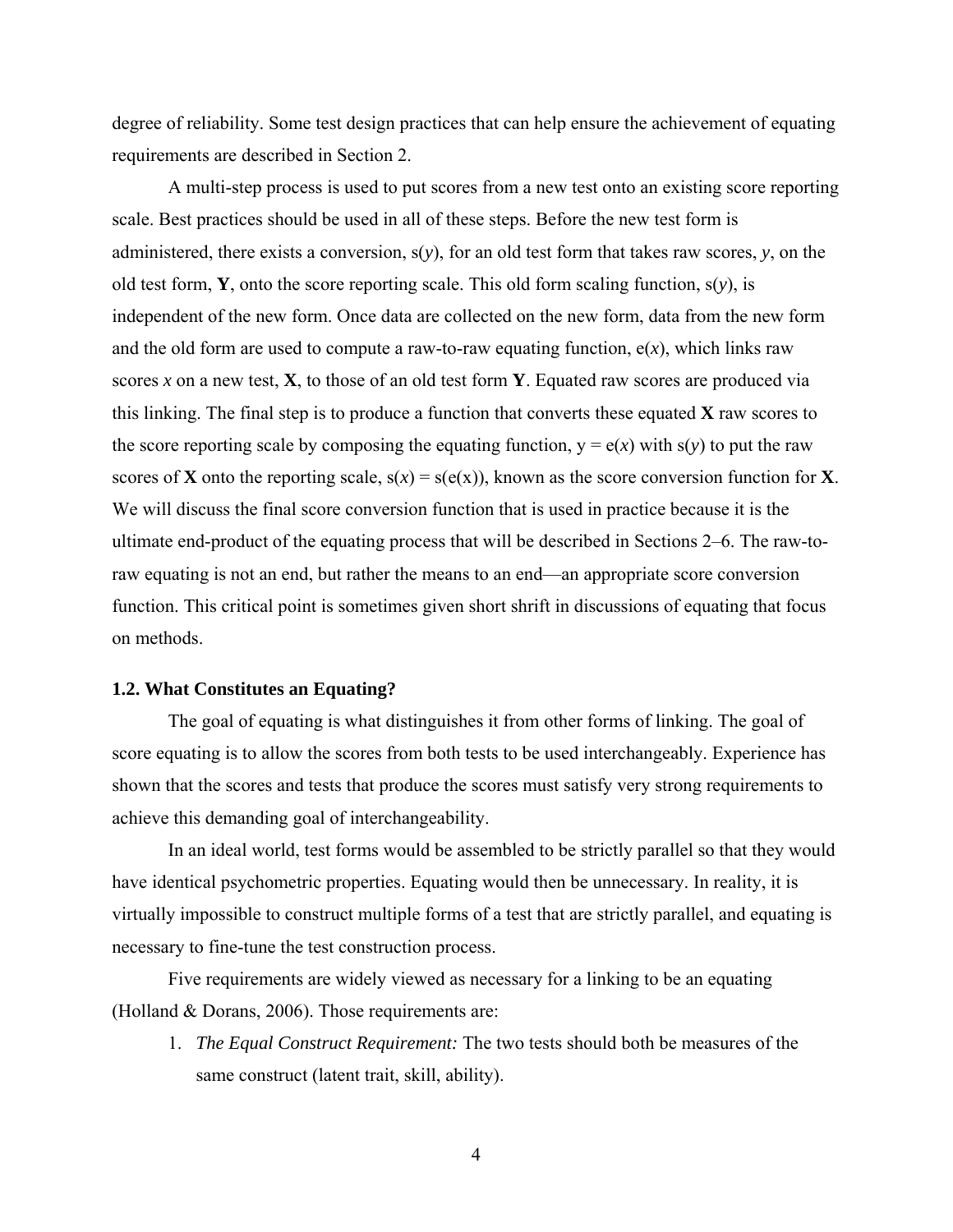- 2. *The Equal Reliability Requirement:* The two tests should have the same level of reliability.
- 3. *The Symmetry Requirement:* The equating transformation for mapping the scores of **Y** to those of **X** should be the *inverse* of the equating transformation for mapping the scores of **X** to those of **Y.**
- 4. *The Equity Requirement:* It should be a matter of indifference to an examinee as to which of two tests the examinee actually takes.
- 5. *The Population Invariance Requirement:* The equating function used to link the scores of **X** and **Y** should be the same regardless of the choice of (sub) population from which it is derived.

Both formal and informal statements of subsets of these five requirements have appeared in a variety of earlier sources, including Angoff (1971), Lord (1950, 1980), Kolen and Brennan (2004), and Petersen et al. (1989). Dorans and Holland (2000) explicitly discussed these five requirements and indicate various ways in which the five "…can be criticized as being vague, irrelevant, impractical, trivial, or hopelessly stringent" (p. 283). For example, Lord (1980) regarded Requirement 4 as the most fundamental, while Livingston (2004) argued that Requirements 4 and 5 are unattainable in practice.

With respect to best practices, Requirements 1 and 2 mean that the tests need to be built to the same specifications, while Requirement 3 precludes regression methods from being a form of test equating. Lord (1980) argued that Requirement 4 implies both Requirements 1 and 2. Requirement 4 is, however, hard to evaluate empirically and its use is primarily theoretical (Hanson, 1991; Lord, 1980). As noted by Holland and Dorans (2006), Requirement 5, which is easy to assess in practice, also can be used to explain why Requirements 1 and 2 are needed. If two tests measure different things or are not equally reliable, then the standard linking methods will not produce results that are invariant across certain subpopulations of examinees. Dorans and Holland (2000) used Requirement 5, rather than Requirement 4, to develop quantitative measures of equatability that indicate the degree to which equating functions depend on the subpopulations used to estimate them. For example, a conversion table relating scores on a mathematics test to scores on a verbal test developed on data for men would be very different from one developed from data on women, since, women tend to do less well than men on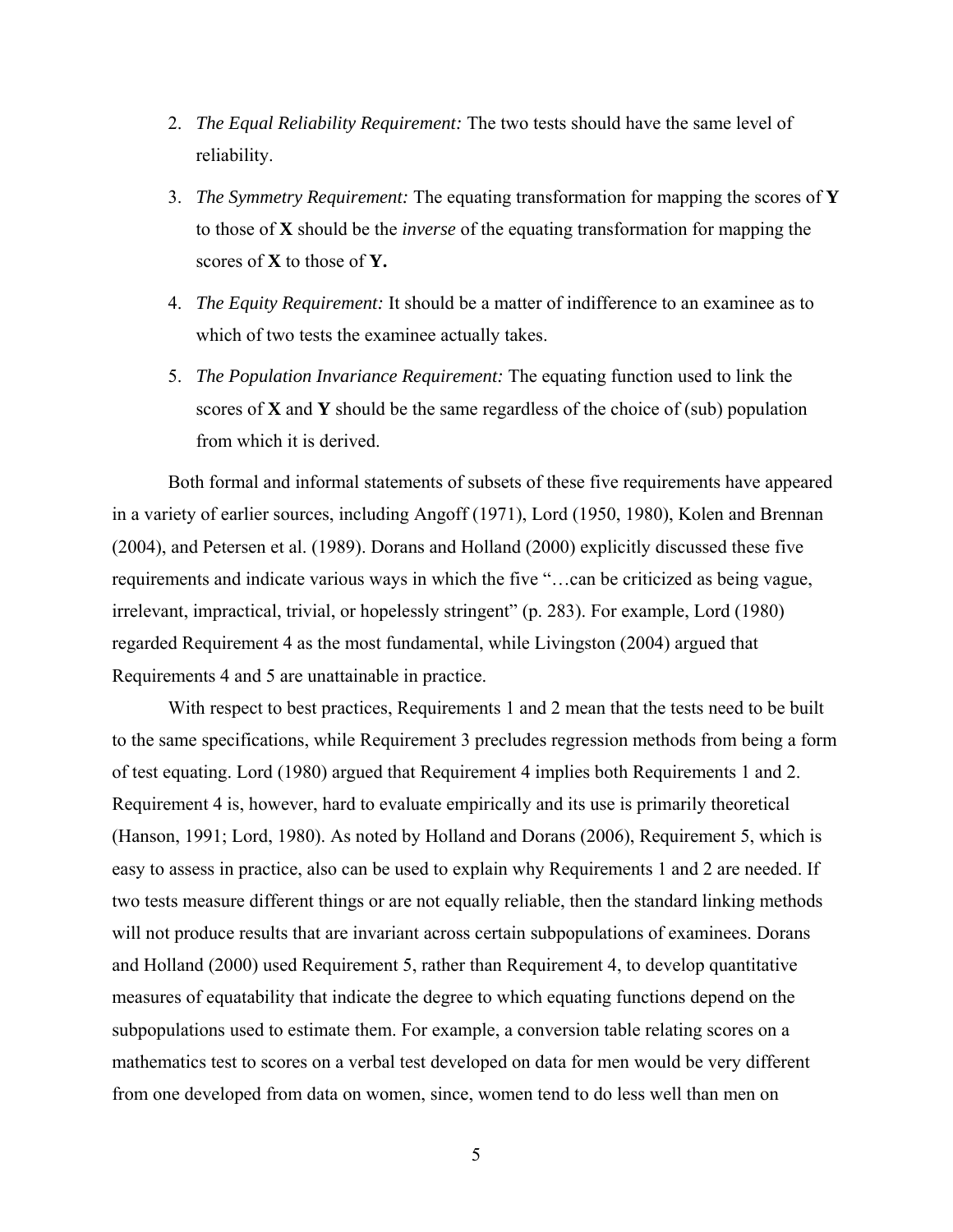mathematics tests. Articles that study subpopulation issues in equating contexts and more general linking contexts are included in special issues of *Journal of Educational Measurement* (Dorans, 2004) and *Applied Psychological Measurement* (von Davier & Liu, 2008).

# **2. Test Specifications and Score Linking Plans**

#### **2.1 Test Specifications**

Based on the equity condition (Requirement 4 in Section 1.2), Lord (1980) stated that equating was either unnecessary (because it pertains to test forms intended to be parallel) or impossible (because strictly parallel test forms are not likely to be constructed in practice). Even so, equatings are conducted to ensure fair assessment. While there is not much that can be done about the impossible aspect, best practices can be used to try to make equating as unnecessary as possible. Poor quality tests cannot be equated properly for several reasons. For one, they may not measure the same construct. Proper test development increases the likelihood that equating will be unnecessary. Well-defined test specifications are a necessary first step. Test editions need to be constructed to the same blueprint. Under proper assembly rules, old and new forms are equally reliable measures of the same construct that are built to the same set of well-specified content and statistical specifications.

Untried or new test questions need to be pretested, and pretested under conditions that reflect actual test administration conditions. When the test forms are composed of unpretested questions or questions pretested in small samples, there is greater likelihood that test forms will not be identical and that equating adjustments will be necessary. Plans for test development should be based on the availability of high quality pretested material. Continuous testing can often undermine the quality of tests and test scores by draining pools of pretested items more quickly than these items can be replenished.

# **2.2 Anchor Test**

As noted earlier, an anchor test often plays a crucial role in the equating process (see Sections 3.4, 4.2, and 4.3). An anchor test design allows a new test to be used and equated at each successive operational test administration. This is desirable in high-stakes situations where test reuse may lead to test security problems. The anchor test is used to account for any differences in ability between nonequivalent groups taking the new and old test forms. The anchor needs to be highly related to both tests.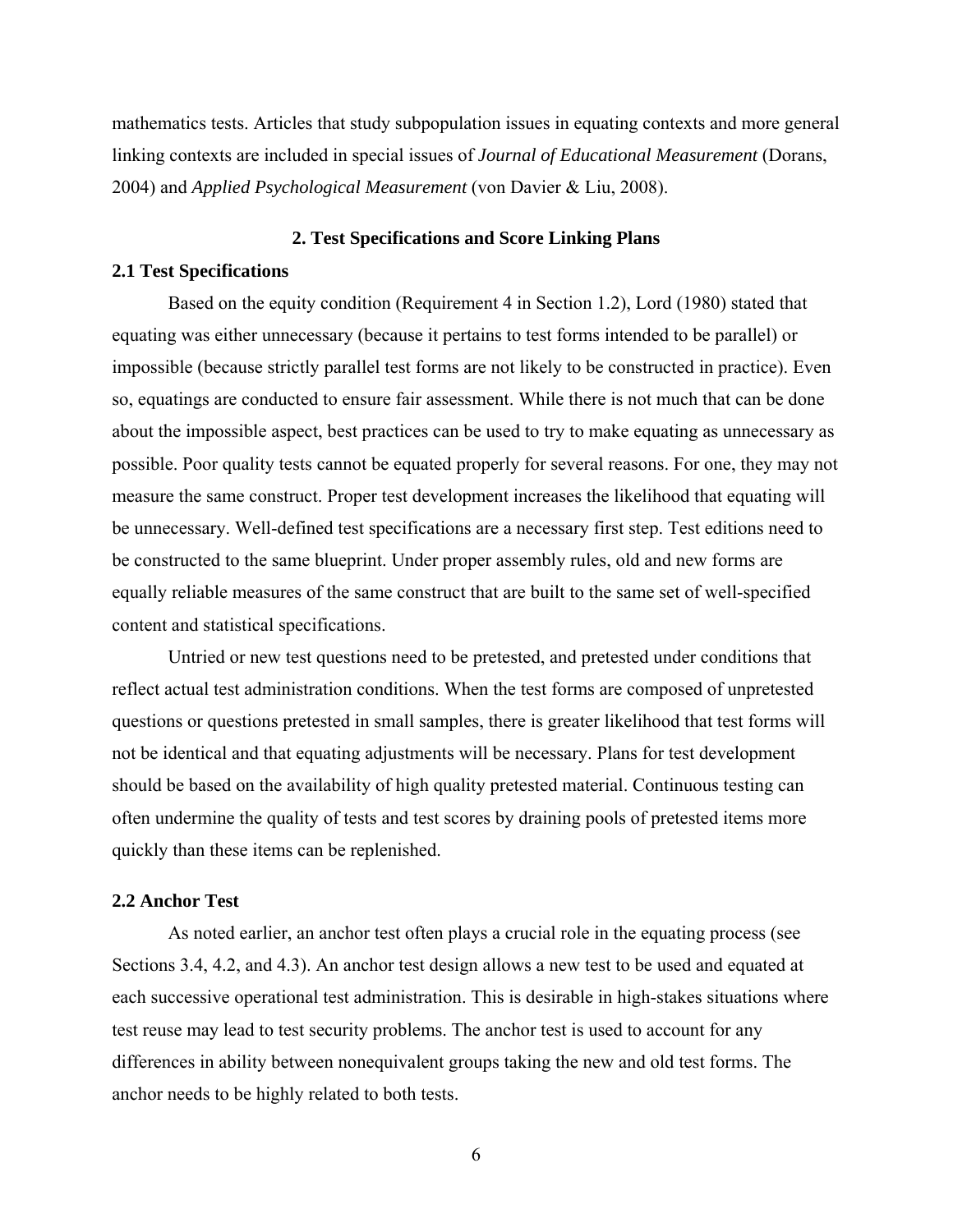It is generally considered good practice to construct the anchor test according to the test specifications, so that it is a mini-version of the two tests being equated. That means it should have the same difficulty level and contain the same content as the tests to be equated. In some cases, the anchor test is administered externally in a separately timed section and performance on this section does not count toward examinee scores. Sometimes when such an external anchor is not available, internal anchors, composed of scored items that are interspersed among other scored items, are used. $2$  In this case, context effects become a possible issue. To minimize these effects, internal anchor (or common) items are often placed in the same location within each test. For a more complete discussion of context effects, see Section 3.5.

The use of an anchor test design requires users to make one of several possible sets of untestable, missing-data assumptions in order to interpret the linking results as constituting an equating, as will be discussed in Section 4.2. In addition, great care must be taken in collecting and analyzing the data with these anchor test designs, as we will discuss in Section 5.3.

#### **2.3 Score Linking Plans**

The raw-to-raw equating is not an end, but rather the means to an end, namely an appropriate score conversion function. As noted earlier, a multi-step process is used to put scores from a new test onto an existing score reporting scale and best practices should be used for all of these steps. The final step in the process is to produce a function that converts the equated **X**-raw scores to the score reporting scale by composing the equating function,  $y = e(x)$  with  $s(y)$ . This puts the raw scores of **X** onto the reporting scale,  $\text{ss}(e(x))$ . The existing score scale for a test limits the quality of the new-form scaling that can be achieved via the equating of a new form. Equatings can produce poor new-form scalings if the old-form scaling itself is problematic. Even tests as widely used as the SAT® could have undesirable new-form scalings that were arising from poor alignment of the score scale with the intended uses of the test score. In the case of the SAT, poor score scale alignment, where the average Math score was 50 points higher than the average Verbal score led to widespread misinterpretations about a person's relative verbal and mathematical ability. This was rectified by recentering the SAT scores (Dorans, 2002). Many score scales suffer from poor construction while others discard useful information because of the way the meaning of the scale changes over time. For example, many of the numerous 800 scores on the GRE<sup>®</sup> Quantitative scale would exceed 800 if the scale were not capped at 800 (Dorans,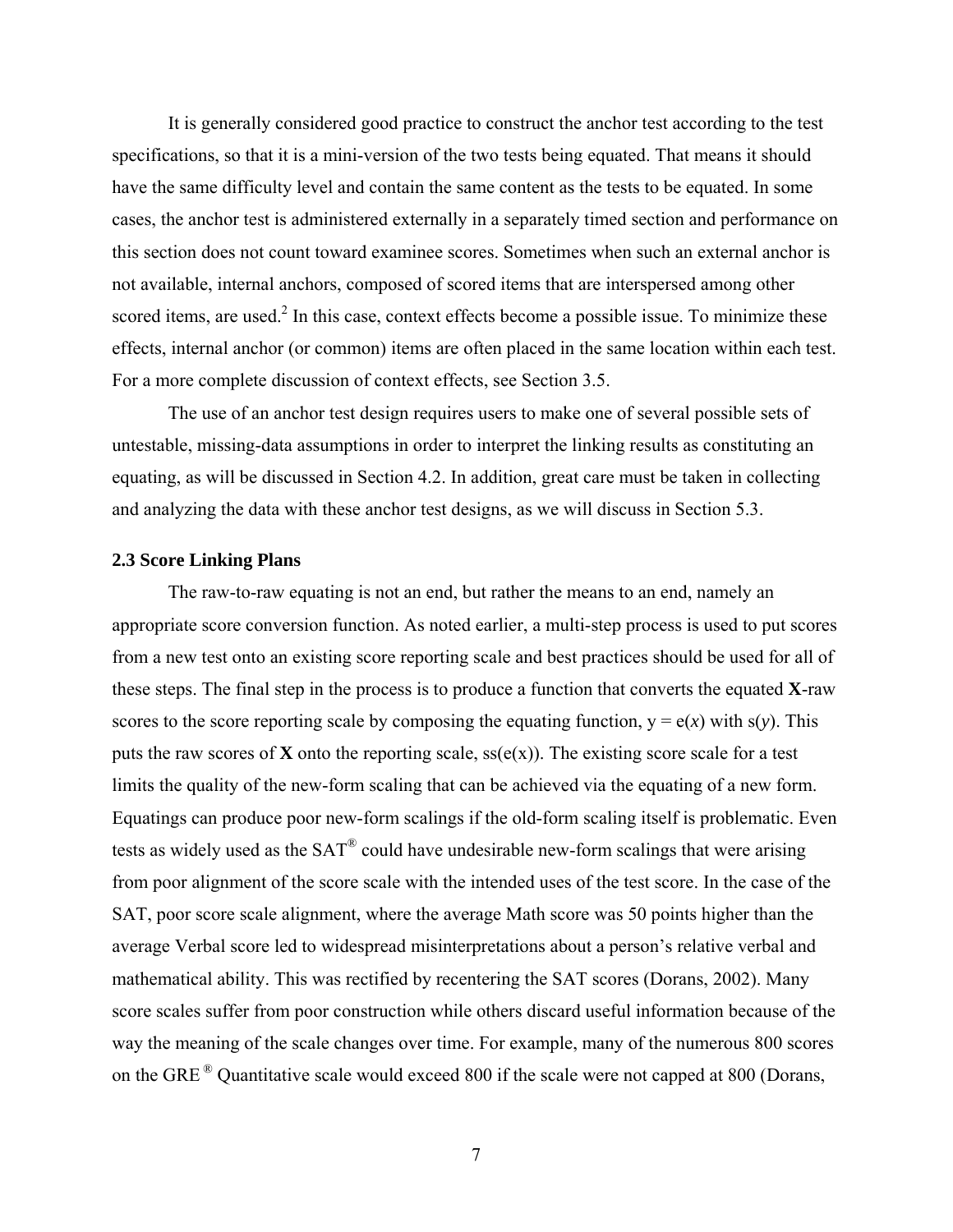Yu, & Guo, 2006). In other words, the value that best equating practices have for reported scores is sometimes constrained by factors that lie outside the domain of equating.

Testing programs using best practices have well-designed score equating plans and wellaligned score scales that increase the likelihood that scores on different forms can be used interchangeably. Links to multiple old forms are preferable to a link to a single old form. The SAT plan is an example of a sound linking plan that works well, as demonstrated by Haberman, Guo, Liu, and Dorans (2008). Some testing programs link in a haphazard way and hope that some magical method of score equating will play the role of *deus ex machina* to set scores straight. Data collection planning, development of linking plans, and maintenance of score scales are crucial best practices.

#### **3. Data Collection Designs Used in Test Score Equating**

To obtain the clearest estimates of test form difficulty differences, all score equating methods must control for differential ability of the examinee groups employed in the linking process. Data collection procedures should be guided by a concern for obtaining equivalent groups, either directly or indirectly. Often two different, non-strictly parallel tests are given to two different groups of examinees of unequal ability. Assuming that the samples are large enough so that one can ignore sampling error, differences in the distributions of the resulting scores can be due to one or both of two factors. One factor is the relative *difficulty* of the two tests and the other is the relative *ability* of the two groups of examinees on these tests. Differences in difficulty are what test score equating is supposed to take care of; difference in ability of the groups is a confounding factor that needs to be eliminated before the equating process can take place.

In practice there are two distinct approaches for addressing the separation of test difficulty and group ability differences. The first approach is to use a common population of examinees, so that there are no ability differences. The other approach is to use an anchor measure of the construct being assessed by **X** and **Y**. When the same examinees take both tests, we achieve direct control over differential examinee ability. In practice, it is more common to use two equivalent samples of examinees from a common population instead of identical examinees. The second approach assumes that performance on a set of common items or an anchor measure can quantify the ability differences between two distinct, but not necessarily equivalent, samples of examinees. The use of an anchor measure can lead to more flexible data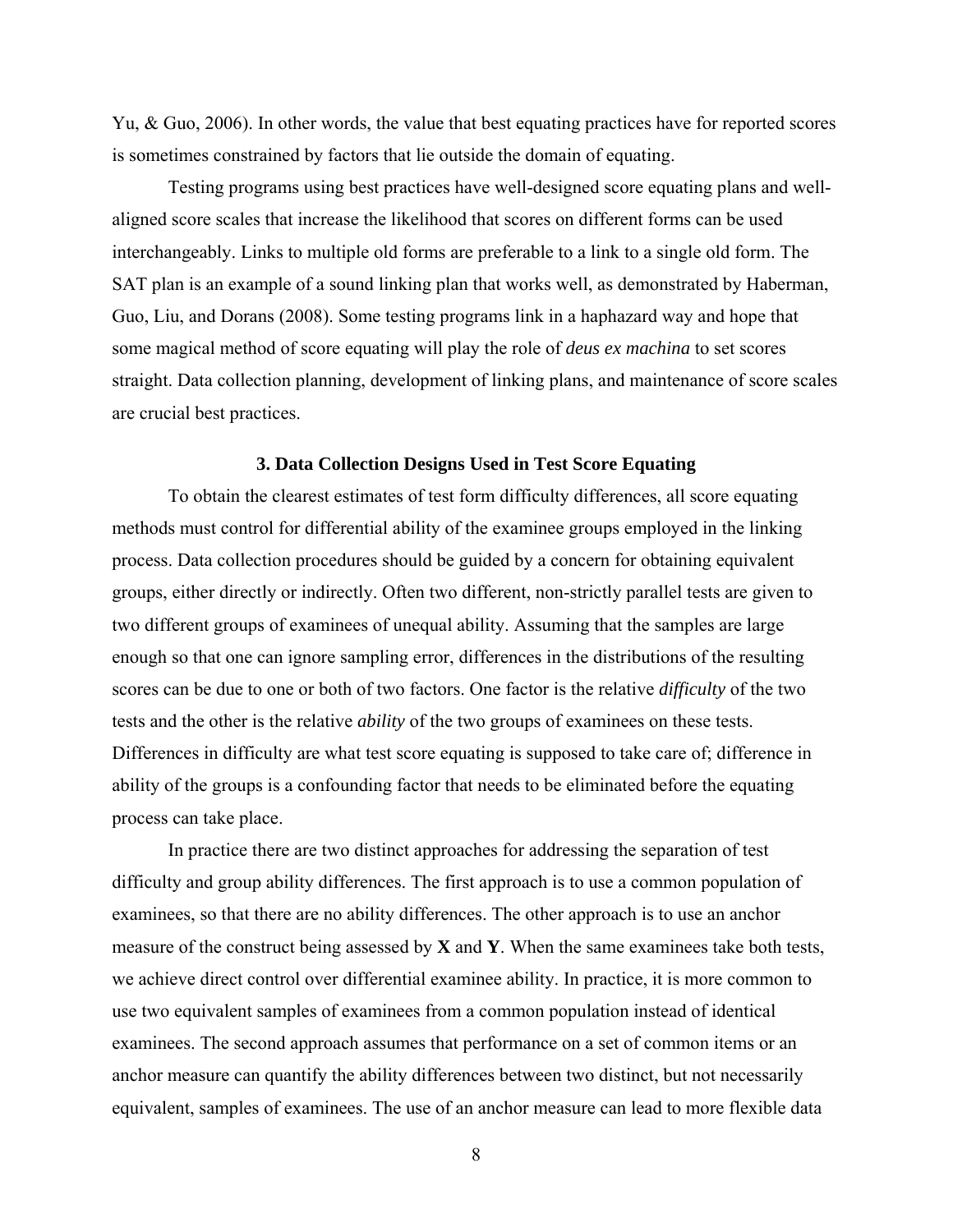collection designs than those that make use of common examinees. However, the use of anchor measures requires users to make various assumptions that are not needed when the examinees taking the tests are either the same or from equivalent samples. When there are ability differences, the various statistical adjustments for ability differences often produce different results.

In all of our descriptions, we will identify one or more populations of examinees and one or more samples from these populations. We will assume that all samples are random samples even though in practice this may be only an approximation. More extended discussions of data collection designs can be found in Angoff (1971), Holland and Dorans (2006), Kolen and Brennan (2004), Petersen et al. (1989), and von Davier et al. (2004).

# **3.1. The Single Group (SG) Design**

The single group (SG) design is the simplest data collection design. In the single group design, all examinees in a single sample of examinees from population **P** take both tests. The single group design can provide accurate equating results with relatively small sample sizes.

The design table (von Davier et al., 2004) for the SG design is given in Table 1.

# **Table 1**

# *Design Table for the Single Group (SG) Design*

| Population | √amn<br>۱Δ |  |
|------------|------------|--|
|            |            |  |

*Note.* **@** indicates examinees in sample for a given row take tests indicated in a given column; lack of **@** indicates score data were not collected for that combination of row and column.

The SG design controls for any possibility of differential examinee proficiency by having the same examinees take both tests. It has several major uses in the practice of scaling and equating. In using this design, however, it is necessary to assume that an examinee's score on the second test form is unaffected by the fact that she or he previously has taken the first form. That is, it must be plausible that practice and other types of order effects can be ignored.

#### **3.2. The Equivalent Groups (EG) Design**

In most equating situations, it is impossible to arrange for enough testing time for every examinee to take more than one test. The simplest solution is to have two separate samples take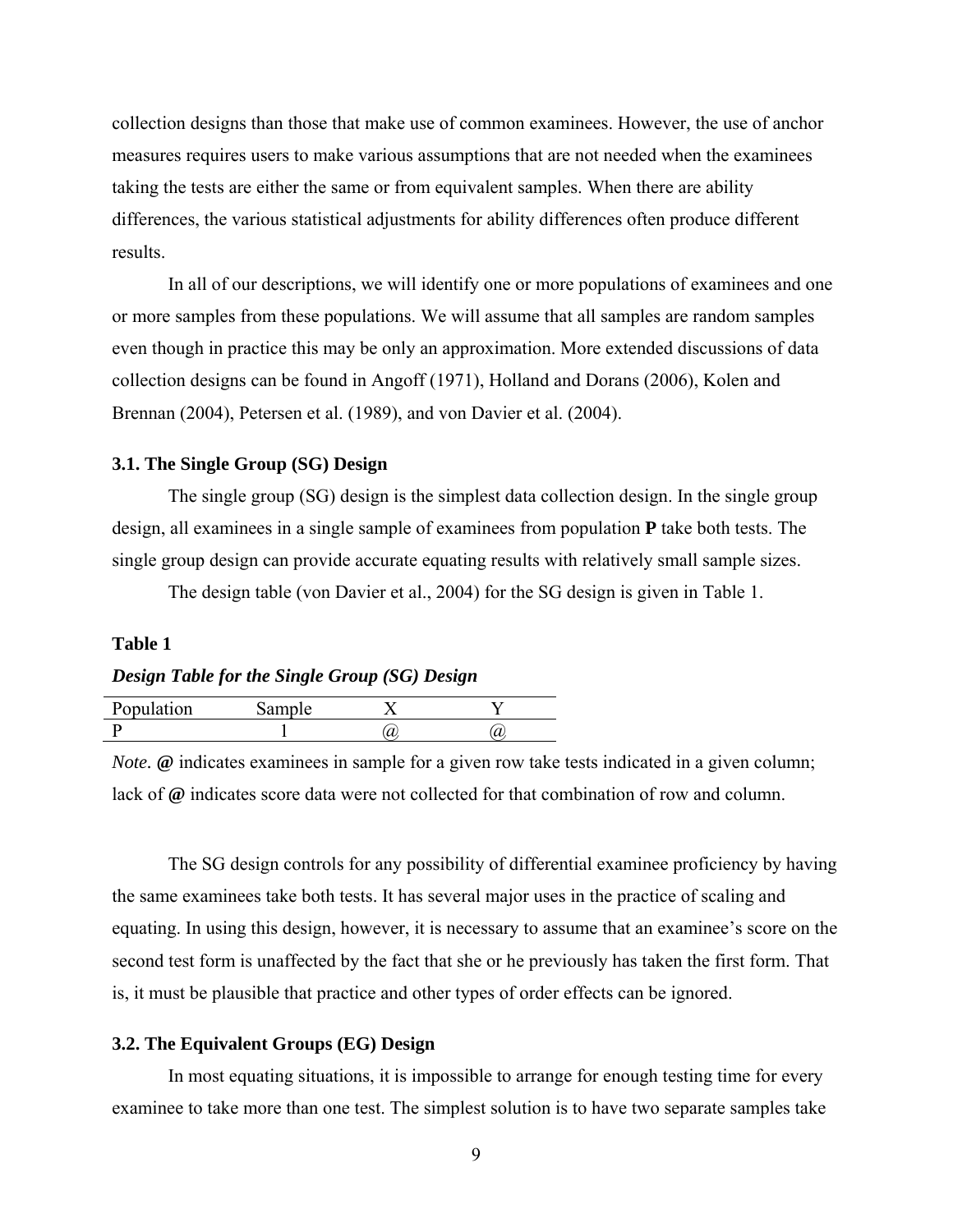each form of the test. In the equivalent groups (EG) design, two equivalent samples are taken from a common population **P** one is tested with **X** and the other with **Y**. The EG design is often used for equating.

The design table for the EG design, Table 2, clearly shows the pattern of missing data (i.e., the cells missing the **@** mark).

#### **Table 2**

*The Design Table for the Equivalent Groups (EG) Design* 

| Population | Sample |   |                    |
|------------|--------|---|--------------------|
|            |        | u |                    |
|            |        |   | $\boldsymbol{\mu}$ |
|            |        |   |                    |

*Note.* **@** indicates examinees in sample for a given row take tests indicated in a given column; lack of **@** indicates score data were not collected for that combination of row and column.

Because examinees take only one test, the issue of order effects does not arise with the EG design. The problem is to select samples that are equivalent in whatever the tests are supposed to measure. In practice, this is done in two ways. First, it is sometimes possible to take two random samples from **P** and test each with a single test. To reflect this possibility, this design is sometimes called the *random groups design* (Kolen & Brennan, 2004). The two samples are then as equivalent as two random samples from the same population can be. Second, and more commonly, two samples are constructed by *spiraling* the test booklets for the two tests. The booklets are alternated in the packaging process so that when the tests are distributed to examinees they are alternated, first **X**, then **Y,** and then **X** again, and so on. Certain assumptions must hold in order for spiraling to be feasible. For example, the time limits must be the same for the two tests. Well-executed, spiraled samples are often somewhat more *equivalent* (i.e., less different) than random samples. They are *more equivalent* because they are approximately *stratified* random samples where the strata are the administrative divisions of the tested population (i.e., classrooms, schools).

The EG design is fairly convenient to administer. It does not require that the two tests have any items in common, but this design can be used even when they do have items in common. It also has some limitations. One limitation is that it requires large sample sizes to produce accurate equating results. It also may have some consequences for test security because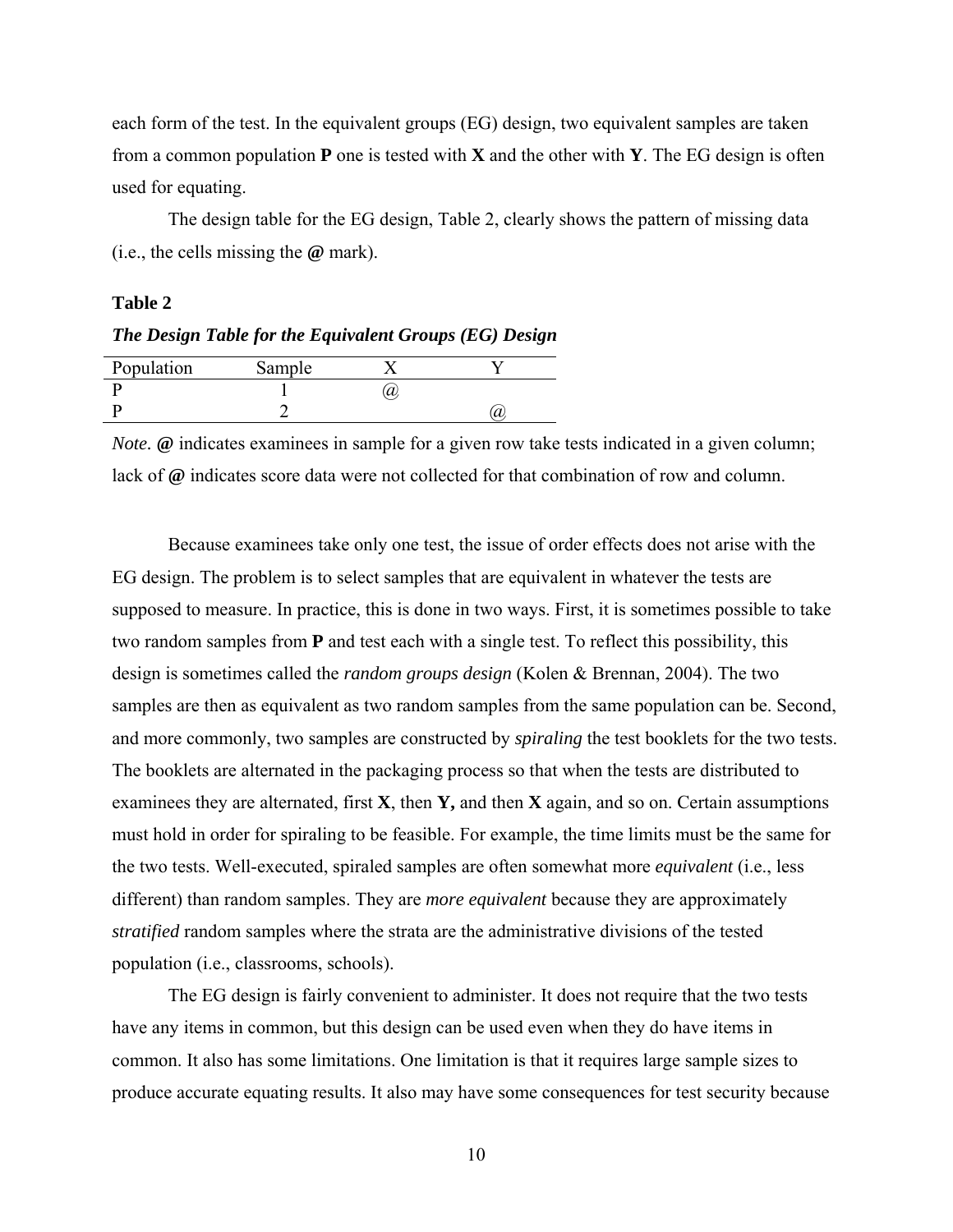in most cases the old form in the design will have been administered previously. However, when samples sizes are large and forms can be reused without security problems, the EG design is usually regarded as a good choice because it avoids the issue of possible order effects that can arise in the SG design, where each examinees takes *both* tests.

# **3.3. The Counterbalanced (CB) Design**

In order to allow for the possibility of order effects in the SG design, the sample is sometimes randomly divided in half and in each half-size subsample the two tests are taken in different orders—**X** first and then **Y** or **Y** first and then **X**. The result is the counterbalanced (CB) data collection design.

If we denote a score from **X** as  $X_1$  when it is taken first and  $X_2$  when it is taken second, and similarly for  $Y_1$  and  $Y_2$ , then Table 3 describes the CB design.

# **Table 3**

*Design Table for the Counterbalanced (CB) Design* 

| Population | Sample |     |     |           |               |
|------------|--------|-----|-----|-----------|---------------|
| D          |        | (a) |     |           | $\bm{\omega}$ |
|            |        |     | (a) | $(\omega$ |               |

*Note.* **@** indicates examinees in sample for a given row take tests indicated in a given column; lack of **@** indicates score data were not collected for that combination of row and column.

The CB design contains both the SG and EG designs within it. There are SG designs for both  $X_1$  and  $Y_2$  and  $X_2$  and  $Y_1$ . There is an EG design for  $X_1$  and  $Y_1$  and for  $X_2$  and  $Y_2$ . The main advantage of the CB design is the same as that of the SG design: accurate equating results from relatively small samples. Its main disadvantage is that it seldom can be fit within an operational administration of a test. Usually, the CB design requires a special study for collecting the data.

# **3.4. The Anchor Test or Nonequivalent Groups With Anchor Test (NEAT) Design**

In anchor test designs there are two populations, **P** and **Q**, with a sample of examinees from **P** taking test **X**, and a sample from **Q** taking test **Y**. In addition, both samples take an anchor test, **A**. We follow the terminology of von Davier et al. (2004) and call this the *nonequivalent groups with anchor test* (or NEAT) design. Kolen and Brennan (2004) and others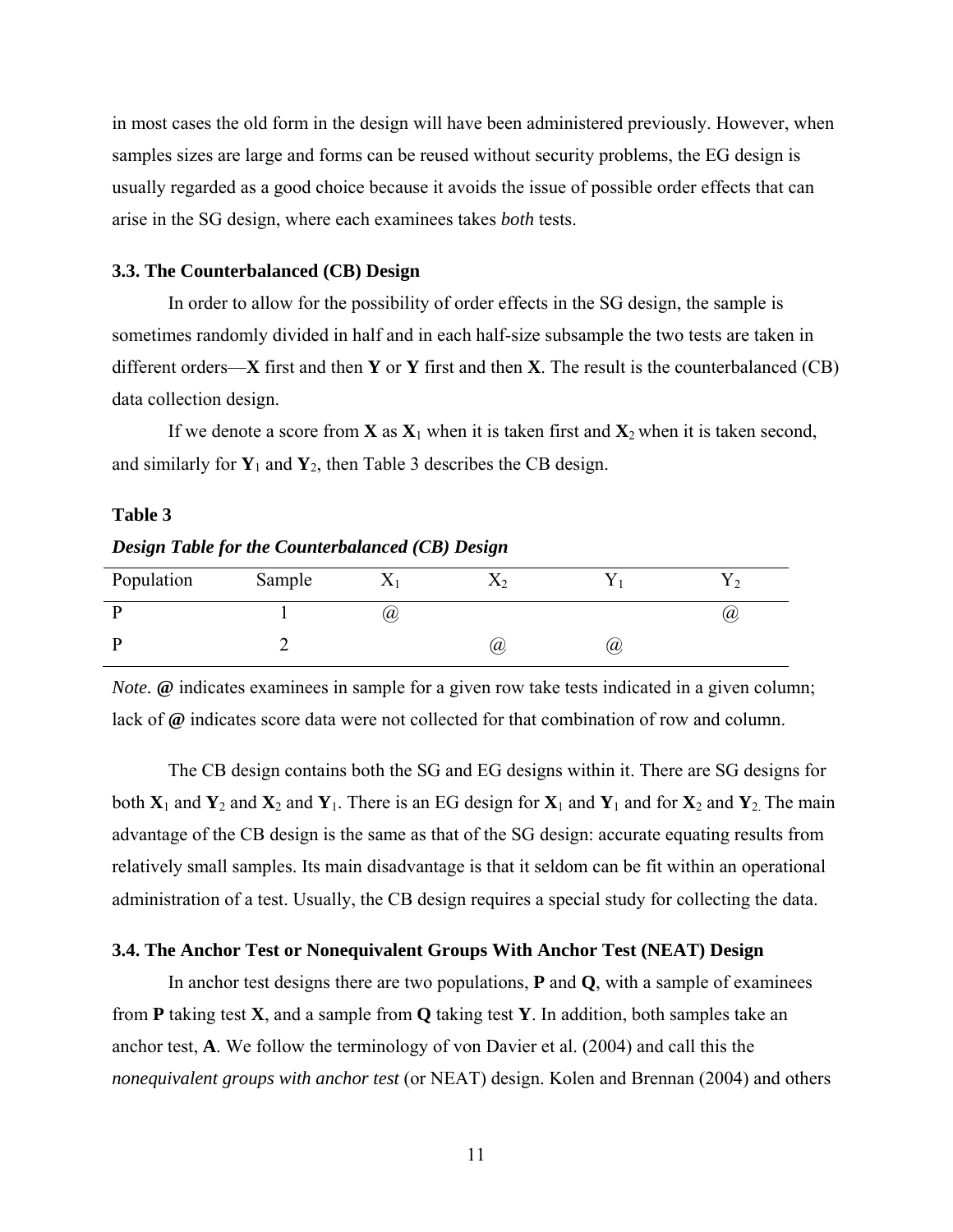have referred to this as the *common-item nonequivalent groups design* or simply the *common item* or the *anchor test* design.

The NEAT design is used for equating and some forms of scale aligning, as indicated in Holland and Dorans (2006). Table 4 represents the NEAT design.

#### **Table 4**

*Design Table for the Nonequivalent Groups With Anchor Test (NEAT) Design* 

| Population | Sample |    |       |    |
|------------|--------|----|-------|----|
|            |        | (a | $\mu$ |    |
|            |        |    | (a    | (a |

*Note.* **@** indicates examinees in sample for a given row take tests indicated in a given column; lack of **@** indicates score data were not collected for that combination of row and column.

The role of the anchor test is to quantify the differences in ability between samples from **P** and **Q** that affect their performance on the two tests to be equated, **X** and **Y**. The best kind of an anchor for equating is a test that measures the same construct that **X** and **Y** measure. The anchor  $\bf{A}$  is usually a shorter and less reliable test than the tests to be equated.<sup>3</sup>

Formally, the NEAT design contains two single-group designs within it. The anchor test design is more flexible than the EG design because it allows the two samples taking **X** and **Y** to be different or nonequivalent. It is also more efficient than the SG design because it does not require examinees to take both **X** and **Y**. While the use of anchor tests may appear to be a minor variation of the previous data collection designs, the use of common items involves new assumptions that are not necessary in the use of SG, EG, and CB designs, where common examinees are used; see Sections 2.1 to 2.3 of Holland and Dorans (2006). Some type of assumption, however, is required in the NEAT design to make up for the fact that **X** is never observed for examinees in **Q** and **Y** is never observed for examinees in **P**. For this reason, there are several distinct methods of scaling and equating tests using the NEAT design. Each of these methods corresponds to making different untestable assumptions about the missing data, as reported in Sections 4.2 and 4.3 of this paper.

One way to think about the difference between the NEAT design and the SG, EG, and CB designs is as the difference between observational studies versus experimental designs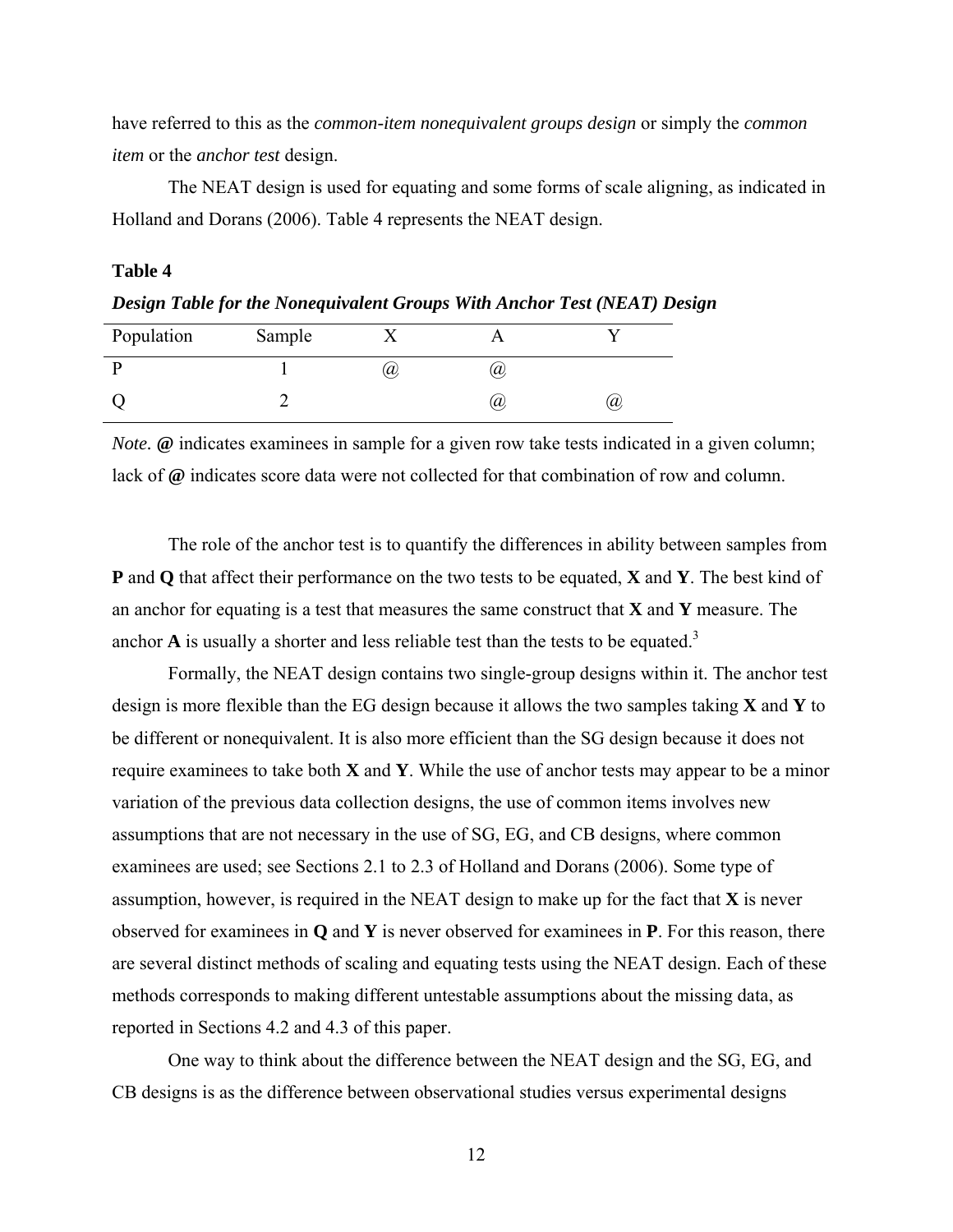(Rosenbaum, 1995). The SG design is like a repeated measures design with a single group and two treatments, the EG design is like a randomized comparison with two treatment groups, and the CB design is like a repeated measures design with a single group and counterbalanced order of treatments. In contrast, the NEAT design is like an observational study where there are two nonrandomized study groups that are possibly subject to varying amounts of self-selection.

When **P** and **Q** are different or *nonequivalent*, the statistical role of **A** is to remove bias in the equating function that would occur if we presumed the groups were equivalent, as well as to increase precision in the estimation of the equating function. When **A** is a miniature version of **X** and **Y** (i.e., a mini-test that is shorter and less reliable but otherwise measures the same construct as the two tests to be linked), it can be expected to do a good job of removing any bias due to the nonequivalence of **P** and **Q**. When **A** is not really a measure of the same construct as **X** and **Y**, or if it is not highly correlated with them, **A** is less useful for removing bias or for increasing precision.

#### **3.5 Discussion of Data Collection Designs**

Data collection is one of the most important aspects of best practices in equating. Each of the data collection designs mentioned in this section has advantages and disadvantages that make it more or less useful for different situations. For equating, the SG design requires the smallest sample sizes and the EG design requires the largest sample sizes to achieve the same level of accuracy, as measured by the standard error of equating (see Holland & Dorans, 2006; Lord, 1950). The anchor test (i.e., NEAT) designs require sample sizes somewhere in between those of the SG and EG designs, although the sample size requirements depend on how strongly correlated the anchor test is with the two tests to be equated and how similar the two populations are. Higher correlations and smaller differences in proficiency between populations require smaller sample sizes than do lower correlations and larger differences in proficiency between populations.

We would argue that the ideal design, in theory and in terms of best practice, is a largesample (EG) design with an external anchor test. If the anchor test is administered last, only the anchor test can be affected by possible order effects. A comparison of the distributions of the anchor test in the two (equivalent) samples then allows differential order effects to be identified, and if they are substantial the anchor test can be ignored, leaving a simple EG design, where no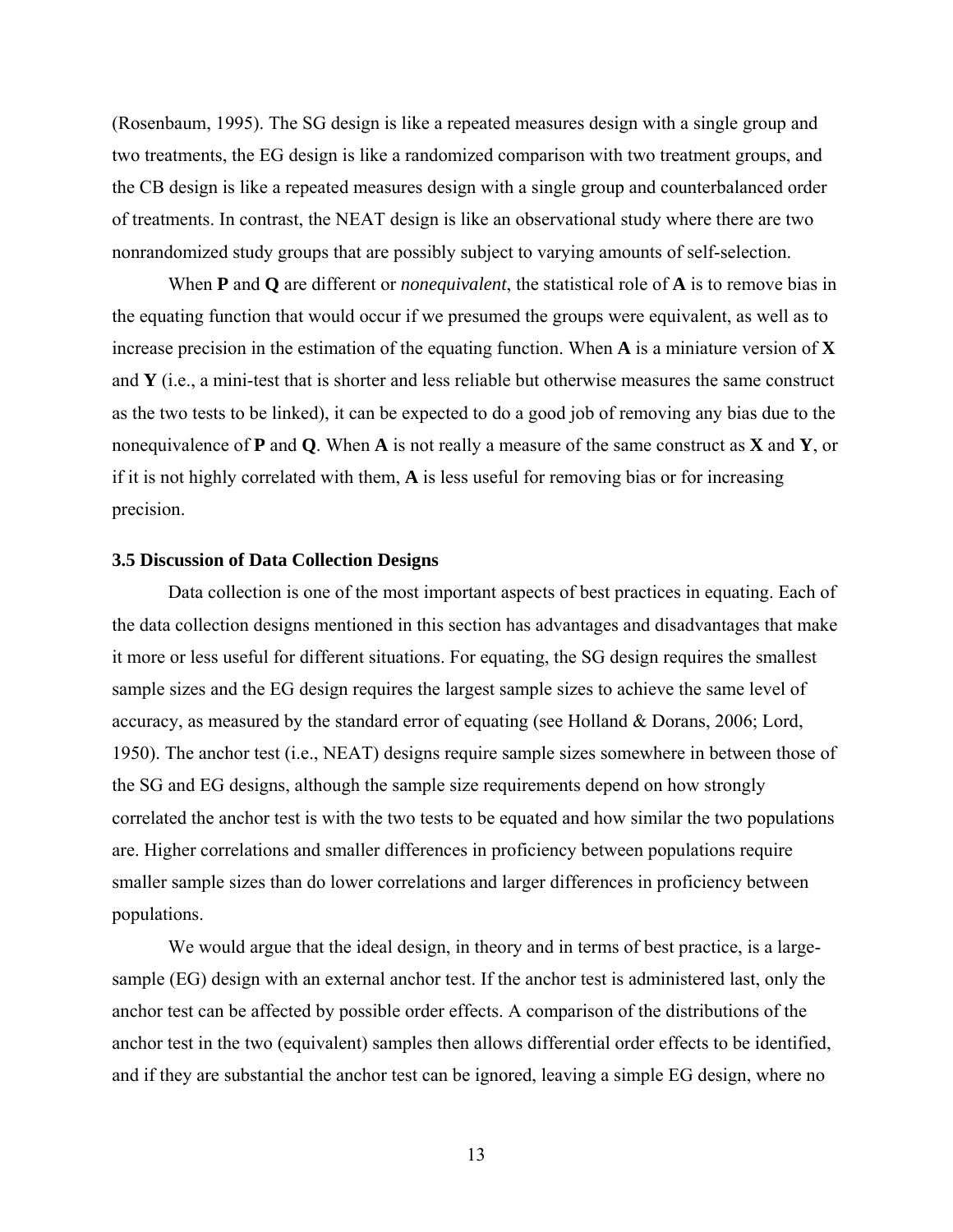order effects are possible. If the anchor test is internal to the two tests, then context or order  $(e.g.,)$ item location effects) may arise and need to be dealt with.

An important potential drawback of the EG design for score equating is that the test form that has been previously equated has to be given at least twice—once when it was originally equated and then again as the old form in the equating of a new form. In some testing programs, it may be problematic for reasons of test security to reuse operational forms. This leads to consideration of special administrations for purposes of equating. However, if special nonoperational test administrations are arranged to collect equating data using the EG design, then the issue of examinee motivation arises, as discussed in Holland and Dorans (2006)

The SG design requires a smaller sample size to achieve the same level of statistical accuracy as that obtained by an EG design with a larger sample, but it brings with it issues of order effects and it requires twice as much time to administer both tests. A particular problem with the SG design is that there is no way to assess whether order effects exist. The CB design, on the other hand, allows order effects to be estimated. However, if they are large and different for the two tests, then there may be no option but to ignore the data from the tests given second, and treat the result as an EG design. Because of the greatly reduced sample size, the resulting EG design may produce equating results that are less accurate than desired. Von Davier et al. (2004) proposed a formal statistical decision process for assessing order effects under the CB design.

The anchor test design is the most complex design to execute well, especially if differences in ability between the old- and new-form equating samples are large. Whether an equating test is an external anchor or an internal anchor also has an impact, as does the number of anchor tests and the type of score linking plan employed.

**External anchor tests.** It is often advised that the anchor test be a mini-version of the two tests being equated (Angoff, 1971). Making the anchor test a mini-version of the whole test is sometimes in conflict with the need to disguise an external anchor test to make it look like one of the scored sections of the test. For example, to be a mini-version of the test, the anchor test might need to include a variety of item types, whereas to mirror a specific section of the test, the anchor test might need to include only a limited number of item types. The term *external anchor* usually refers to items that are administered in a separately timed section and that do not count towards the examinee's score. One major advantage of external anchors is that they may serve multiple purposes, such as equating, pretesting, and tryout of new item types. This is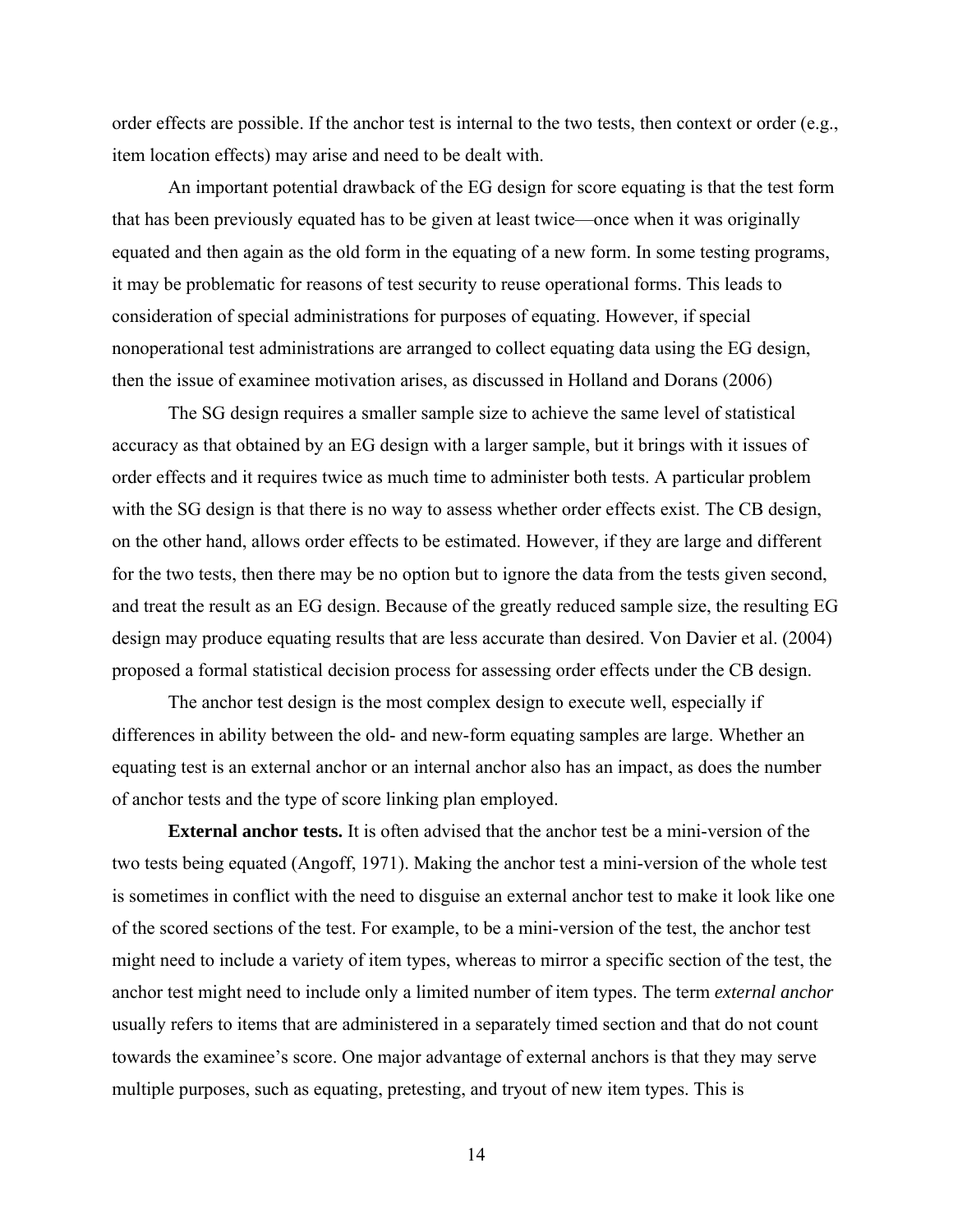accomplished by spiraling versions of the test with different content in this variable section. This process also can be used to improve test security by limiting the exposure of the anchor test to a relatively small proportion of the total group tested.

For best practices, it is important to disguise the external anchor test so that it appears to be just another section of the test. One reason for this is that some examinees may identify the anchor test and, knowing that it does not count towards their final score, skip it or use the time to work on sections that do count towards their score (even though they are instructed not to do this). While this type of behavior may appear to benefit these examinees, because of the way that the anchor test is used in equating, such behavior may actually result in lowering the scores of all examinees if enough of them do it. This counterintuitive result can be explained as follows. The anchor test is used to compare the performance of the current group of examinees on the anchor test to that of a previous group. If a substantial number of the current examinees under-perform on the anchor test, this will make them appear less able than they really are. As a consequence, the new test will appear to be somewhat easier relative to the old test than it really is. In score equating, a raw score on an easier test is converted to a lower scaled score than would the same raw score on a harder test. Therefore the scores reported on the new test will be lower than they would have been had all examinees performed up to their abilities on the anchor test. In practice this effect is likely to be small, and for those examinees who worked on another section during the anchor test, the effect may be canceled by an increased score on the other section. As indicated in Section 5.1, it is best practice to exclude from the equating analysis any examinees whose anchor test performance is inconsistent with their total test performance.

**Internal anchor tests.** Items in an internal anchor test are part of the assessment and count towards each examinee's score. Internal anchor items are usually spread throughout the test. As noted earlier, some external anchors (i.e., items that are left out of or are external to the total score) are administered internally and consequently face some of the issues associated with internal anchors. For the observed-score equating methods described in Section 4, where the score on the anchor test plays an important role, it is desirable for the anchor test to be a miniversion of the two tests. This may be more feasible for internal anchor tests than for external anchor tests.

Because the items in an internal anchor test count towards the score, examinees are unlikely to skip them. On the other hand, once anchor test items have been used in the test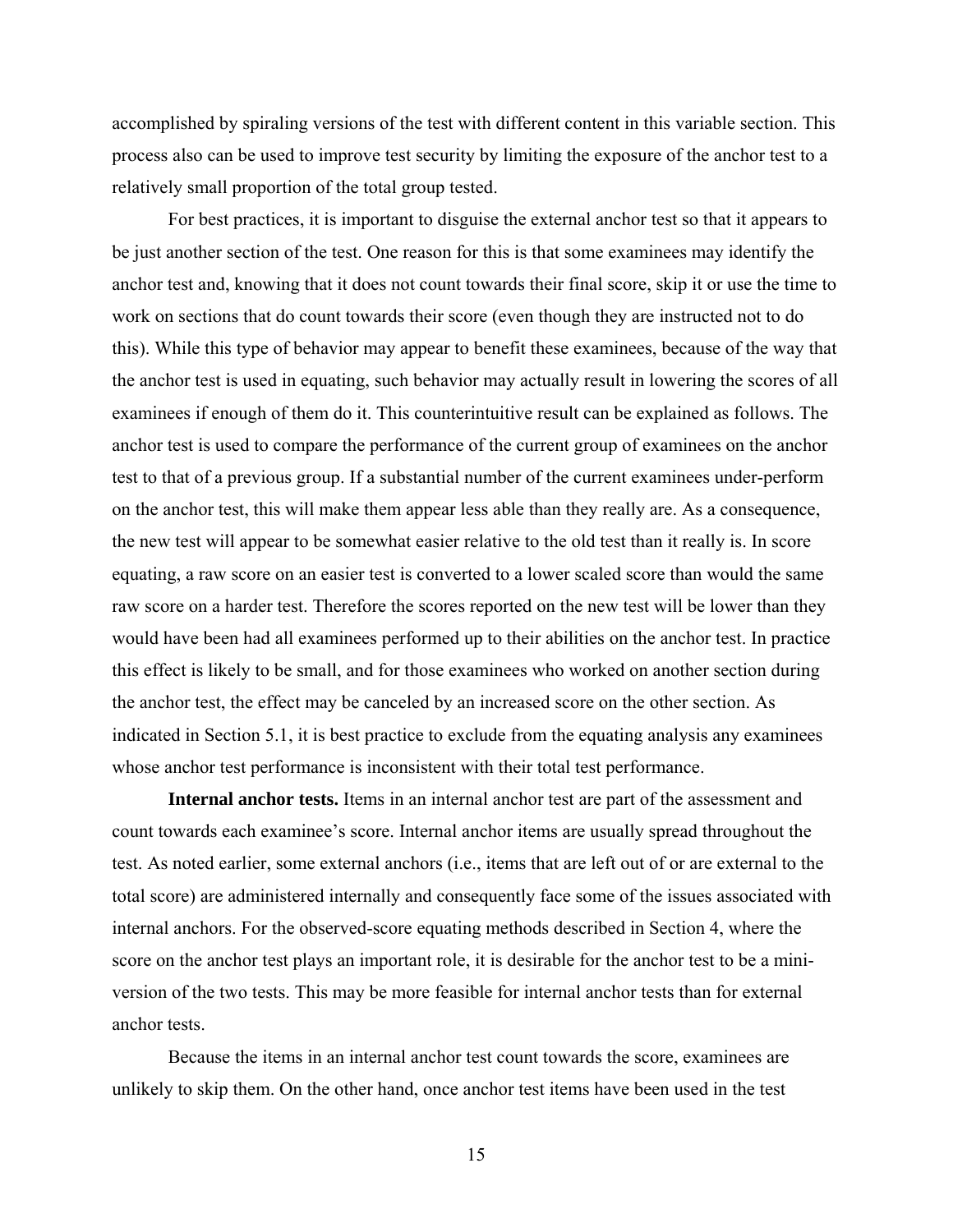administration of the old form, the items may become susceptible to security breaches and become known by examinees taking the new form to be equated. For anchor items to be effective they must maintain their statistical properties across the old and new forms. The primary problems with internal anchor tests are context effects, along with the just-mentioned security breaches. Context effects can occur when common items are administered in different locations (e.g., Common Item 10 in one form is Item 20 in the other form), or under different testing conditions (i.e., paper and pencil versus computer delivered), or when they are adjacent to different kinds of items in the two tests. These effects have been well-documented (Brennan, 1992; Harris & Gao, 2003; Leary & Dorans, 1985). Security breaches are an unfortunate reality for many testing programs, and due diligence is required to prevent them or to recognize them when they occur.

**Strengthening the anchor test**. When there are only small differences in ability between the two samples of examinees used in an anchor test design, all linear equating methods tend to give similar results, as do all nonlinear equating methods. Linear and nonlinear equating methods are discussed in Section 4. To the extent that an anchor test design (Section 3.4) is almost an EG design (Section 3.2) with an anchor test, the need for the anchor test is minimized and the quality of equating increases.

When the two samples are very different in ability, the use of the anchor test information becomes critical, because it is the only means for distinguishing differences in ability between the two groups of examinees from differences in difficulty between the two tests being equated. The most important properties of the anchor test are its stability across occasions when it is used (mentioned above) and its correlation with the scores on the two tests being equated. The correlation should be as high as possible. An advantage of internal anchors over external anchors is that their correlations with the tests being equated are usually high because the anchor items contribute to the total score.

The implication of needing highly correlated anchors for best practices is that long anchor tests are generally better than short ones for equating. Longer anchors are usually more reliable and more highly correlated with the tests. In practice, it is desirable that both the anchor test and the tests being equated have high reliability.

In many settings there is only one old form. Some tests are equated to two old forms, sometimes routinely, sometimes in response to a possible equating problem with one of the old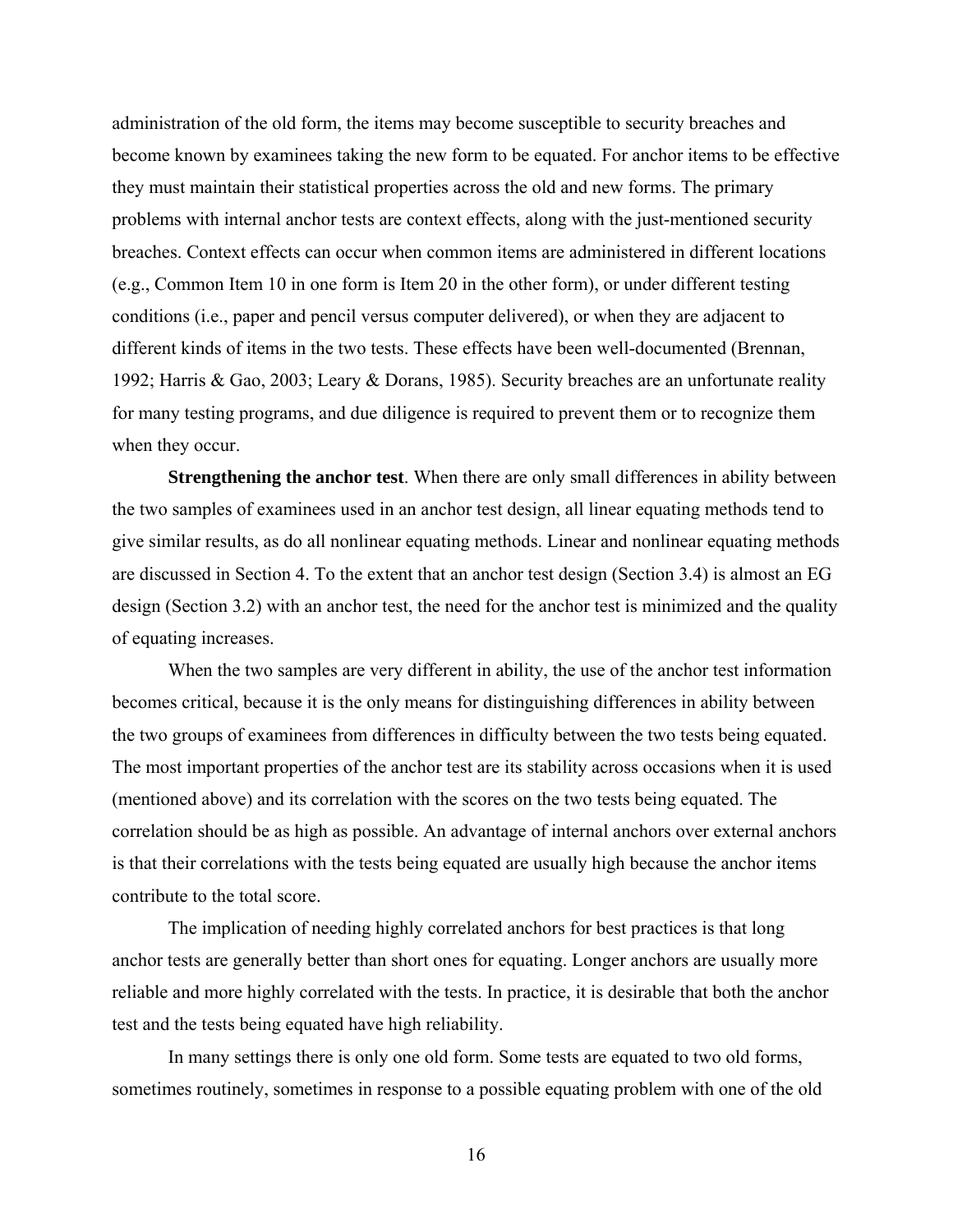forms. The SAT links each new form back to four old forms through four different anchor tests. This design reduces the influence of any one old form on the determination of the new-form rawto-scale conversion. It is desirable to have links to multiple old forms, especially in cases where a large ability difference is anticipated between the groups involved in one of the links.

#### **4. Procedures for Equating Scores**

Many procedures for equating tests have been developed over the years. Holland and Dorans (2006) considered three factors when attempting to develop a taxonomy of equating methods: (a) common population versus common-item data collection designs, (b) observedscore versus true-score procedures, and (c) linear versus nonlinear methods.

Because equating is an empirical procedure, it requires a data collection design and a procedure for transforming scores on one test form to scores on another. Linear methods produce a linear function for mapping the scores from **X** to **Y**, while nonlinear methods allow the transformation to be curved. Observed-score procedures directly transform (or equate) the observed scores on **X** to those on **Y**. True-score methods are designed to transform the *true scores* on **X** to the true scores of **Y**. True score methods employ a statistical model with an examinee's true score defined as his or her expected observed test score based on the chosen statistical model. The psychometric models used to date are those of classical test theory and item response theory. Holland and Hoskens (2003) have shown how these two psychometric models may be viewed as aspects of the same model.

In this section, we will limit our discussion to observed-score equating methods that use the data collection designs described in Section 3. Our focus is on observed-score equating because true scores are unobserved and consequently primarily of theoretical interest-only. We provide brief discussions of only the most common observed-score procedures. The reader should consult Holland and Dorans (2006) for more complete treatments of observed-score and true score procedures. Here we first consider procedures used with common-population data collection designs and then procedures used with anchor tests or common-item designs. Within these two types of data collection designs we will look at linear and nonlinear procedures, which we will discuss at the same time. In addition we will be explicit about the population of examinees on which scores are equated. Common to any equating scenario is a population of examinees that we will call the *target population*, **T**, following the usage in von Davier et al.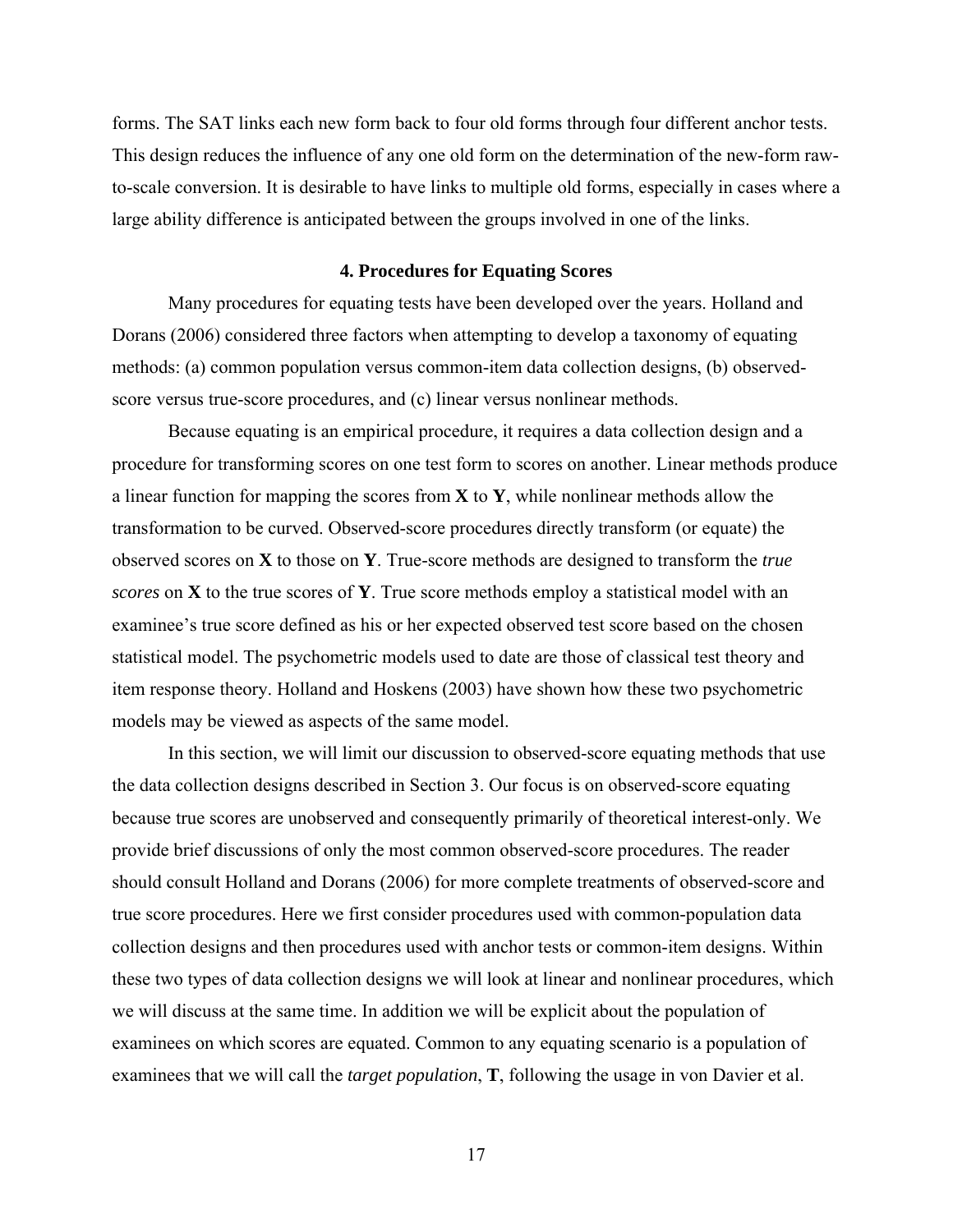(2004). In this usage, the target population refers to the source of the samples used to compute the linking function.

# **4.1 Observed Score Procedures for Equating Scores on Complete Tests Given to a Common Population**

Three data collection designs that we described in Section 3 make use of a common population of examinees: the SG, the EG, and the CB designs. They all involve a single population, **P**, which is also the target population, **T**.

We will use a definition of observed-score equating that applies to either linear or nonlinear procedures depending on whether additional assumptions are satisfied. This allows us to consider both linear and nonlinear observed-score equating methods from a single point of view.

Some notation will be used throughout the rest of this chapter. The *cumulative distribution function*, cdf, of the scores of examinees in the target population, **T**, on test **X** is denoted by  $F_T(x)$ , and it is defined as the proportion of examinees in **T** who score at or below x on test **X**. More formally,  $F_T(x) = P\{X \le x | T\}$ , where  $P\{.\mid T\}$  denotes the population proportion or probability in **T**. Similarly,  $G_T(y) = P(Y \le y | T)$ , is the cdf of **Y** over **T**. Cumulative distribution functions increase from 0 up to 1 as *x* (or *y*) moves from left to right along the horizontal axis in a two way plot of test score by proportion of examinees. In this notation, *x* and *y* may be any real values, not necessarily just the possible scores on the two tests. For distributions of observed scores such as number right or rounded formula scores, the cdfs are step functions that have points of increase only at each possible score (Kolen & Brennan, 2004). In Section 4.3, we address the issue of the discreteness of score distributions in detail.

**The equipercentile equating function.** The equipercentile definition of *comparable*  scores is that *x* (an **X**-score) and *y* (a **Y**-score) are *comparable* in **T** if  $F_T(x) = G_T(y)$ . This means that *x* and *y* have the same percentile in the target population, **T**. When the two cdfs are continuous and strictly increasing, the equation  $F_T(x) = G_T(y)$  can always be satisfied and can be solved for *y* in terms of *x*. Solving for *y* leads to the *equipercentile function*,  $Equity<sub>T</sub>(x)$ , that links *x* to *y* on **T**, defined by:

$$
y = Equi_{\mathbf{Y}\mathbf{T}}(x) = \frac{G_{\mathbf{T}}^{-1}(F_{\mathbf{T}}(x))}{\tag{1}}
$$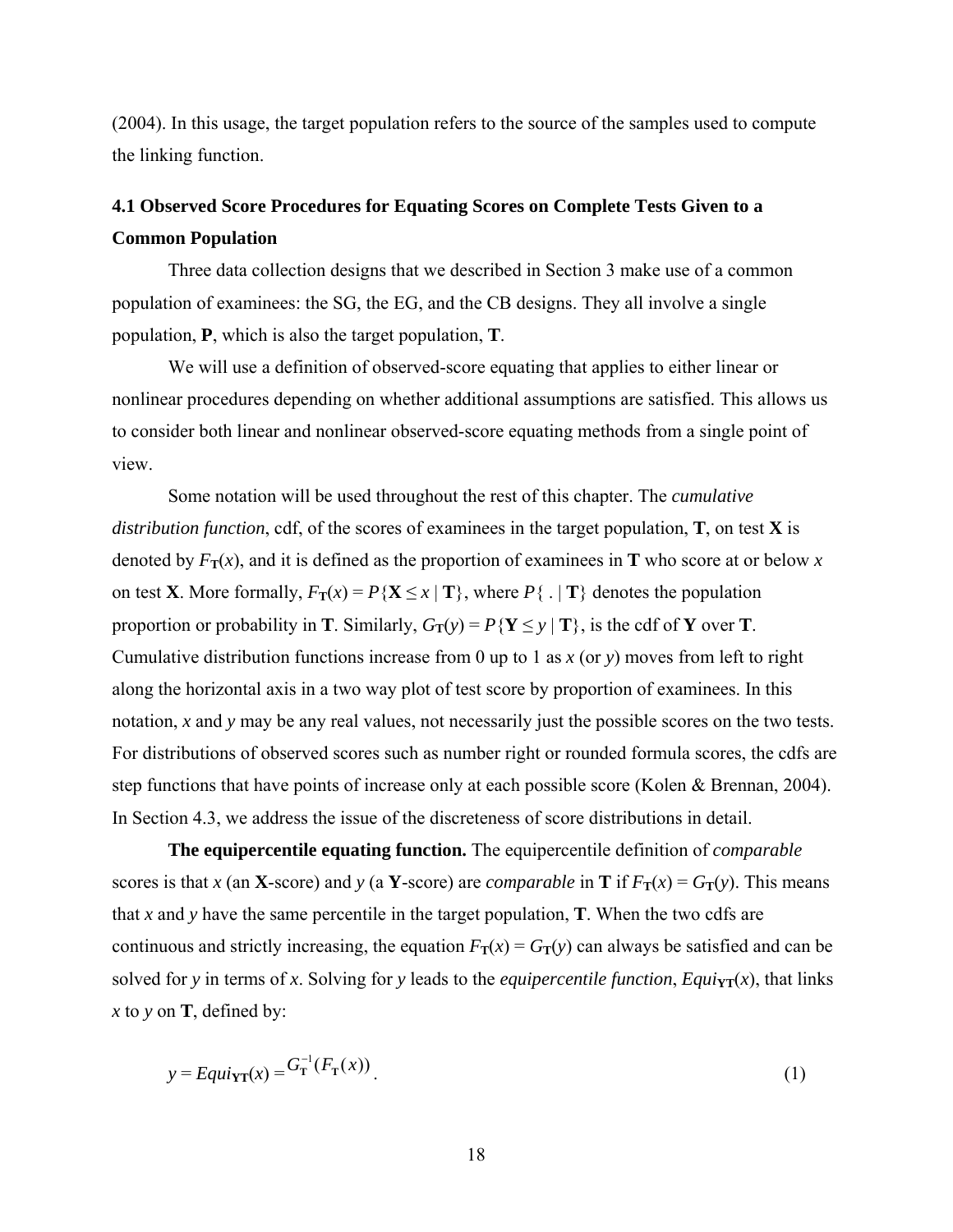In Equation 1,  $y = G_T^{-1}(p)$  denotes the inverse function of  $p = G_T(y)$ . Note that with discrete data, this relationship does not hold because for most *x* scores there is no *y* score for which the two cumulative distributions, one for *x* and one for *y* are exactly equal. Hence, with most applications, steps are taken to make the data appear continuous, and different steps can yield different answers.

We have followed Dorans and Holland (2000), Holland and Dorans (2006), and von Davier et al. (2004) in explicitly including the target population **T** in the definition of *Equivr*(*x*). The notation emphasizes that **T** (as well as **X** and **Y**) can influence the form of the equipercentile function.

In general, there is nothing to prevent  $Equi<sub>YT</sub>(x)$  from varying with the choice of **T**, thereby violating the subpopulation invariance requirement of Section 1.2. The equipercentile function is used for equating, and other kinds of linking. For equating, we expect the influence of **T** to be small or negligible and we call the scores *equivalent*. In other kinds of linking, **T** can have a substantial effect and we call the scores *comparable in* **T**.

**The linear equating function.** If Equation 1 is satisfied, then  $Equity<sub>T</sub>(x)$  will transform the distribution of **X**-scores on **T** so that it is the same as the distribution of **Y**-scores on **T**.

It is sometimes appropriate to assume that the two cdfs,  $F_T(x)$  and  $G_T(y)$ , have the same shape and only differ in their means and standard deviations. To formalize the idea of a common shape, suppose that  $F_T(x)$  and  $G_T(y)$  both have the form,

$$
F_{\mathbf{T}}(x) = K[(x - \mu_{\mathbf{XT}})/\sigma_{\mathbf{XT}}] \text{ and } G_{\mathbf{T}}(y) = K[(y - \mu_{\mathbf{YT}})/\sigma_{\mathbf{YT}}],
$$
\n(2)

where *K* is a cdf with mean zero and standard deviation 1.

When Equation 2 holds,  $F_T(x)$  and  $G_T(y)$  both have the shape determined by *K*. In this case, it can be shown that the equipercentile function is the *linear function*,  $Lin_{\text{YT}}(x)$ , defined as

$$
Lin_{\text{YT}}(x) = \mu_{\text{YT}} + (\sigma_{\text{YT}}/\sigma_{\text{XT}})(x - \mu_{\text{XT}}). \tag{3}
$$

The linear function may also be derived as the transformation that gives the **X**-scores the same mean and standard deviation as the **Y**-scores on **T**. Both of the linear and equipercentile functions satisfy the symmetry requirement (c) of Section 1.2.1. This means that  $\text{L}in_{\text{XT}}(y)$  =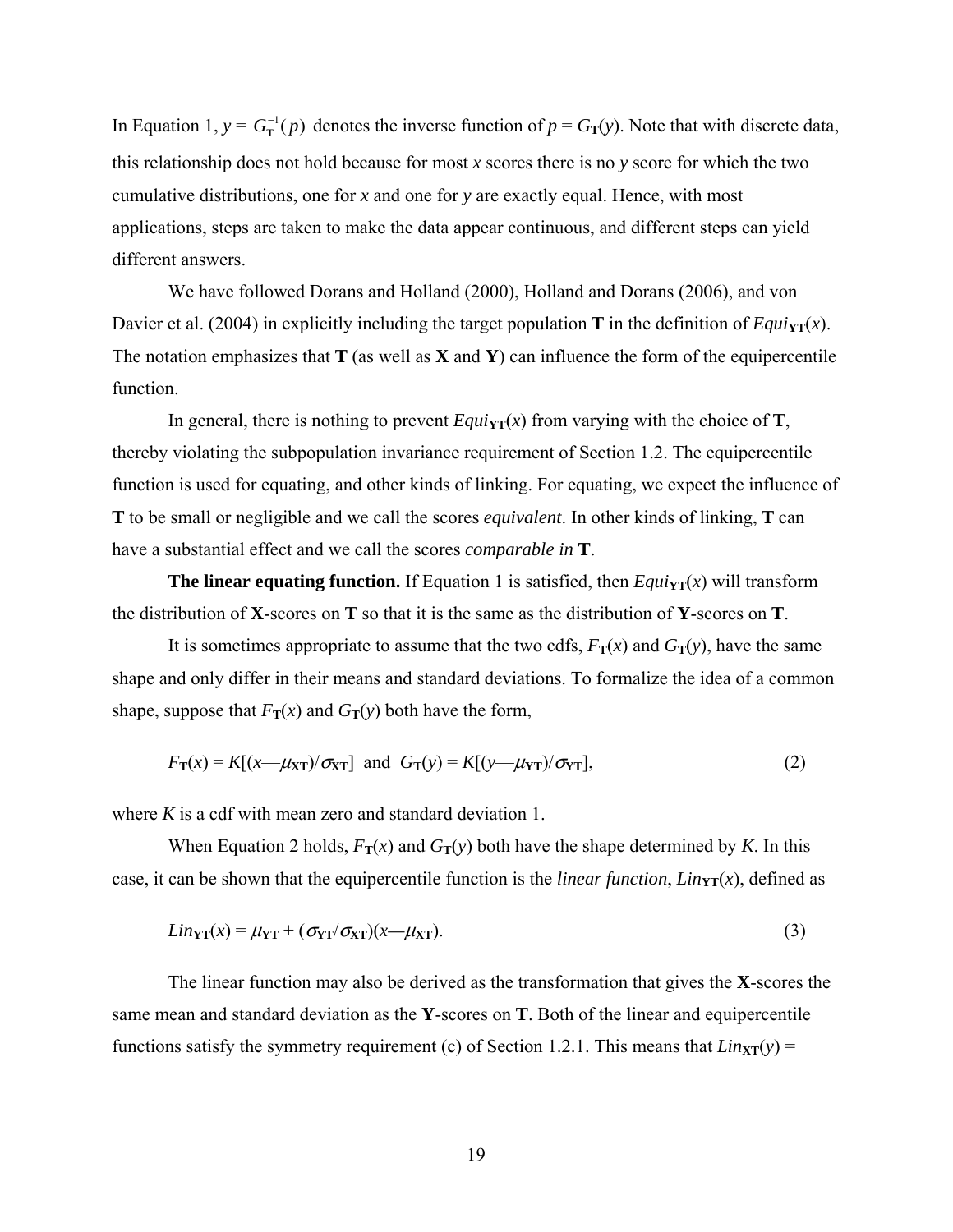*Lin***Y**<sup>-1</sup>(*x*), and *Equi***X**<sub>T</sub>(*y*) = *Equi***Y**<sub>T</sub><sup>-1</sup>(*x*) (i.e., equating **Y** to **X** is the inverse of the function for equating **X** to **Y**). In general, the function,  $Equi_{\text{YT}}(x)$ , curves around the function,  $Lin_{\text{YT}}(x)$ .

Two special cases of  $Lin_{YT}(x)$  that follow from very strong assumptions are the *mean linking function* and the *identity function*. When the two standard deviations in Equation 3 are equal, then  $Lin_{YT}(x)$  takes on the form  $Mean_{YT}(x) = x + (\mu_{YT} - \mu_{XT})$ . The mean linking function adjusts the scores of **X** so that they have the same mean as **Y** does on **T**. When both the means and the standard deviations in Equation 3 are equal,  $\text{Linv}_{\text{T}}(x)$  takes on the form  $\text{Iden}(x) = x$ . The identity function makes no adjustment at all to the **X**-scores. It corresponds to assuming that the raw scores on **X** and **Y** are already comparable. Both *Mean* $\gamma$ <sub>T</sub>(*x*) and *Iden*(*x*) are thought to be useful best practices when the samples are very small and cannot support accurate estimates of the moments of **X** and **Y** on **T**. They are discussed in more detail in Kolen and Brennan (2004) and Skaggs (2005). We address them in Section 6.

The linear function requires estimates of the means and standard deviations of **X**- and **Y**scores over the target population, **T**. It is easy to obtain these estimates for the SG and EG designs described in Section 3 (see Angoff, 1971, or Kolen & Brennan, 2004). It is less straightforward to obtain estimates for the CB design, as noted by Holland and Dorans (2006).

#### **4.2. Procedures for Equating Scores on Complete Tests When Using Common Items**

The anchor test design is widely used for equating scores because its use of common items to control for differential examinee ability gives it greater operational flexibility than the approaches using common examinees. Examinees need only take one test, and the samples need not be from a common population. However, this flexibility comes with a price. First of all, the target population is less clear-cut for the NEAT design (see Section 3.4)—there are two populations, **P** and **Q**, and either one could serve as the target population. In addition, the use of the NEAT design requires additional assumptions to allow for the missing data—**X** is never observed in **Q** and **Y** is never observed in **P**. We use the term complete test to indicate that everyone in **P** sees all items on **X** and that that everyone in **Q** see all items on **Y**. As indicated at the beginning of Section 3, our use of the term *missing data* is restricted to data that are missing by design. The assumptions needed to make allowances for the missing data are not easily tested with the observed data, and they are often unstated. We will discuss two distinct sets of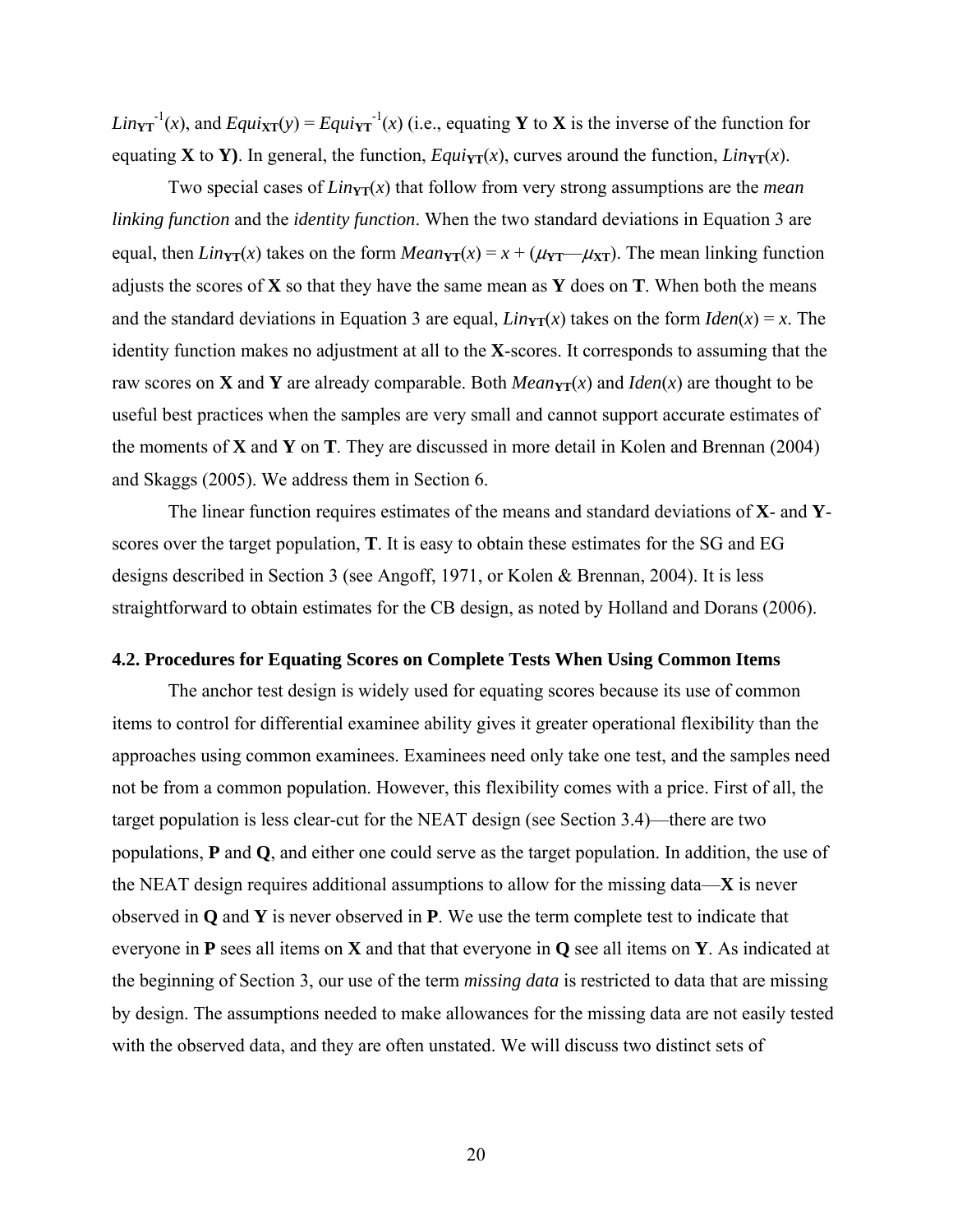assumptions that may be used to justify the *observed score* procedures that are commonly used with the NEAT design.

Drawing from what they saw being done in practice, Braun and Holland (1982) proposed that the target population for the NEAT design, or what they called the *synthetic population*, be created by weighting **P** and **Q**. They denoted the synthetic population by  $T = wP + (1-w)Q$ , by which they meant that distributions (or moments) of **X** or **Y** over **T** are obtained by first computing them over **P** and **Q**, separately, and then averaging them with w and  $(1 - w)$  to get the distribution over **T**. When  $w = 1$ , **T** = **P** and when  $w = 0$ , **T** = **Q**. In practice, w is often taken to be proportional to the two sample sizes from **P** and **Q**. This choice of w is implicit when the data for the anchor test are pooled into a total group, as done in Angoff (1971) and Petersen et al. (1989). Of course, other choices of w are possible, such as  $w = \frac{1}{2}$ , which gives equal weight to **P** and **Q**. There is considerable evidence that the choice of w has a relatively minor influence on equating results, for example, see von Davier et al. (2004). This insensitivity to w is an example of the population invariance requirement of Section 1.2. The definition of the synthetic population forces the user to confront the need to create distributions (or moments) for **X** on **Q** and **Y** in **P**, where there are no data. In order to do this, assumptions must be made about the missing data.

Equating methods used with the NEAT design can be classified into two major types, according to the way they use the information from the anchor. The first type of missing data assumption commonly employed is of the *post stratification equating* (PSE) type; the second is of the *chain equating* (CE) type. Each of these types of assumptions asserts that an important distributional property that connects scores on **X** or **Y** to scores on the anchor test **A** is the same for any  $T = wP + (1-w)Q$  (i.e., is population invariant). Our emphasis here is on the role of such assumptions for observed-score equating because that is where they are the most completely understood at this time. However, they are likely to have parallels for true-score equating as well, a topic worthy of future research. In addition to the PSE and CE types of procedures, classical test theory may be used to derive an additional, less frequently used, *linear observed-score* procedure for the NEAT design—the Levine observed-score equating function (Kolen & Brennan, 2004).

The PSE types of assumptions all have the form that the conditional distribution of **X** given **A** (or of **Y** given **A**) is the same for any synthetic population,  $T = wP + (1 - w)Q$ . In this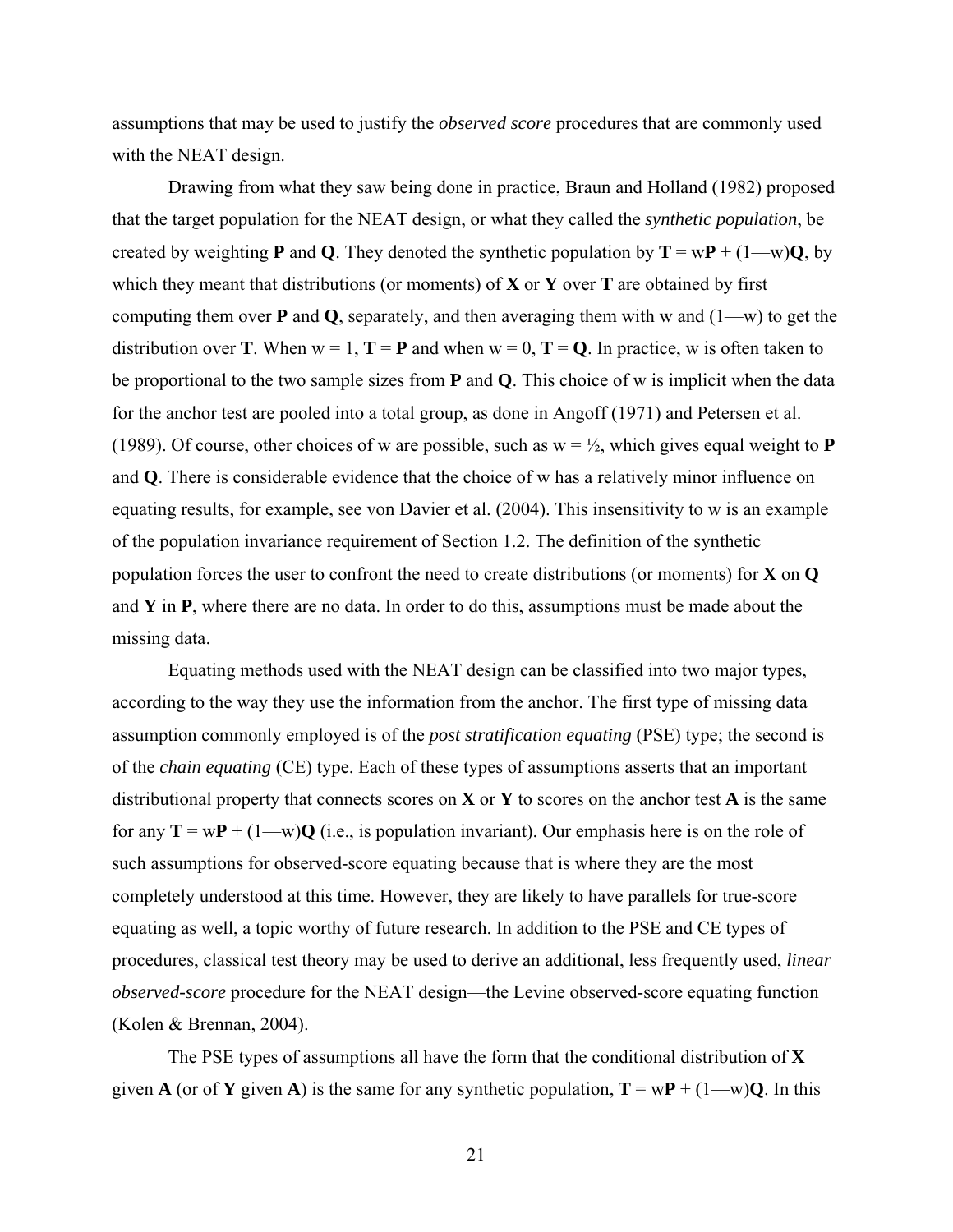approach, we estimate, for each score on the anchor test, the distribution of scores on the new form and on the old form in **T**. We then use these estimates for equating purposes as if they had actually been observed in **T**. The PSE type of equating assumes that the relationship that generalizes from each equating sample to the target population is a conditional relationship. In terms of the missing data in the NEAT design, this means that conditional on the anchor test score, **A**, the distribution of **X** in **Q** (where it is missing) is the same as in **P** (where it is not missing). In the special case of an EG design with anchor test,  $P = Q$  and the PSE assumptions hold exactly. When **P** and **Q** are different, the PSE assumptions are not necessarily valid, but there are no data to contradict them.

The CE assumptions all have the form that a linking function from **X** to **A** (or from **Y** to **A**) is the same for any synthetic population,  $\mathbf{T} = w\mathbf{P} + (1-w)\mathbf{Q}$ . In this approach, we link the scores on the new form to scores on the anchor and then link the scores on the anchor to the scores on the old form. The chain formed by these two links the scores on the new form to those on the old form. The CE type of equating approach assumes that the linking relationship that generalizes from each equating sample to the target population is an equating relationship. It is less clear for the CE assumptions than for the PSE assumptions what is implied about the missing data in the NEAT design (Kolen & Brennan, 2004, p. 146).

In the special case of an EG design with anchor test,  $P = Q$  and the CE assumptions hold exactly. In this special situation, the corresponding methods based on either the PSE or the CE assumptions will produce identical results. When **P** and **Q** are different, the PSE assumptions and CE assumptions can result in equating functions that are different and there are no data to allow us to contradict or help us choose between either set of assumptions.

**The PSE types of equating procedures.** There are both nonlinear and linear PSE procedures. They may be viewed as based on the following two assumptions, which we adopt from von Davier et al. (2004).

**PSE1**: The conditional distribution of **X** given **A** over **T**,  $P\{X = x \mid A = a, T\}$  is the same for any **T** of the form  $\mathbf{T} = w \mathbf{P} + (1 - w) \mathbf{Q}$ .

**PSE2**: The conditional distribution of **Y** given **A** over **T**,  $P{Y = y | A = a, T}$  is the same for any **T** of the form  $\mathbf{T} = w \mathbf{P} + (1 - w) \mathbf{Q}$ .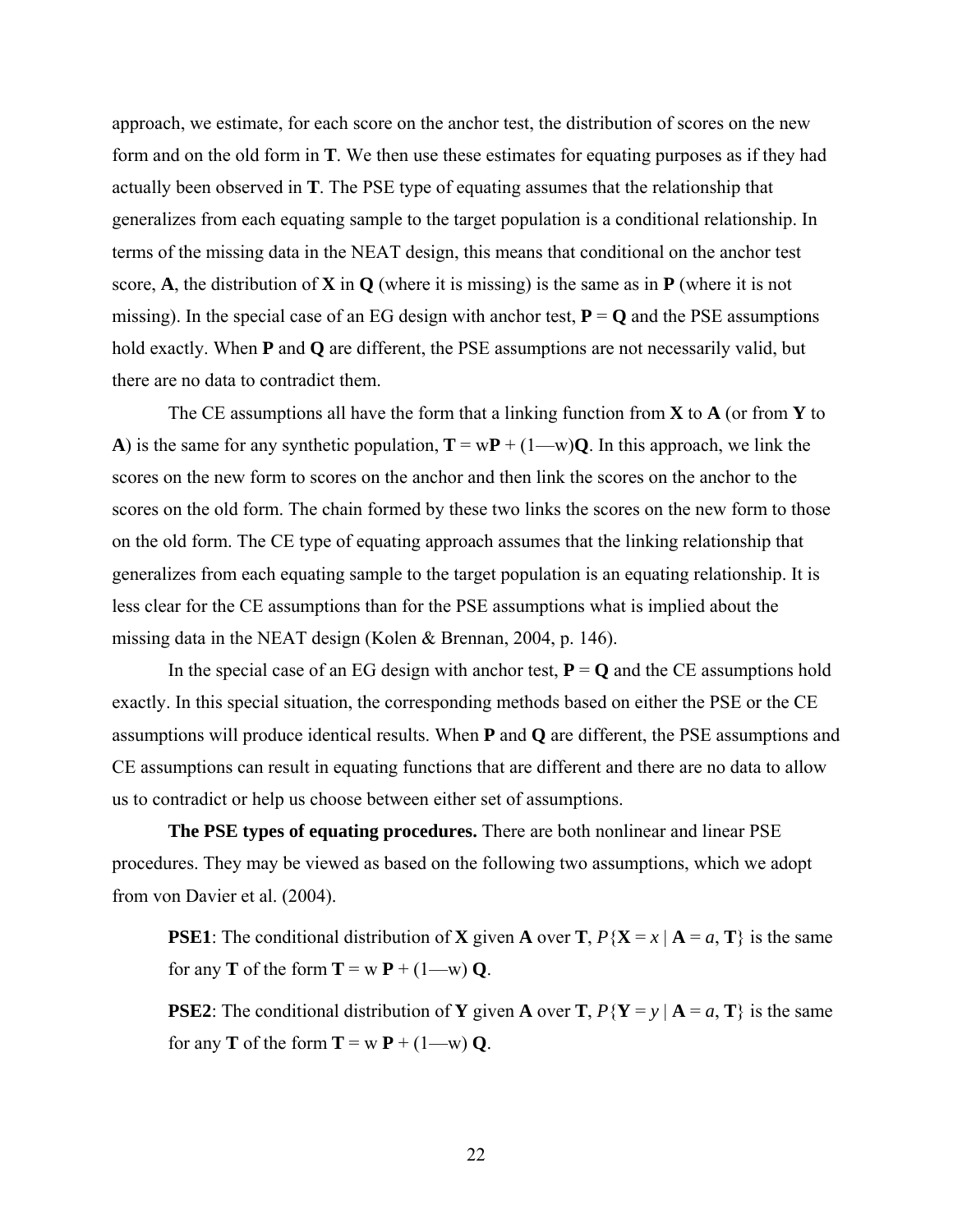PSE1 and PSE2 are population invariance assumptions because they require that the conditional distributions are the same for any target population of the form  $T = w P + (1 - w) Q$ .

The clearest examples of procedures of the PSE type are frequency estimation equating (Angoff, 1971, Petersen et al., 1989, and Kolen & Brennan, 2004), and the PSE version of kernel equating (von Davier et al., 2004).

Linear observed-score PSE equating procedures include (a) Tucker equating (Angoff, 1971, Petersen et al., 1989, and Kolen & Brennan, 2004), (b) the Braun-Holland method (Braun & Holland, 1982, and Kolen & Brennan, 2004), and (c) the linear PSE version of kernel equating (von Davier et al., 2004). The linear PSE version of kernel equating is a way to implement the Braun-Holland procedure and both are directly based on PSE1 and PSE2. Ledyard R Tucker was originally motivated by selection theory in the development of the method that bears his name (Angoff, 1971). However, the following versions of PSE1 and PSE2 may also be used to derive Tucker equating with no reference to selection.

**TUCK1**: (a) The conditional mean of **X** given **A** over **T** is linear in **A** and is the same for any  $T = w P + (1 - w) Q$ , and (b) the conditional variance of **X** given **A** over **T** is constant in **A** and is the same for any **T**.

**TUCK2**: (a) The conditional mean of **Y** given **A** over **T** is linear in **A** and is the same for any  $T = w P + (1 - w) Q$ , and (b) the conditional variance of Y given A over T is constant in **A** and is the same for any **T**.

TUCK1 and TUCK2 are population invariance assumptions in the same sense that PSE1 and PSE2 are.

The Braun-Holland and the linear PSE version of kernel equating do not make the more restrictive assumptions of linear conditional means and constant conditional variances that appear in TUCK1 and TUCK2. For this reason, they may give somewhat different results from the Tucker method when the conditional means are nonlinear and/or the conditional variances are not constant.

**The CE types of equating procedures.** The idea behind the CE procedures is to first link **X** to **A** using the data from **P**, then to link **A** to **Y** using the data from **Q**, and finally to combine these two links to equate **X** to **Y** through **A**. Von Davier et al. (2004) showed that the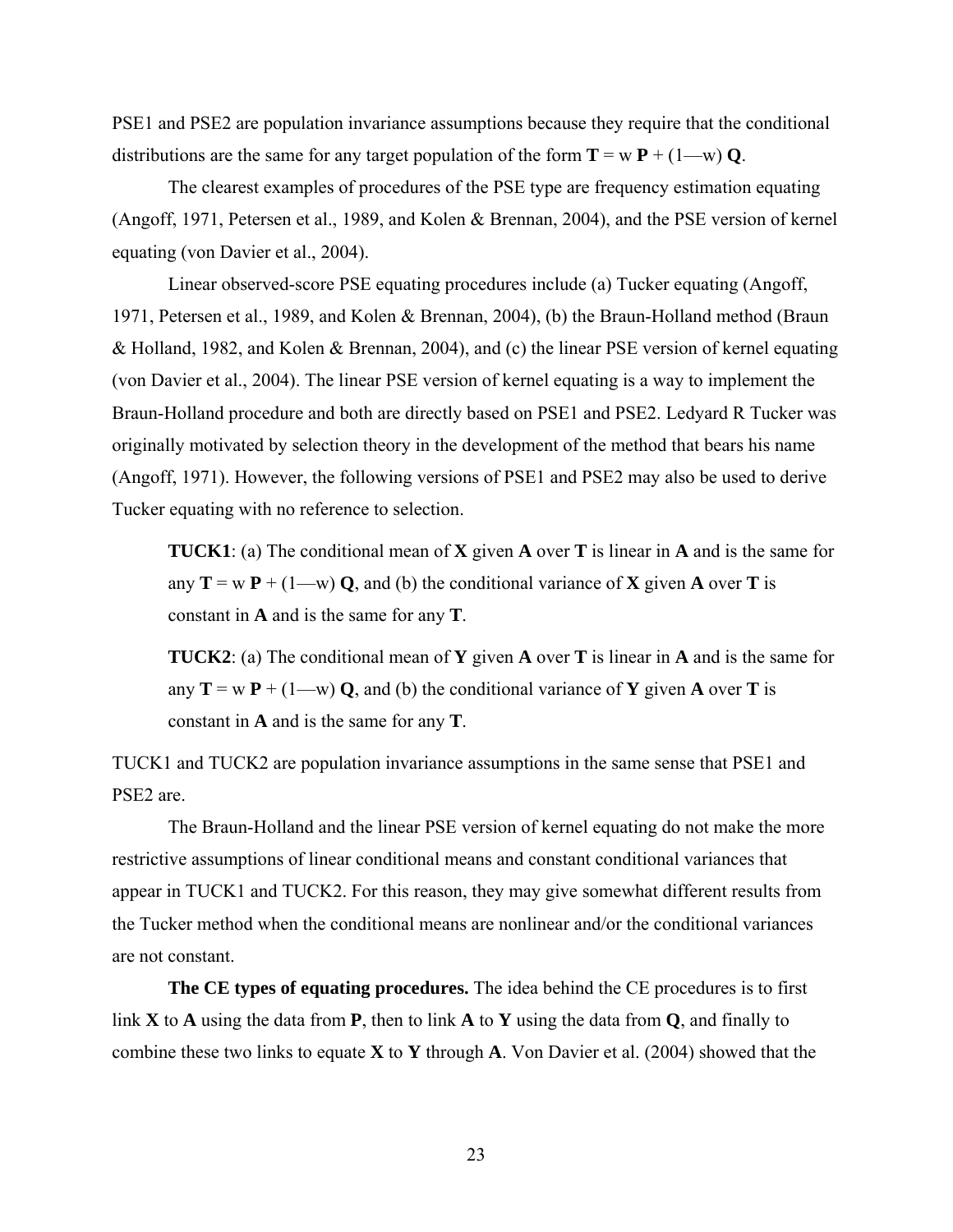following two assumptions are sufficient to interpret chain equating as an observed-score equating function for any target population of the synthetic population form.

**CE1**: The equipercentile function linking **X** to **A** on **T** is the same for any **T** of the form  $T = w P + (1 - w) Q$ .

**CE2**: The equipercentile function linking **A** to **Y** on **T** is the same for any **T** of the form  $T = w P + (1 - w) Q$ .

There are both linear and nonlinear versions of CE. Linear observed-score CE equating procedures include (a) the chained *linear equating function* (Angoff, 1971) and (b) the linear CE version of kernel equating (von Davier et al., 2004). Because it is derived as a type of equipercentile equating function, the linear CE version of kernel equating is based on assumptions CE1 and CE2. Von Davier, Holland, and Thayer (2004) maintained that the chained *linear equating function* is a linear equating function on a target population **T** as defined in Equation 3 when the linear versions of CE1 and CE2 hold. These are:

**CL1**: The linear linking function equating **X** to **A** on **T** is the same for any **T** of the form  $T = w P + (1 - w) Q$ .

**CL2**: The linear linking function equating **A** to **Y** on **T** is the same for any **T** of the form  $T = w P + (1 - w) Q$ .

Again, CL1 and CL2 are examples of population invariance assumptions.

# **4.3 A Linear Observed-Score Equating Procedure From Classical Test Theory**

In addition to the PSE and CE types of procedures, classical test theory may be used to derive an additional *linear observed-score* procedure for the NEAT design—the Levine observed-score equating function,  $Lev_{YT}(x)$  (Kolen & Brennan, 2004).  $Lev_{YT}(x)$  may be derived from two population invariance assumptions that are different from those that we have considered so far and that are based on classical test theory.

Following Holland and Dorans (2006), we use the formulation of classical test theory described in Holland and Hoskins (2000). The true scores,  $\tau_X$  and  $\tau_Y$ , are defined as latent variables underlying each test that have these properties:  $\tau_X = E(X | \tau_X, T)$ , and  $\tau_Y = E(Y | \tau_Y, T)$ , for any target population, **T**. From these two assumptions it follows that  $\mu_{XT} = E(X | T) = E(\tau_X)$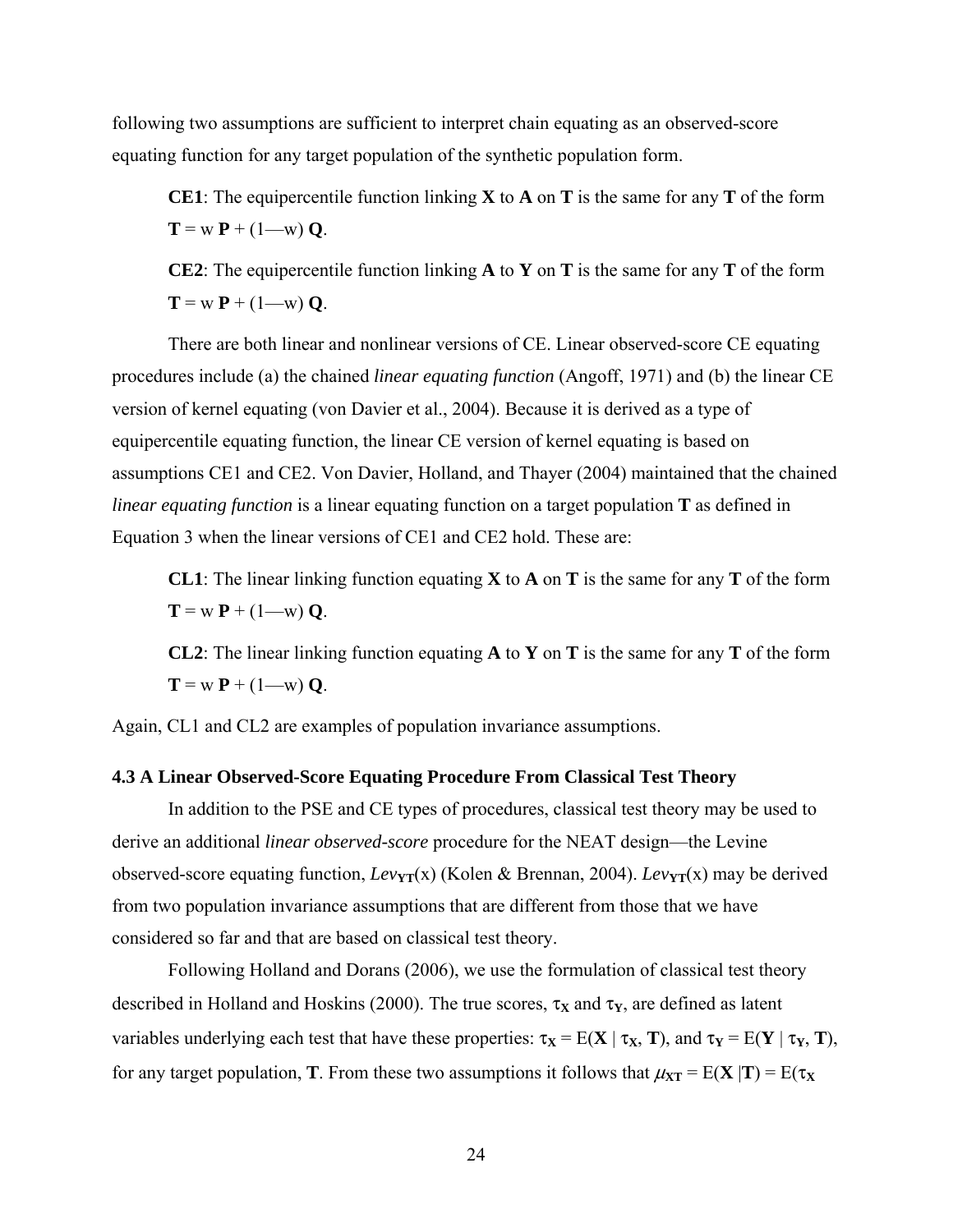$|\mathbf{T}\rangle$ , and  $\mu_{\mathbf{Y}\mathbf{T}} = E(\mathbf{Y}|\mathbf{T}) = E(\tau_{\mathbf{Y}}|\mathbf{T})$ . To formalize the assertion that **X** and **Y** measure the same construct, we assume the true scores are *congeneric*, that is, that they are linearly related by

$$
\tau_Y = \alpha \tau_X + \beta, \tag{4}
$$

where  $\alpha$  and  $\beta$  may depend on the target population, **T**. The idea behind true-score equating is to estimate  $\alpha$  and  $\beta$  and to use Equation 4 to find the link between the two sets of true scores. Lord (1980) takes the position that only true scores can ever really be equated, but it can be argued that this is a consequence of his very stringent interpretation of the equity requirement of Section 1.2.

Holland and Dorans (2006) used the form of classical test theory discussed in Holland and Hoskens (2003) to derive the Levine observed score equating function from two assumptions. In addition to using the true score definitions for test scores **X** and **Y** above, they defined an anchor true score as a latent variable,  $\tau_A$ , that underlies the observed anchor score  $A$ , and that satisfies:  $\tau_A = E(A | \tau_A, T)$ , for any target population, T. From this definition, it follows that:  $\mu_{AT} = E(\tau_A | T)$ . To formalize the intuition that **X**, **Y**, and **A** all measure the same construct, we assume their true scores are linearly related in a way that holds for all **T** (i.e., the three measures are congeneric). These assumptions are given below:

**LL1**:  $\tau_X = \alpha \tau_A + \beta$ , where  $\alpha$  and  $\beta$  do not depend on the target population, **T**.

**LL2**:  $\tau_Y = \gamma \tau_A + \delta$ , where  $\gamma$  and  $\delta$  do not depend on the target population, **T**.

The results of all of these assumptions and definitions are that the Levine observed-score equating function and its assumptions are true score analogues of the Tucker equating method and the Tucker method's assumptions. As shown in Kolen and Brennan (2006) and elsewhere, these assumptions about true scores lead to an equating relationship for observed scores.

#### **5. Data Processing Practices Prior to Computation of Equating Functions.**

Prior to equating, several steps should be taken to improve the quality of the data. These best practices of data processing deal with sample selection, item screening, and continuizing and smoothing score distributions.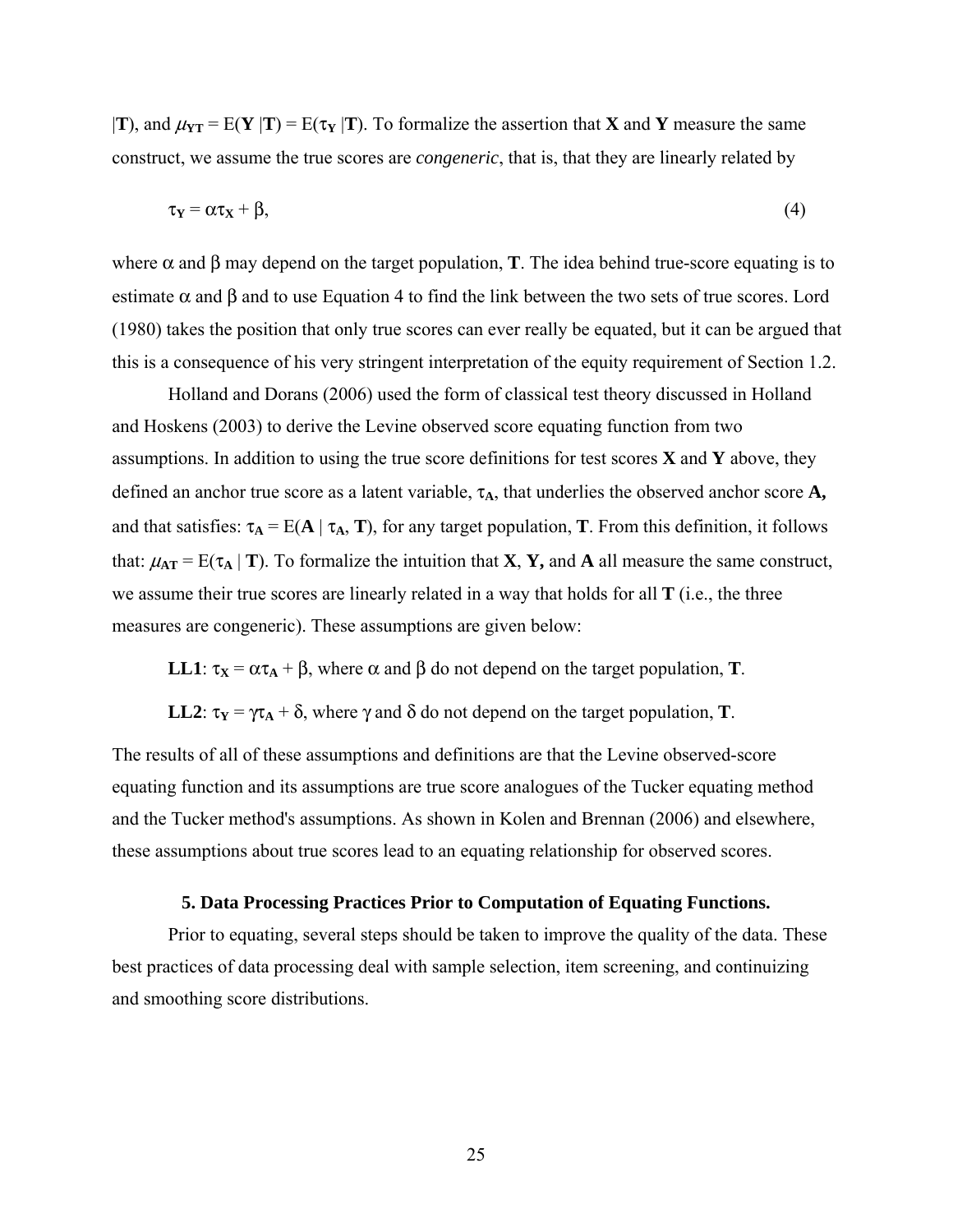## **5.1 Sample Selection**

Tests are designed with a target population in mind (defined as **T** throughout Section 4). For example, admissions tests are used to gather standardized information about candidates who plan to enter a college or university. The SAT excludes individuals who are not juniors or seniors in high school from its equating samples because they are not considered members of the target population. Consequently, junior high school students, for whom the test was not developed but who take the test, are not included in the equating sample. In addition, it is common practice to exclude individuals who may have taken the anchor test (whether internal or external) at an earlier administration. This is done to remove any potential influence of these individuals on the equating results. Examinees who perform well below chance expectation on the test are sometimes excluded; though many of these examinees may have already been excluded if they were not part of the target group. There is an issue as to whether non-native speakers of the language in which the test is administered should also be excluded. One study by Liang, Dorans, and Sinharay (2009) suggests this may not be an issue as long as the proportion of non-native speakers does not change markedly across administrations.

Statistical outlier analysis can be used to identify those examinees whose anchor test performance is substantially different from their performance on the operational test (i.e., the scores are so different that both scores cannot be plausible indicators of the examinee's ability). Removing these examinees from the equating sample prevents their unlikely performance from having an undue effect on the resulting equating function.

### **5.2 Checking That Anchor Items Act Like Common Items**

For both internal anchor (anchor items count towards the total score) and external anchor (items do not count towards the score) tests, the statistical properties of the common items should be evaluated to make sure they have not differentially changed from the one test administration to the other. Differential item functioning (DIF) methods may be used to compare the performance of the common items with the two test administrations treated as the reference and focal groups, and the total score on the common items as the matching criterion (see Holland  $\&$ Wainer, 1993, especially chapter 3). Simple plots of item difficulty values and other statistics may also be used to detect changes in items. Internal common items are susceptible to context effects because they may be embedded within different sets of items in the two tests. Changes in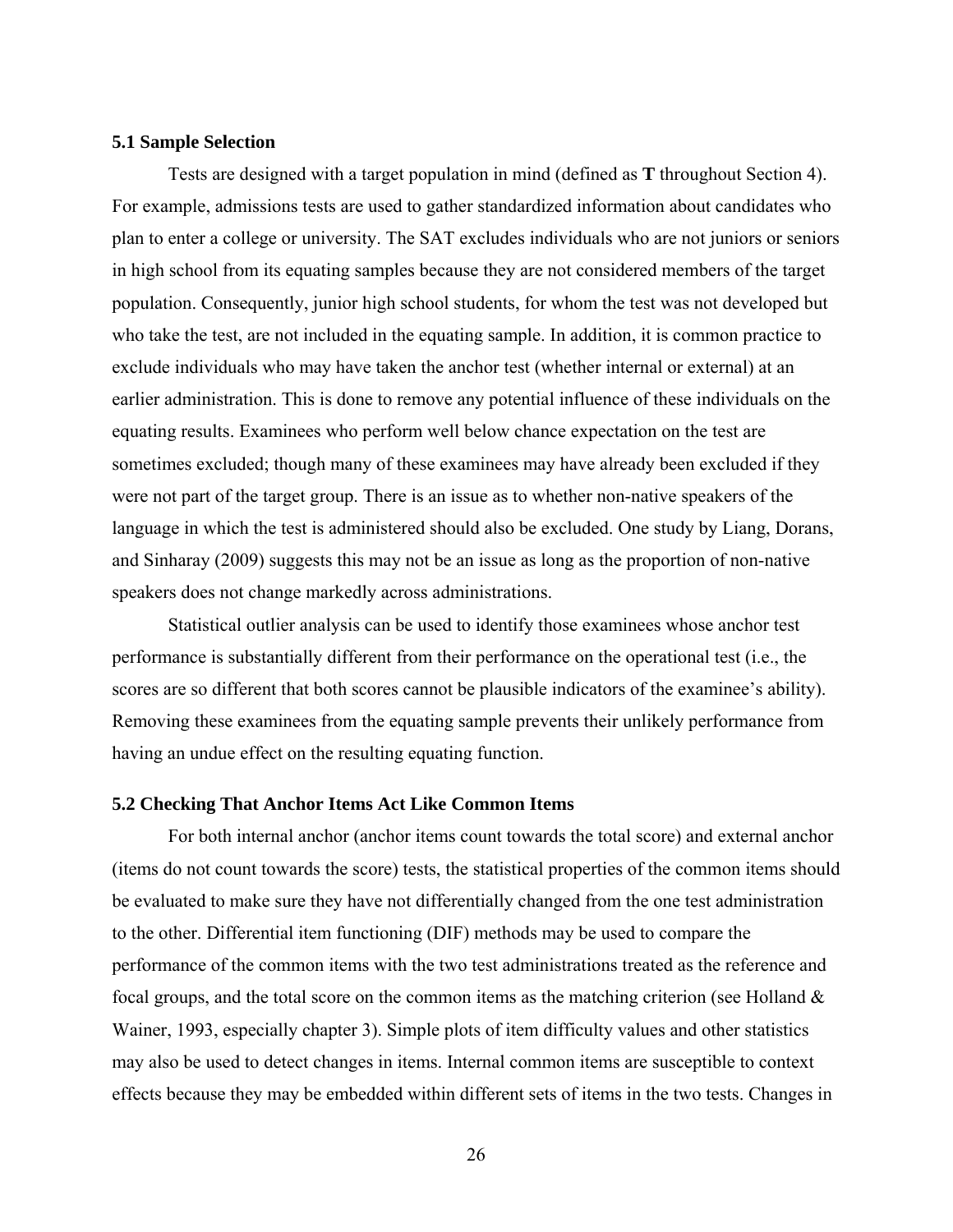widely held knowledge may also lead to changes in performance on anchor test items. For example, a hard question about a new law on a certification exam may become very easy once the law becomes part of the standard training curriculum. There are many examples of this type of rapid aging of test questions.

#### **5.3 The Need to Continuize the Discrete Distributions of Scores**

The equipercentile function defined in Section 5.2 can depend on how  $F_T(x)$  and  $G_T(y)$ are made continuous or continuized. Test scores are typically integers, such as number-right scores or rounded formula-scores. Because of this, the inverse function, required in equation 1 of Section 4.1.1, is not well defined (i.e., for many values of  $p$ , there is no score,  $y$ , for which  $p =$ *G***T**(*y*)). This is not due to the *finiteness of real samples*, but rather to the *discreteness of real test scores*. To get around this, there are three methods of continuization of  $F_T(x)$  and  $G_T(y)$  that are in current use. Holland and Dorans (2006) treated two of these methods, the linear interpolation and kernel smoothing methods, in detail. The linear equating function defined in Equation 3 of Section 4.1 is a third continuization method.

There are two primary differences between the first two approaches to continuization. First, the use of linear interpolation results in an equipercentile function that is piecewise linear and continuous. Such functions may have kinks that practitioners feel need to be smoothed out by a further smoothing, often called post-smoothing (Fairbank, 1987, Kolen & Brennan, 2004). In contrast, kernel smoothing results in equipercentile functions that are very smooth (i.e., differentiable everywhere) and that do not need further post-smoothing. Second, the equipercentile functions obtained by linear interpolation always map the highest score on **X** into the highest score on **Y** and the same for the lowest scores (unlike kernel smoothing and the linear equating function). While it is sometimes desirable, there are cases where the highest score on an easier test should not be mapped onto the highest score of a harder test. For more discussion of this point, see Petersen et al. (1989), Kolen and Brennan (2004), and von Davier et al. (2004).

# **5.4. Presmoothing Score Distributions**

Irregularities in the score distributions can produce irregularities in the equipercentile equating function that do not generalize to other groups of test-takers. Consequently, it is generally considered advisable to *presmooth* the raw-score frequencies in some way prior to equipercentile equating. The purpose of this step is to eliminate some of the sampling variability present in the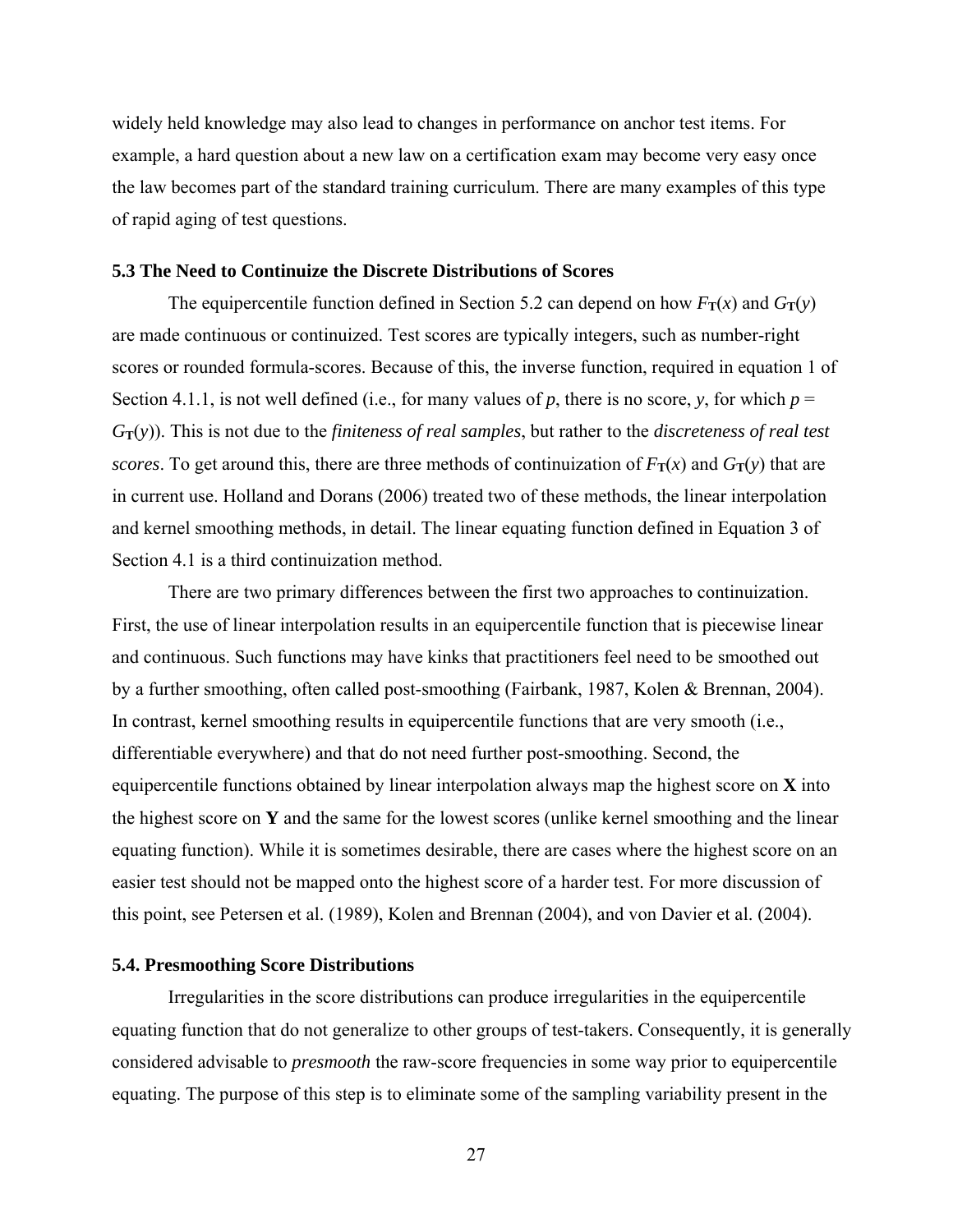raw-score frequencies, in order to produce smoother cdfs for computation of the equipercentile function. If presmoothing is done so as to preserve the essential features of the score frequencies, it will reduce the sampling variability in the estimated frequencies without introducing significant bias. The resulting estimates will be closer to the underlying frequencies in the target population, **T**. When presmoothing is done with a model that does not describe the data well, then the estimated frequencies will be biased estimates of the underlying frequencies in **T**.

A limitation of equipercentile equating is that the equating relationship cannot be computed for any possible scores above the highest observed score or below the lowest observed score. If we could observe the scores of the entire target population, **T**, on both forms of the test, this limitation would not be a problem. Smoothing can help solve this problem because many smoothing methods will produce a smoothed distribution with probabilities (possibly very small) at the highest and lowest score levels, even if no test-takers actually attained those scores.

Kolen and Jarjoura (1987) and Kolen and Brennan (2004) discussed several methods for presmoothing. Von Davier et al. (2004) described the use of loglinear models for presmoothing. Their work is based on Holland and Thayer (1987, 2000), and they gave examples of presmoothing for the SG, EG, CB, and NEAT designs.

The type of data available for presmoothing depends on the data collection design. The EG design is the simplest and results in two independent univariate score distributions, one for **X** and one for **Y**. These may be independently presmoothed. The SG, CB, and NEAT designs result in one or more bivariate distributions containing the joint frequencies for the (**X,Y**)-, (**X,A**)-, or (**Y,A**)-pairs in the sample(s). For these designs, presmoothing should be done on the joint distribution(s). Presmoothing of only the marginal distributions, as if the **X**, **Y,** and **A** scores were all from different samples, ignores the correlations between **X**, **Y,** and **A** and can lead to incorrect standard error estimates.

When presmoothing data, it is important to achieve a balance between a good representation of the original data and smoothness. Smoothness reduces sampling variability while a good representation of the data reduces the possibility of bias. For example, if a loglinear model is used, it needs to preserve the most important features of the data, such as means, variances, and skewness and any other special features. The more parameters that are estimated for the model, the better the model will represent the original data, but the less smooth the fitted model becomes.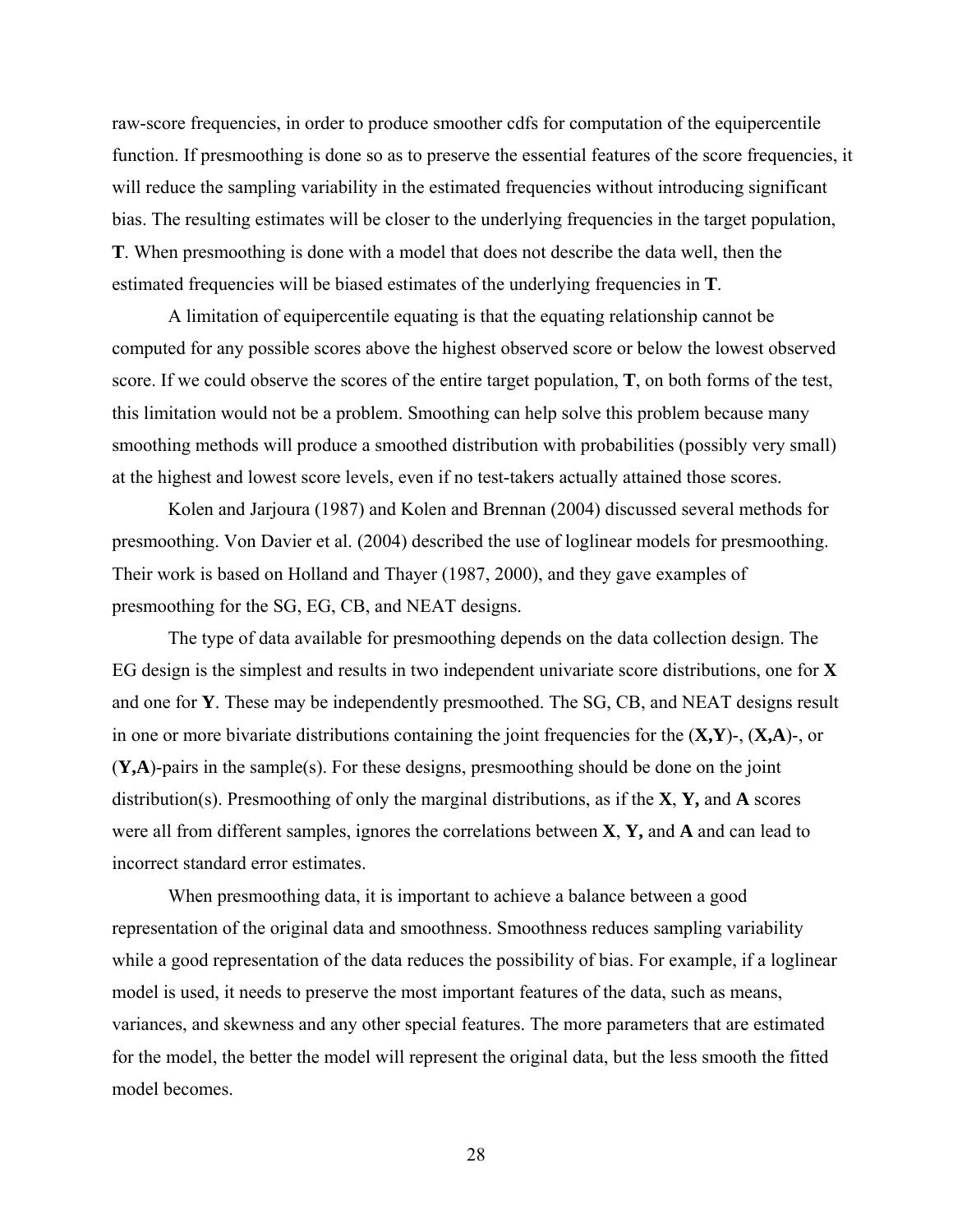## **6. Evaluating an Equating Function**

Quality and similarity of tests to be equated, choice of data collection design, characteristics of anchor test in relation to the total tests, sample sizes and examinee characteristics, screening items and tests for outliers and choice of analyses all involve best practices that contribute to a successful equating. First, we summarize best practices. Then we discuss challenges to the production of quality equating and close by discussing directions for additional research.

#### **6.1 Best Practices**

While we emphasized the structure of the data collection designs in Section 3, it should be mentioned here that the *amount* of data collected (sample size) has a substantial effect on the usefulness of the resulting equatings. Because it is desirable for the statistical uncertainty associated with test equating to be much smaller than the other sources of variation in test results, it is important that the results of test equating be based on samples that are large enough to insure this.

Ideally, the data should come from a large representative sample of motivated examinees that is divided in half either randomly or randomly within strata to achieve equivalent groups. Each half is administered either the new form or the old form of a test. If timing is generous and examinees are up to the task of taking both tests, a counterbalanced design could be employed in which each half of the sample is broken into halves again and then both the new and old forms are administered to examinees in a counterbalanced order.

When an anchor test is used, the items are evaluated via differential item functioning (DIF) procedures to see if they are performing in the same way in both the old and new form samples. The anchor test needs to be highly correlated with the total tests. All items on both tests are evaluated to see if they are performing as expected.

It is valuable to equate with several different models, including both linear and equipercentile models. In the EG case, the equipercentile method can be compared to the linear method using the standard error of equating which describes sampling error, and the difference that matters (DTM), an effect size that can be used to assess whether differences in equating functions have practical significance or is an artifact of rounding. Holland and Dorans (2006) describe the DTM, the standard error of equating and the standard error of the difference in equating or SEED. If the departures from linearity are less than the DTM and less than what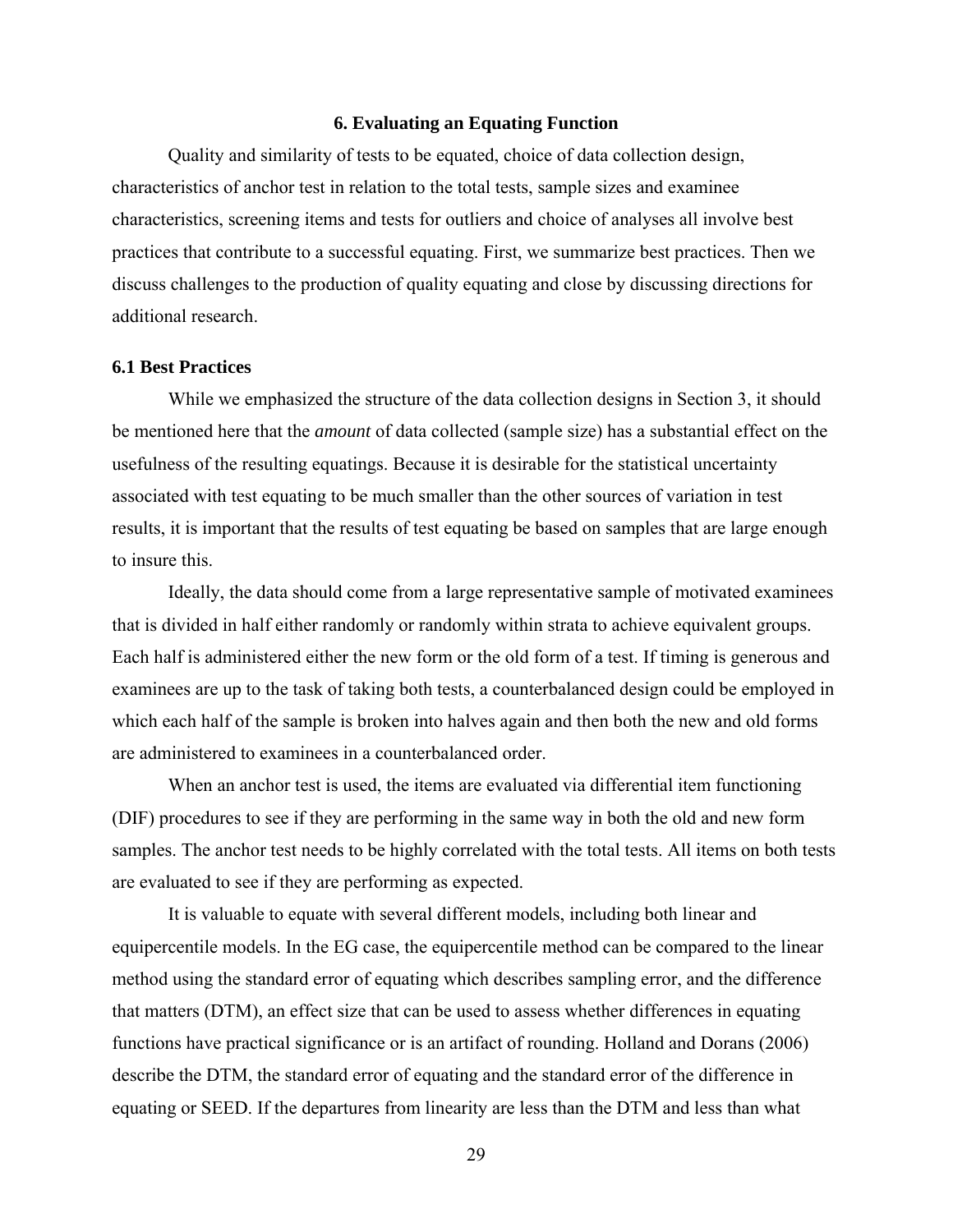would be expected due to sampling error, the linear model is often chosen on the grounds of parsimony because it was not sufficiently falsified by the data. Otherwise, the more general, less falsifiable, equipercentile model is selected.

In the anchor test case, it is particularly important to employ multiple models as each model rests on different sets of assumptions. The search for a single best model that could be employed universally would be unwise data analysis. As Tukey (1963) indicated in his discussion of Rasch's (1960) quest for the best fitting model, "…We must be prepared to use many models, and find their use helpful for many specific purposes, when we already know they are wrong—and in what ways. …In data analysis…we must be quite explicit about the deficiencies of the models with which we work. If we take them at face value, we can—all too frequently—be led to unreasonable and unhelpful actions. If we try to make them 'fit the facts,' we can ensure sufficient mathematical complexity to keep us from any useful guidance" (p. 504).

An equating should be checked for its reasonableness. How do we determine reasonableness? We compare the raw-to-scale conversion for the new form to those that have been obtained in the past. Is the new form conversion an outlier? Is it consistent with other difficulty information that may be available for that form and other forms that have been administered in the past? Is the performance of the group taking the new form consistent with the performance of other groups that are expected to be similar to it? For example, in testing programs with large volumes and relatively stable populations, it is reasonable to expect that the new form sample will have a similar scale score distribution to that obtained at the same time the year before. If the test is used to certify mastery, then the pass rates should be relatively stable from year to year, though not necessarily across administrations within a year.

# **6.2 Challenges to Producing High Quality Equatings**

Large representative motivated samples that result from a random assignment of test forms to examinees are not always attainable. Reliability is not always as high as desired. Anchor tests may not be very reliable, especially internal anchors with few items. Anchors, especially external anchors, are not always highly related to the tests being equated. Tests are not always appropriate for the group that takes them. These issues often arise when best practices are not followed.

**Data collection design issues**. Some threats to sound equating are related to the choice of data collection design. Test security is an issue for many high-stakes licensure, certification, and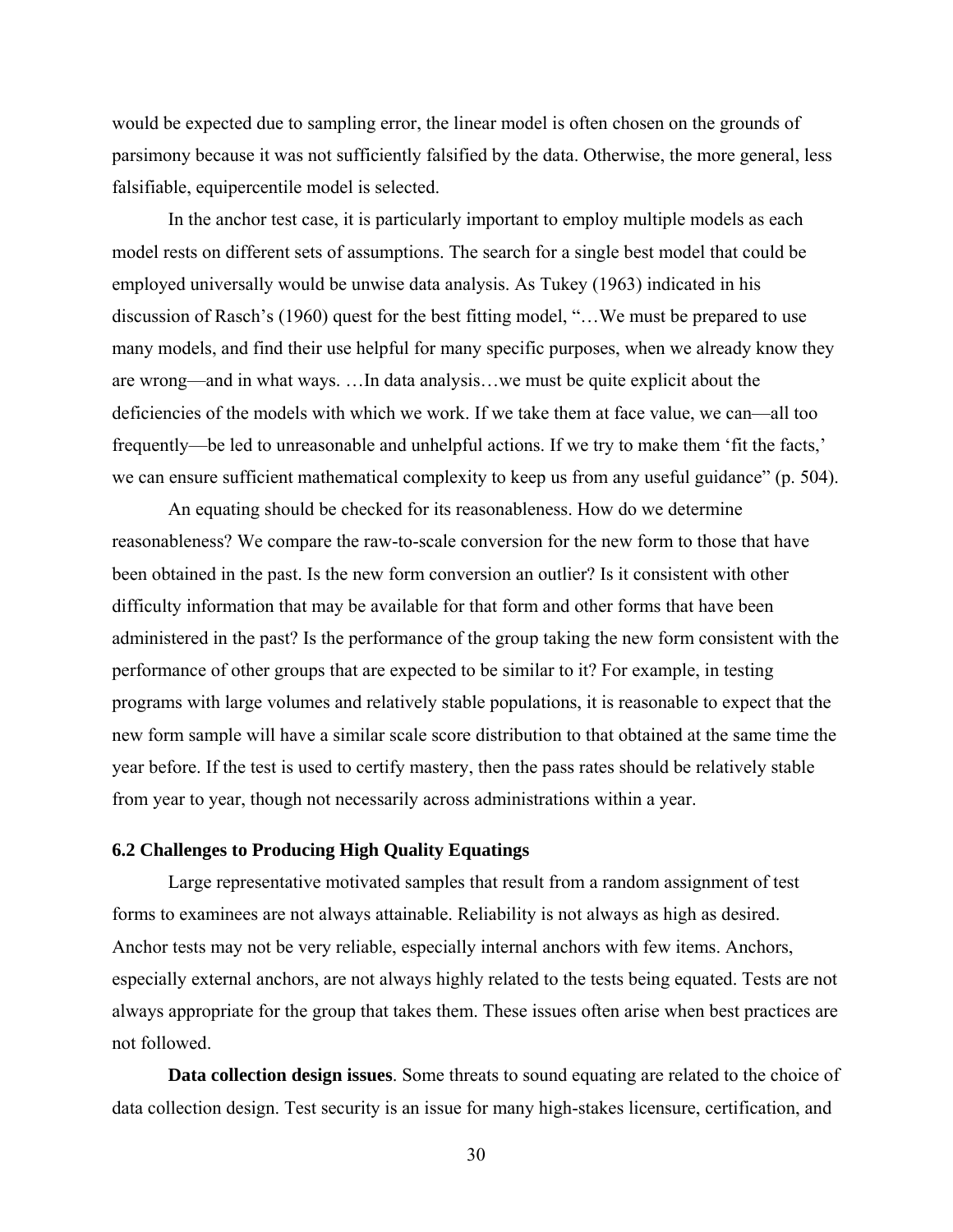admissions tests. To help maintain test security, many testing programs want to give a new form of the exam at every administration. Consequently, they do not want to re-administer an old form for equating purposes. Instead, they prefer to use an anchor test or common item design so only a subset of items is re-administered for equating purposes. The NEAT design is often used because of the greater flexibility it provides. Statistical procedures are needed to adjust for ability differences between groups when the NEAT design is used. Assumptions need to be made in order to make these adjustments. The assumptions may be flawed.

**Psychometric properties of the tests and anchors.** Characteristics of the test to be equated affect the quality of equating. Pretesting of untried items prior to their operational use produces higher quality exams. The absence of pretesting may result in tests with fewer scorable items than planned. The resulting shorter, less reliable tests are harder to equate because a greater portion of score variability is noise and the resultant equating functions are less stable. More importantly, tests made up of unpretested items can turn out to be different in content and difficulty from the tests to which they are to be equated; these factors increase the difficulty of equating. At the extreme, tests may turn out to be too easy or too difficult for the intended population; this results in data that are not amenable for linking to other tests because the distributions are so skewed, and relationships with other scores are attenuated.

The role of the anchor test is to provide a common score that can be used to adjust for group ability differences before adjusting for test difficulty differences via equating. Scores from short anchor tests tend to have inadequate reliabilities, and consequently less than desirable correlations with the test scores. Low correlations may also result when the content of the anchor test differs from the test. Context effects can affect the comparability of anchor items. Anchors that are too hard or too easy for the target population produce skewed score distributions that are not helpful for equating.

To disguise the anchor items in a NEAT design, the items are often embedded within sections of scored operational items. Internal anchors or common items may not be located in the same item positions within the old and new forms, making them more susceptible to context effects that may diminish their utility as measures of ability. In addition, the common items may be few in number, making the anchor test relatively unreliable and less useful for identifying differences in ability between the samples.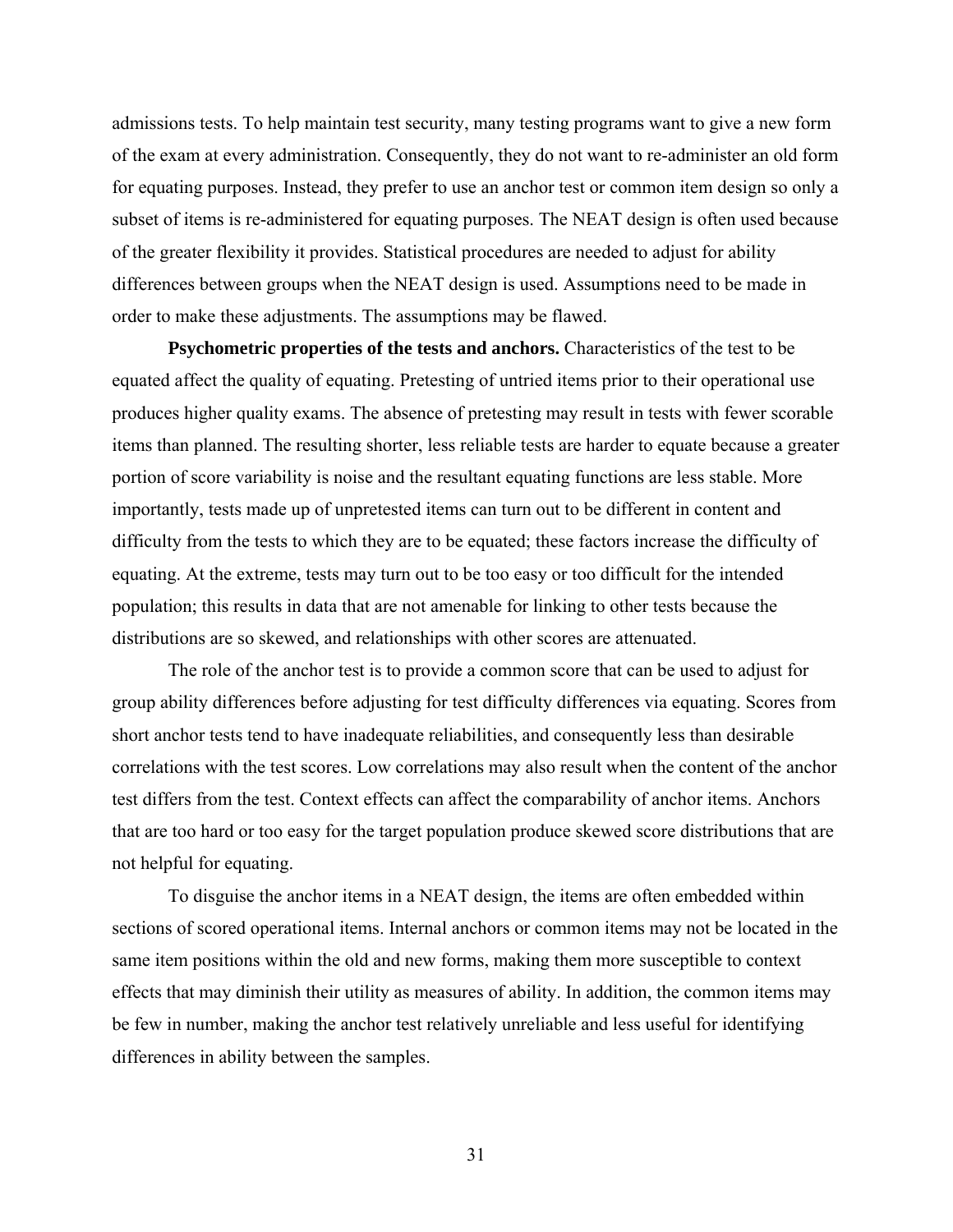**Samples.** Unrepresentative or unmotivated samples undermine equating. Special study data collections need to include incentives that ensure that examinees will take the test seriously. Special care should be taken to ensure that only members of the population of interest are included in the samples. If possible, the sample should be representative of the population as well.

With the NEAT design, the old and new form sample may perform very differently on the anchor test. Large ability differences on the anchor test tend to yield situations where equating is unsatisfactory unless the anchor is highly related to both tests to be equated. In this setting, different equating methods tend to give different answers unless the anchor test is strongly related to both the old and new tests. This divergence of results is indicative of a poor data collection design.

Equating cannot be done effectively in small samples. The smaller the sample size is, the more restricted is the class of stable equating methods. It is often useful to pre-smooth the sample frequencies, especially when samples are not large enough to yield small standard errors of equating. Smoothing score distributions works in moderately-sized samples, but does not help much with very small samples, especially when it is not clear how representative the sample is of the intended population. In these situations, one option may be to make strong assumptions about the equating function. For example, it may be necessary to assume that it is the identity or that it differs from the identity by a constant that is estimated by the data. Another alternative is the circle-arc linking method (Livingston & Kim, 2009), which makes arbitrary assumptions about the score points that anchor the end points on an arc that runs through these two points and the mean scores. The authors have used simulation results based on real data to demonstrate that this procedure is superior under certain conditions to other procedures. These findings are normative in nature in that the method did better than other methods. In an absolute sense, however, the results of this method still may fall short of producing satisfactory equating when samples are small in size.

The best practices solution to the small sample size problem may be to report raw scores and state that they cannot be compared across test forms. If the sample size suggested by consideration of standard errors is not achieved, raw scores could be reported with the caveat that they are not comparable to other scores, but that they could be made comparable when adequate data become available. This would protect testing organizations from challenges resulting from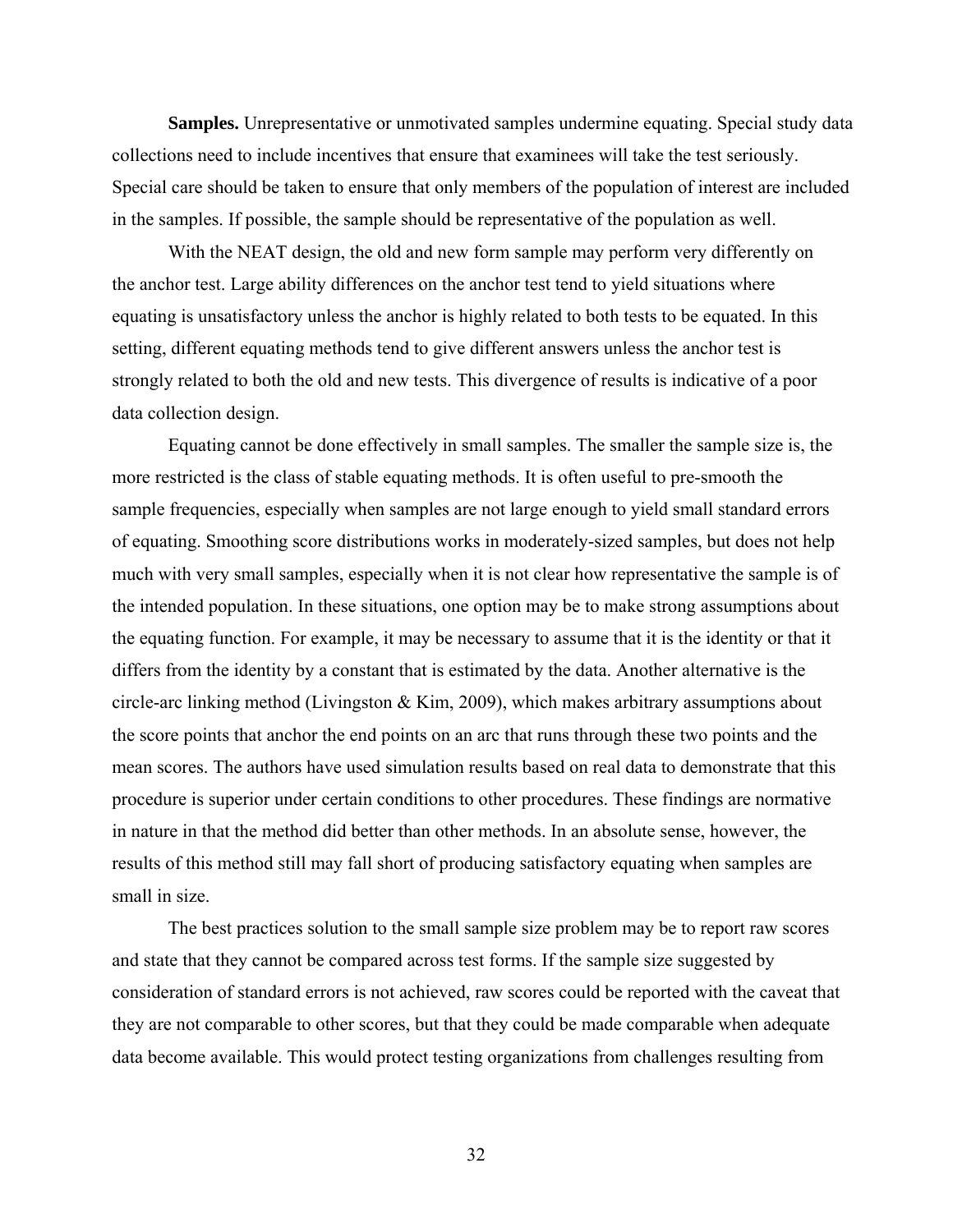the use of either biased linking functions or unstable equating functions. To do otherwise might be problematic over the long term.

Lack of population invariance. One of the most basic requirements of score equating is that equating functions, to the extent possible, should be subpopulation invariant (requirement e in Section 1.2.1).<sup>4</sup> The *same construct* and *equal reliability* requirements (Requirements 1 and 2) are prerequisites for subpopulation invariance. One way to demonstrate that two tests are not equatable is to show that the equating functions used to link their scores are not invariant across different subpopulations of examinees. Lack of invariance in a linking function indicates that the differential difficulty of the two tests is not consistent across different groups. The invariance can hold, however, if the relative difficulty changes as a function of score level in the same way across subpopulations. If, however, the relative difficulty of the two tests interacts with group membership, or there is an interaction among score level, difficulty and group, then invariance will not hold, and the test construction process may be out of control in that markedly nonparallel test forms are being constructed.

Note that subpopulation invariance is a matter of degree. In the situations where equating is usually performed, subpopulation invariance implies that the dependence of the equating function on the subpopulation used to compute it is small enough to be ignored.

Score equity assessment (SEA) focuses on whether or not test scores on different forms that are expected to be used interchangeably are in fact interchangeable across different subpopulations (Dorans & Liu, 2009). It uses the subpopulation invariance of linking functions across important subgroups (e.g., gender groups) to assess the degree of score exchangeability. SEA focuses on invariance at the reported score level. It is a basic quality control tool that can be used to assess whether a test construction process is under control, as can checks on the consistency of raw-to-scale conversions across forms (Haberman et al., 2008).

#### **6.3 Additional Directions for Future Research**

There is a need for comprehensive empirical investigations of equating conditions as well as additional theoretical work that can further inform the best practices described in this paper. The various challenges discussed in previous portions of this section should be explored via systematic investigations of the appropriateness of different equating procedures in a variety of realistic settings. These empirical investigations have their progenitors, such as the comprehensive studies conducted by Marco, Petersen, and Stewart (1983), as well as other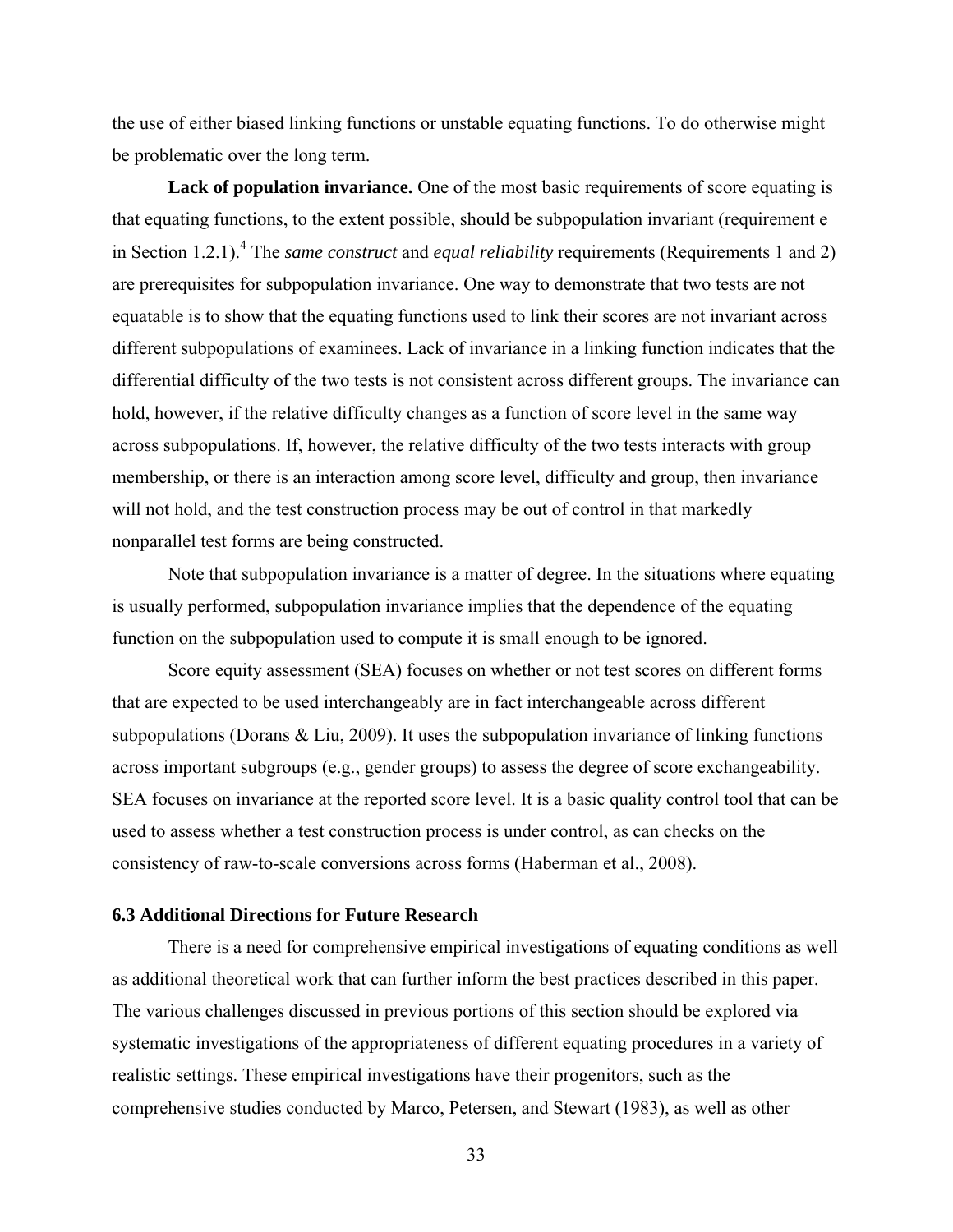studies cited in Kolen and Brennan (2004). A variety of factors could be manipulated in a series of studies that examines the robustness of both newer approaches like kernel equating and older linear and nonlinear methods. Recent work by Sinharay and Holland (2009) is indicative of the kind of work that can be done to better understand the robustness of various procedures to violation of their assumptions.

Foremost among factors that need to be studied are the effects on equating results of the magnitude of ability differences between **P** and **Q** as measured by the anchor items, and of the shape of the score distributions. In addition, it would be worthwhile to manipulate difficulty differences between **X**, **Y,** and **A**, as well as the reliability of the total score and the anchor score, expanding on investigations such as Moses and Kim (2007). Correlations of the anchor score with total score, and sample size should also be manipulated and studied. Ideally, real data would be used as the starting point for these studies.

Another area that needs attention is the consistency of equating results over long periods of time, a point made by Brennan (2007) and studied recently on the SAT by Haberman et al. (2008). These researchers examined the consistency of SAT Math and SAT Verbal equatings between 1995 and 2005 and found them to be very stable. This type of work is especially important in settings where tests are administered on an almost continuous basis. In these settings, substantial score drift may occur such that scores may not be comparable across periods as short as one year. The quest to test continuously may subvert one of the basic goals of fair assessment.

Several new methods for equating as well as some new definitions have been and will be introduced. These methods should be stress tested and adapted before they are adopted for use. Procedures that make strong assumptions about the data may give answers that are theoretically pleasing but are difficult to apply in practice and even more difficult to justify to test users. Holland (1994) noted that tests are both measurements and contests. They are contests in the sense that examinees expect to be treated fairly—equal scores for comparable performance. Equating, as discussed by Dorans (2008), can be thought of as a means of ensuring fair contests: An emphasis needs to be placed on fair and equitable treatment of examinees that is commensurate with their actual performance on the test they took. The use of best practices in equating is essential to achieving this goal.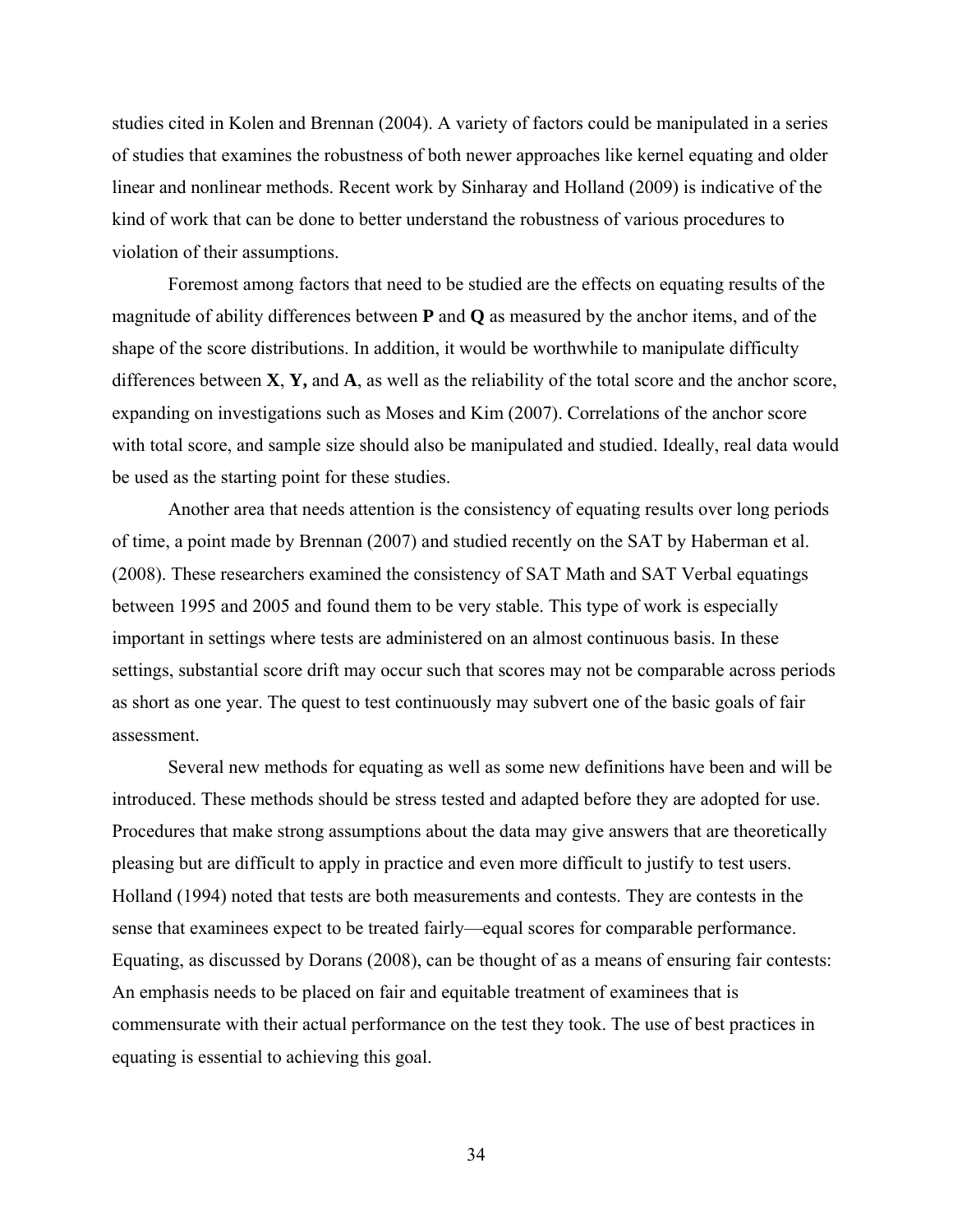The focus of this paper has been on best practices for score equating. Score equating is only one aspect of the score reporting process. There are other components of the score reporting process that affect the final raw-to-scale conversions. Because these components are not as amenable to mathematical treatment as score equating methods, they have not received as much treatment as they should. The best score equating practices can be undermined by a weakness elsewhere in the process, such as poorly defined test specifications or the use of a flawed old form scaling function. A few of these non-score-equating components have been mentioned in this report, but the treatment has not been as complete as it should be.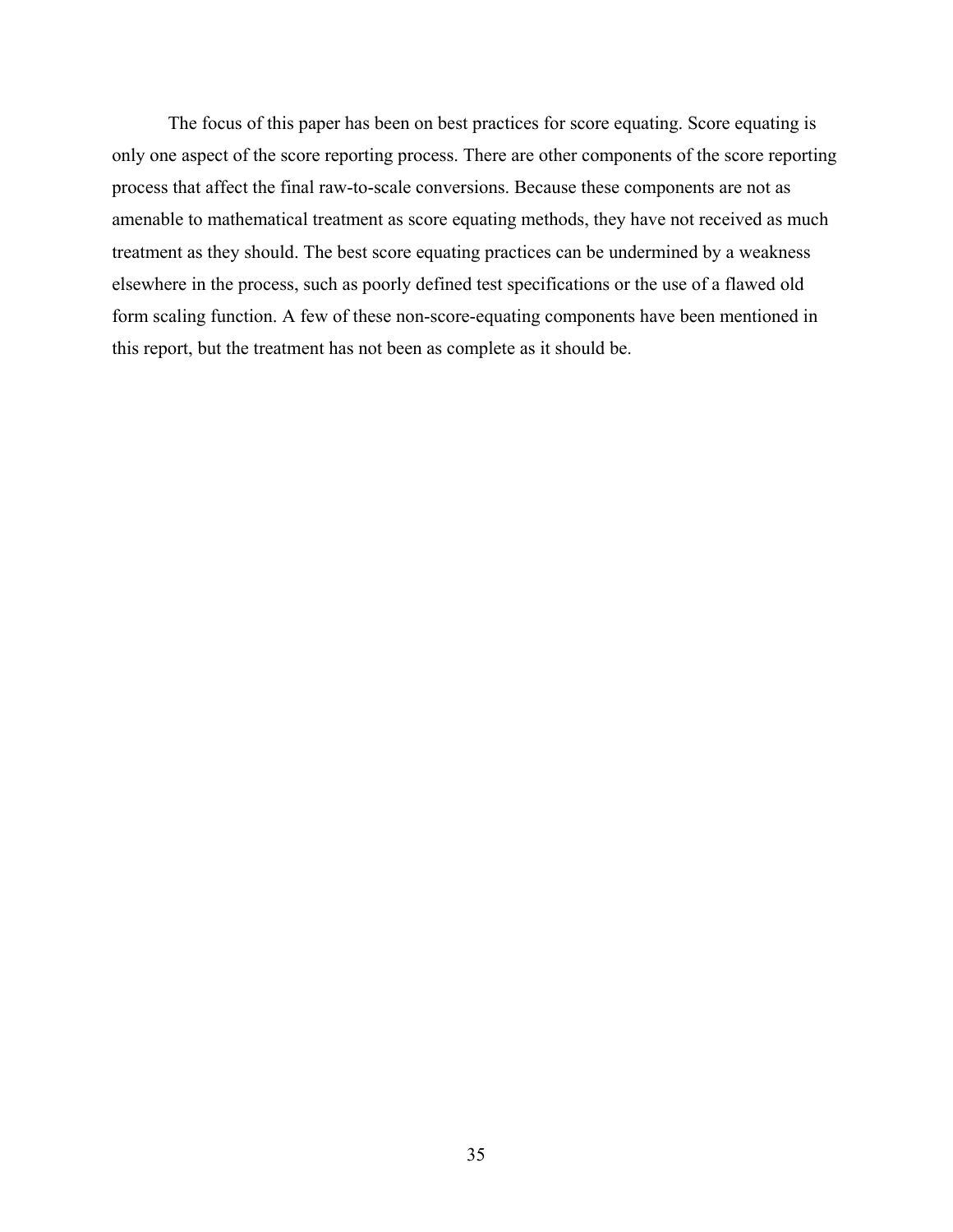### **References**

- Angoff, W. H. (1971). Scales, norms and equivalent scores. In R. L. Thorndike (Ed.), *Educational measurement* (2<sup>nd</sup> ed., pp. 508-600). Washington DC: American Council on Education.
- Braun, H. I., & Holland, P. W. (1982). Observed-score test equating: A mathematical analysis of some ETS equating procedures. In P. W. Holland & D. B. Rubin (Eds.), *Test equating* (pp. 9-49). New York, NY: Academic.
- Brennan, R. L. (1992). The context of context effects. *Applied Measurement in Education, 5*, 225-264.
- Brennan, R. L. (2006). *Educational measurement* (4th ed.). Westport, CT: Praeger.
- Brennan, R. L. (2007). Tests in transition: Synthesis and discussion. In N. J. Dorans, M. Pommerich, & P.W. Holland (Eds.), *Linking and aligning scores and scales* (pp. 161- 175). New York, NY: Springer-Verlag.
- Cook, L. L. (2007). Practical problems in equating test scores: A practitioner's perspective. In N. J. Dorans, M. Pommerich, & P.W. Holland (Eds.), *Linking and aligning scores and scales* (pp. 73-88). New York, NY: Springer-Verlag.
- Dorans, N. J. (2002). Recentering and realigning the SAT score distributions: How and why. *Journal of Educational Measurement, 39*(1), 59-84.
- Dorans, N. J. (Ed.). (2004). Population invariance [Special issue]. *Journal of Educational Measurement 41*(1).
- Dorans, N. J. (2008). *Holland's advice for the fourth generation of test theory: Blood tests can be contests*. Invited paper presented at the Holland's trip: A conference in honor of Paul W. Holland, Princeton, NJ.
- Dorans, N. J., & Holland, P. W. (2000). Population invariance and the equatability of tests: Basic theory and the linear case. *Journal of Educational Measurement, 37,* 281-306.
- Dorans, N. J, & Liu, J. (2009). *Score equity assessment: Development of a prototype analysis using SAT mathematics test data across several administrations* (ETS Research Rep. No. RR-09-08). Princeton, NJ: ETS.
- Dorans, N. J., Yu, L., & Guo, F. (2006). *Evaluating scale fit for broad-ranged admissions tests*. (ETS Research Memorandum No. RM-06-04). Princeton, NJ: ETS.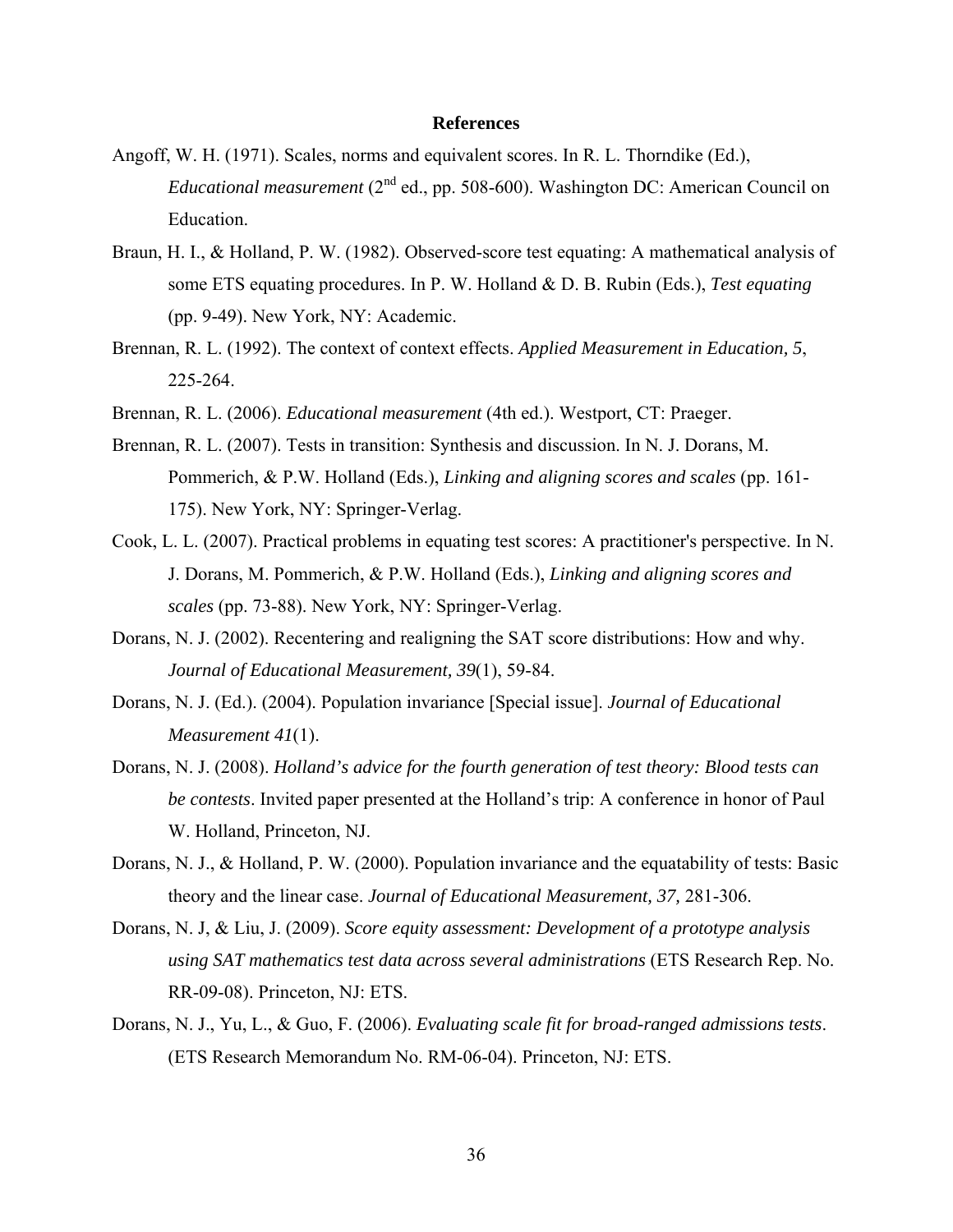- Dorans, N. J., Pommerich, M., & Holland, P.W. (Eds.). (2007). *Linking and aligning scores and scales.* New York, NY: Springer-Verlag.
- Embretson, S. E., & Reise, S. P. (2000). *Item response theory for psychologists.* Mahwah, NJ: Lawrence Erlbaum Associates.
- Fairbank, B. A. (1987). The use of presmoothing and postsmoothing to increase the precision of equipercentile equating. *Applied Psychological Measurement, 11*, 245-262.
- Feuer, M. J., Holland, P. W., Green, B. F., Bertenthal, M. W., & Hemphill, F. C. (Eds.). (1999). *Uncommon measures: Equivalence and linkage among educational tests* (Report of the Committee on Equivalency and Linkage of Educational Tests, National Research Council). Washington DC: National Academy Press.
- Flanagan, J. C. (1951). Units, scores, and norms. In E. F. Lindquist (Ed.), *Educational measurement* (pp. 695-763). Washington DC: American Council on Education.
- Haberman, S., Guo, H., Liu, J., & Dorans, N. J. (2008). *Trend analysis in seasonal time series models. Consistency of SAT reasoning score conversions* (ETS Research Rep. No. RR-08-67). Princeton, NJ: ETS.
- Hanson, B. A. (1991). A note on Levine's formula for equating unequally reliable tests using data from the common item nonequivalent groups design. *Journal of Educational Statistics, 16,* 93-100.
- Harris, D. J. (2007). Practical issues in vertical scaling. In N. J. Dorans, M. Pommerich, & P. W. Holland (Eds.), *Linking and aligning scores and scales* (pp. 233-251). New York, NY: Springer-Verlag.
- Harris, D. J., & Gao, X. (2003, April). *A conceptual synthesis of context effect.* In *Context effects: Implications for pretesting and CBT.* Symposium conducted at the annual meeting of the American Educational Research Association, Chicago, IL.
- Holland, P. W. (1994). Measurements or contests? Comments on Zwick, Bond and Allen/Donoghue. In *Proceedings of the Social Statistics Section of the American Statistical Association,* 27-29. Alexandria, VA: American Statistical Association.
- Holland, P. W. (2007). A framework and history for score linking. In N. J. Dorans, M. Pommerich, & P. W. Holland (Eds.), *Linking and aligning scores and scales* (pp. 5-30). New York, NY: Springer-Verlag.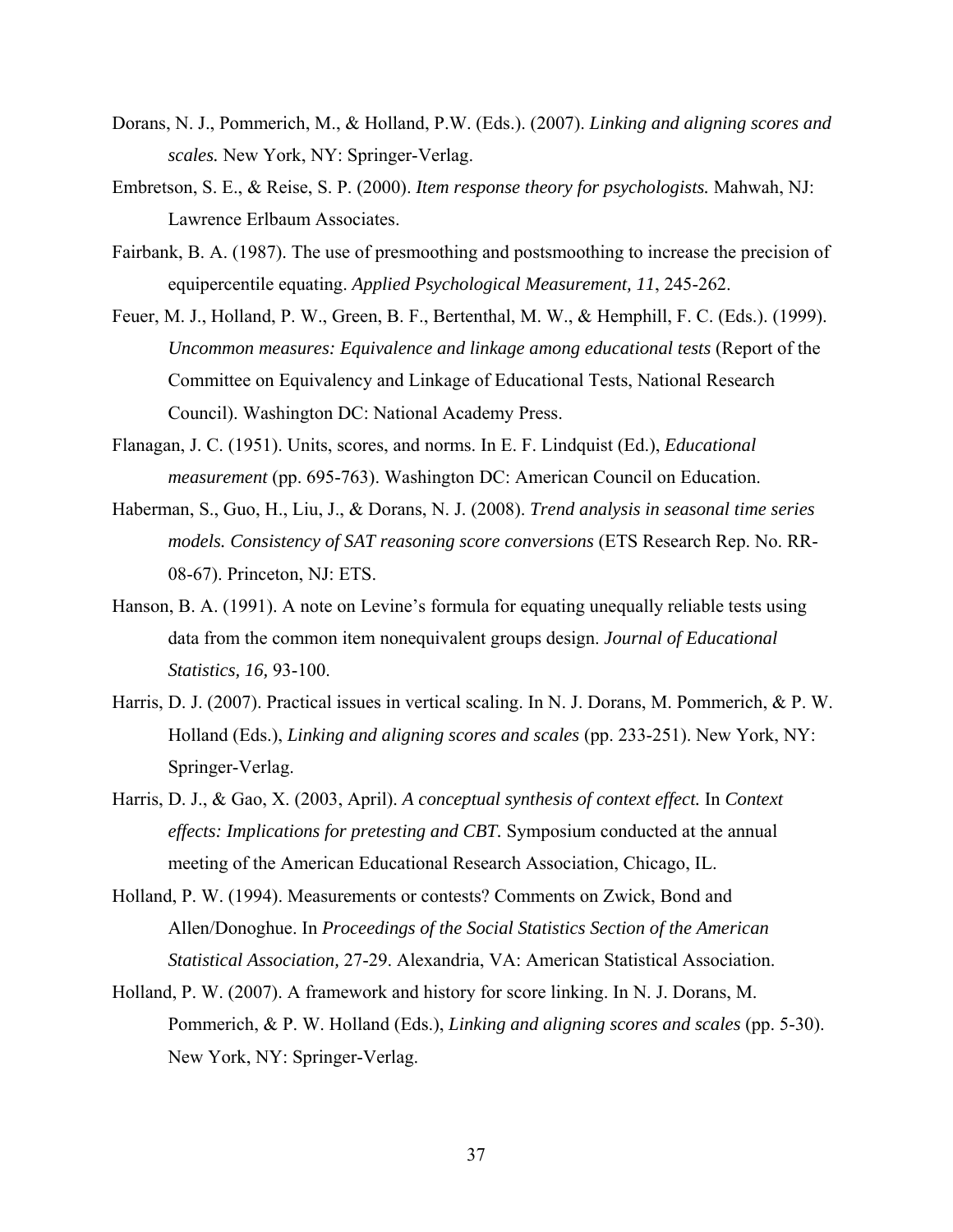- Holland, P. W., & Dorans, N. J. (2006). Linking and equating. In R. L. Brennan (Ed.), *Educational measurement* (4th ed., pp. 187-220).Westport, CT: Praeger.
- Holland P. W., & Hoskens, M. (2003). Classical test theory as a first-order item response theory: application to true-score prediction from a possibly nonparallel test*. Psychometrika, 68,* 123–149.
- Holland, P. W., & Thayer, D. T. (1987). *Notes on the use of log-linear models for fitting discrete probability distributions* (ETS Research Rep. No. RR-87-31). Princeton NJ: ETS.
- Holland, P. W., & Thayer, D. T. (2000). Univariate and bivariate loglinear models for discrete test score distributions. *Journal of Educational and Behavioral Statistics, 25,* 133–183.
- Holland, P. W., & Wainer, H. (1993). *Differential item functioning.* Hillsdale, NJ: Lawrence Erlbaum Associates.
- Kolen, M. J. (2004). Linking assessments: Concept and history. *Applied Psychological Measurement, 28*, 219-226.
- Kolen, M. J. (2006). Scaling and norming. In R. L. Brennan (Ed.), *Educational measurement*  (4th ed., pp. 111-153). Westport, CT: Praeger.
- Kolen, M. J. (2007). Data collection designs and linking procedures. In N. J. Dorans, M. Pommerich, & P. W. Holland (Eds.), *Linking and aligning scores and scales* (pp. 31-55). New York, NY: Springer-Verlag.
- Kolen, M. J., & Brennan, R. L. (2004). *Test equating, linking, and scaling: Methods and practices* (2<sup>nd</sup> ed.). New York, NY: Springer-Verlag.
- Kolen, M. J., & Jarjoura, D. (1987). Analytic smoothing for equipercentile equating under the common item nonequivalent populations design. *Psychometrika, 52*, 43-59.
- Koretz, D. M., Bertenthal, M. W., & Green, B. F. (Eds.). (1999). *Embedding questions: The pursuit of a common measure in uncommon tests* (Report of the Committee on Embedding Common Test Items in State and District Assessments, National Research Council). Washington DC: National Academy Press.
- Leary, L. F., & Dorans, N. J. (1985). Implications for altering the context in which test items appear: An historical perspective on an immediate concern. *Review of Educational Research, 55,* 387-413.
- Liang, L., Dorans, N. J., & Sinharay, S. (2009). *First language of examinees and its relationship to equating* (ETS Research Rep. No. RR-09-05). Princeton, NJ: ETS.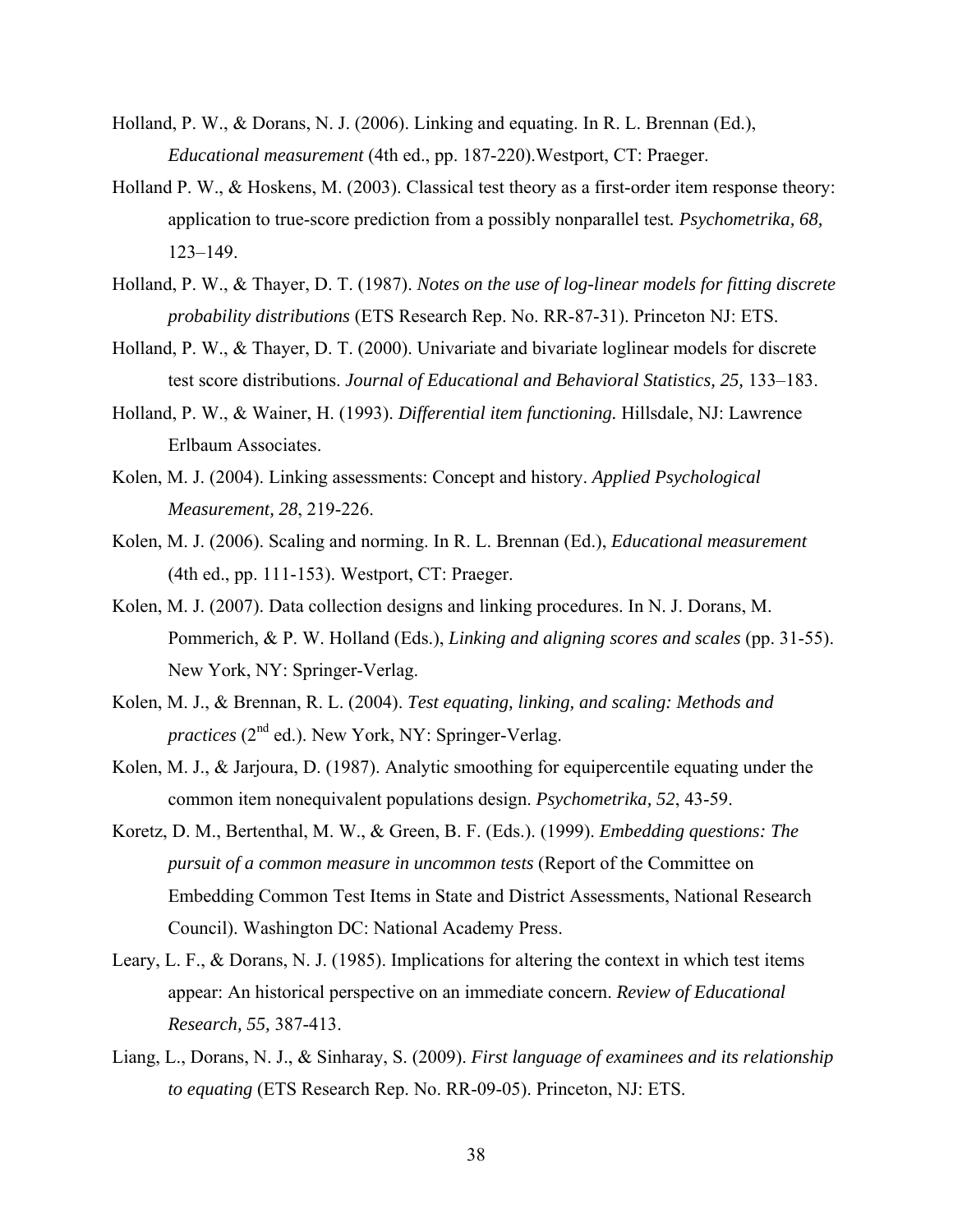- Lindquist, E. F. (Ed.). (1951). *Educational measurement.* Washington, DC: American Council on Education
- Linn, R. L. (1989). *Educational measurement* (3rd ed.). New York, NY: Macmillan.
- Linn, R. L. (1993). Linking results of distinct assessments. *Applied Measurement in Education, 6*(1), 83–102.
- Liou, M., Cheng, P. E., & Li, M. Y. (2001). Estimating comparable scores using surrogate variables. *Applied Psychological Measurement*, *25*, 197–207*.*
- Little, R. J. A., & Rubin, D. B. (2002). *Statistical analysis with missing data* (2<sup>nd</sup> ed.). Hoboken NJ: Wiley.
- Livingston, S. A. (2004). *Equating test scores (without IRT)*. Princeton, NJ: ETS.
- Livingston, S. A., & Kim, S. (2009). The circle-arc method for equating in small samples. *Journal of Educational Measurement, 46*, 330-343.
- Lord, F. M. (1950). *Notes on comparable scales for test scores* (ETS Research Bulletin No. RB-50-48). Princeton, NJ: ETS.
- Lord, F. M. (1980). *Applications of item response theory to practical testing problems*. Hillsdale, NJ: Erlbaum.
- Marco, G. L., Petersen, N. S., & Stewart, E. E. (1983). *A large-scale evaluation of linear and curvilinear score equating models, Volumes I and II* (ETS Research Memorandum No. RM-83-02). Princeton, NJ: ETS.
- Mislevy, R. J. (1992). *Linking educational assessments: Concepts, issues, methods, and prospects* (Policy Information Rep.). Princeton, NJ: ETS.
- Moses, T., & Kim, S. (2007). *Reliability and the nonequivalent groups with anchor test design* (ETS Research Rep. No. RR-07-16). Princeton, NJ: ETS.
- Patz, R. J., & Yao, L. (2007). Methods and models for vertical scaling. In N. J. Dorans, M. Pommerich, & P. W. Holland (Eds.), *Linking and aligning scores and scales* (pp. 253- 272). New York, NY: Springer-Verlag.
- Peterson, N. S. (2007). Equating: Best practices and challenges to best practices. In N. J. Dorans, M. Pommerich, & P. W. Holland (Eds.), *Linking and aligning scores and scales* (pp. 59- 72). New York, NY: Springer-Verlag.
- Petersen, N. S., Kolen, M. J., & Hoover, H. D. (1989). Scaling, norming and equating. In R. L. Linn (Ed.), *Educational measurement* (3rd ed., pp. 221-262). New York, NY: Macmillan.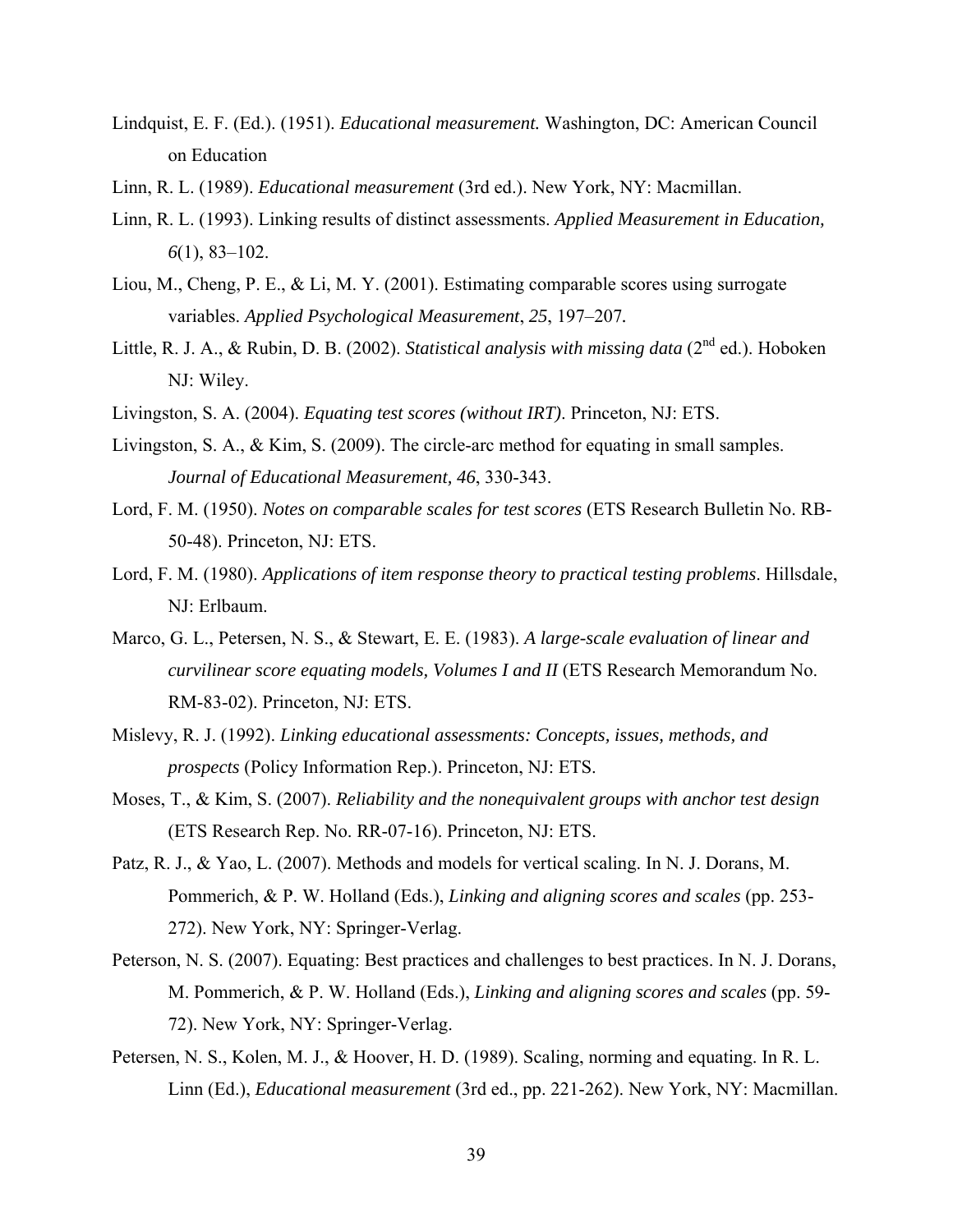- Pommerich, M., & Dorans, N. J. (Eds.). (2004). Concordance [Special issue]. *Applied Psychological Measurement 28*(4).
- Rasch, G. (1960). *Probabilistic models for some intelligence and attainment tests.* Copenhagen, Denmark: The Danish Institute for Educational Research.
- Rosenbaum, P. R. (1995). *Observational studies*. New York, NY: Springer-Verlag.
- Sinharay, S., & Holland, P. W. (2009). *The missing data assumptions of the NEAT design and their implications for test equating* (ETS Research Rep. No. RR-09-16). Princeton, NJ: ETS.
- Skaggs, G. (2005). Accuracy of random groups equating with very small samples. *Journal of Educational Measurement, 42,* 309-330.
- Thorndike, R. L. (Ed.). (1971). *Educational measurement* (2nd ed.).Washington, DC: American Council on Education.
- Tukey, J. W. (1963). Mathematics 596—An introduction to the frequency analysis of time series. In D. R. Brillinger (Ed.), *The collected works of John W. Tucker, Volume I: Time series, 1949-1964.* London, England: Chapman & Hall.
- von Davier, A. A. (2007). Potential solutions to practical equating issues. In N. J. Dorans, M. Pommerich, & P. W. Holland (Eds.), *Linking and aligning scores and scales* (pp. 89- 106). New York, NY: Springer-Verlag.
- von Davier, A. A., Holland, P. W., & Thayer, D. T. (2004). *The kernel method of test equating.* New York, NY: Springer.
- von Davier, A., A., & Liu, M. (Eds.). (2008). Population invariance [Special issue]. *Applied Psychological Measurement 32*(1).
- Yen, W. M. (2007). Vertical scaling and no child left behind. In N. J. Dorans, M. Pommerich, & P. W. Holland (Eds.), *Linking and aligning scores and scales* (pp. 273-283). New York, NY: Springer-Verlag.
- Wright, N. K., & Dorans, N. J. (1993). *Using the selection variable for matching or equating.*  (ETS Research Rep. No. RR-93-04). Princeton, NJ: ETS*.*